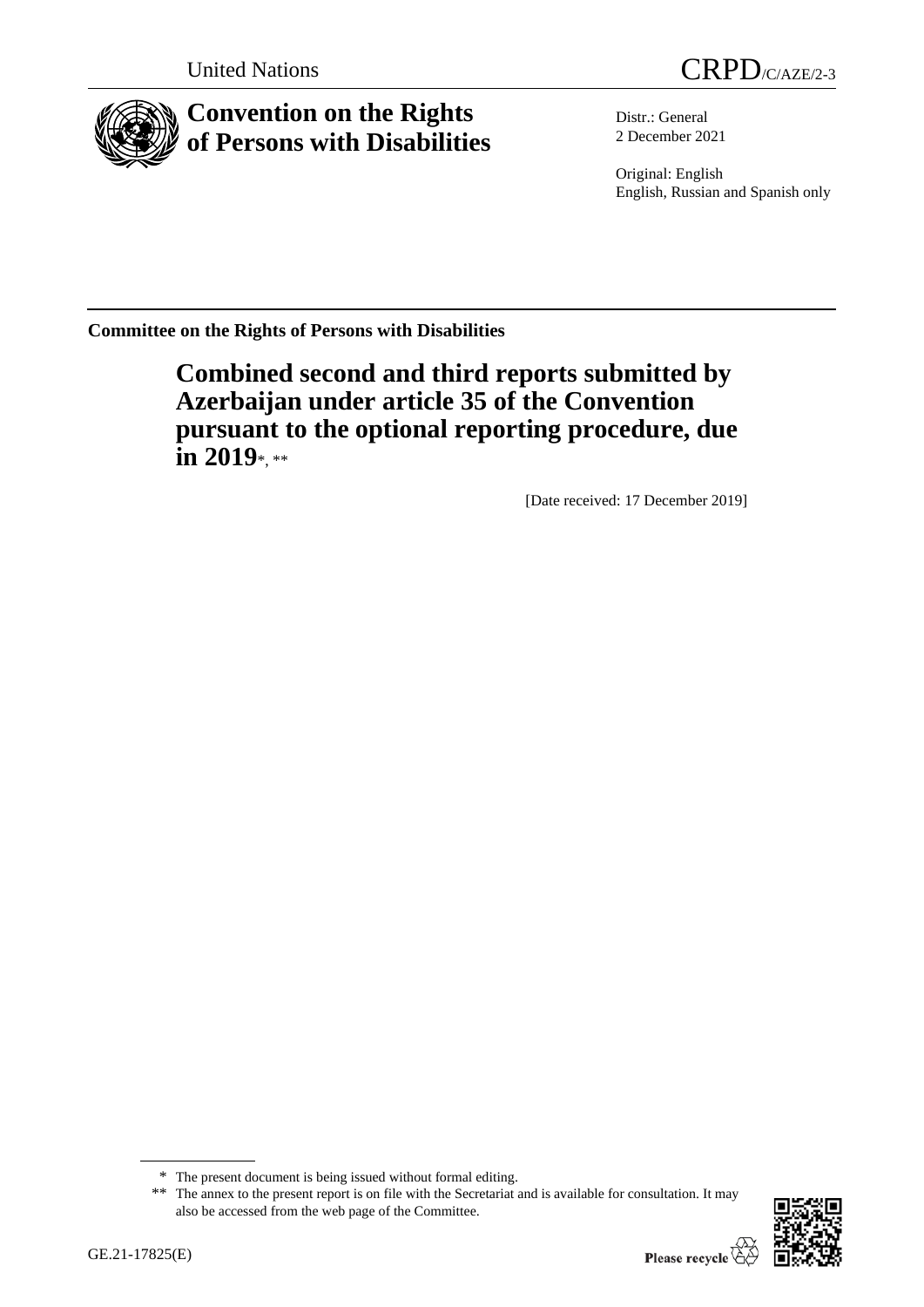# **I. Introduction**

1. The Government of the Republic of Azerbaijan submits to the Committee on the Rights of Persons with Disabilities simplified second and third periodic reports on the implementation of the Convention on the Rights of Persons with Disabilities. The Government ratified the Convention and its Optional Protocol on January 28, 2009, and in February, 2011 it submitted its initial report on measures to promote and protect the rights of persons with disabilities to the Committee.

2. This report reflects the activities made to ensure all the rights and freedoms of persons with disabilities and to promote and protect these rights provided by the Convention on the Rights of Persons with Disabilities to which Azerbaijan has joined.

# **II. Preparation of report**

The consolidated second and third periodic reports of Azerbaijan on the implementation of the Convention on the Rights of Persons with Disabilities has been prepared based on information obtained on the activities of state bodies on the issues mentioned in the list of questions approved by the Committee and to be answered by the Government of Azerbaijan.

4. The 2nd and 3rd consolidated reports of Azerbaijan on the implementation of the Convention on the Rights of Persons with Disabilities were prepared by the Working Group established by Executive Order No. 504 of the President of September 20, 2018 "On Enhancing the Effectiveness of Cooperation with UN Human Rights Mechanisms" based on information provided by relevant ministries and committees.

5. In connection with the Order a working group consisting of relevant government agencies was established for the preparation of periodic reports and to ensure control over the implementation of the recommendations adopted in relation to Azerbaijan within the treaty bodies and the Universal Periodic Review mechanism of the Human Rights Council. Management of activities of that Working Group was entrusted to the Ministry of Foreign Affairs.

6. Representatives of the Prosecutor General and the Commissioner for Human Rights (Ombudsman) of the Republic of Azerbaijan also attend the meeting of the Working Group.

7. Information from Non-Governmental Organizations (NGOs), especially organizations of persons with disabilities was used in the preparation of the report.

# **III. Replies to the list of issues prior to reporting (CRPD/C/AZE/QPR/2-3)**

## **Paragraph 1 (a)**

8. On May 31, 2018, a new Law "On the Rights of Persons with Disabilities" (New Law) was adopted. Respect for all rights and freedoms provided by the Convention on the Rights of Persons with Disabilities, including the basic principles of state policy, state guarantees in this area, disability prevention, rehabilitation, employment, social security of persons with disabilities, other important issues are covered by this New Law.

9. Updated "Common Core Document" submitted by the Government of Azerbaijan to the United Nations High Commissioner for Human Rights on October 20, 2017 and updated information on the document dated 2019, contains relevant measures in the area of protection and promotion of human rights, including the protection of the rights of persons with disabilities.

10. Due to implementation of the Decree of the President of July 18, 2018 No. 213 "On the Application of the Law of the Republic of Azerbaijan On the Rights of Persons with Disabilities" of May 31, 2018 No. 1153-VQ, legislation has been improved. This is a radical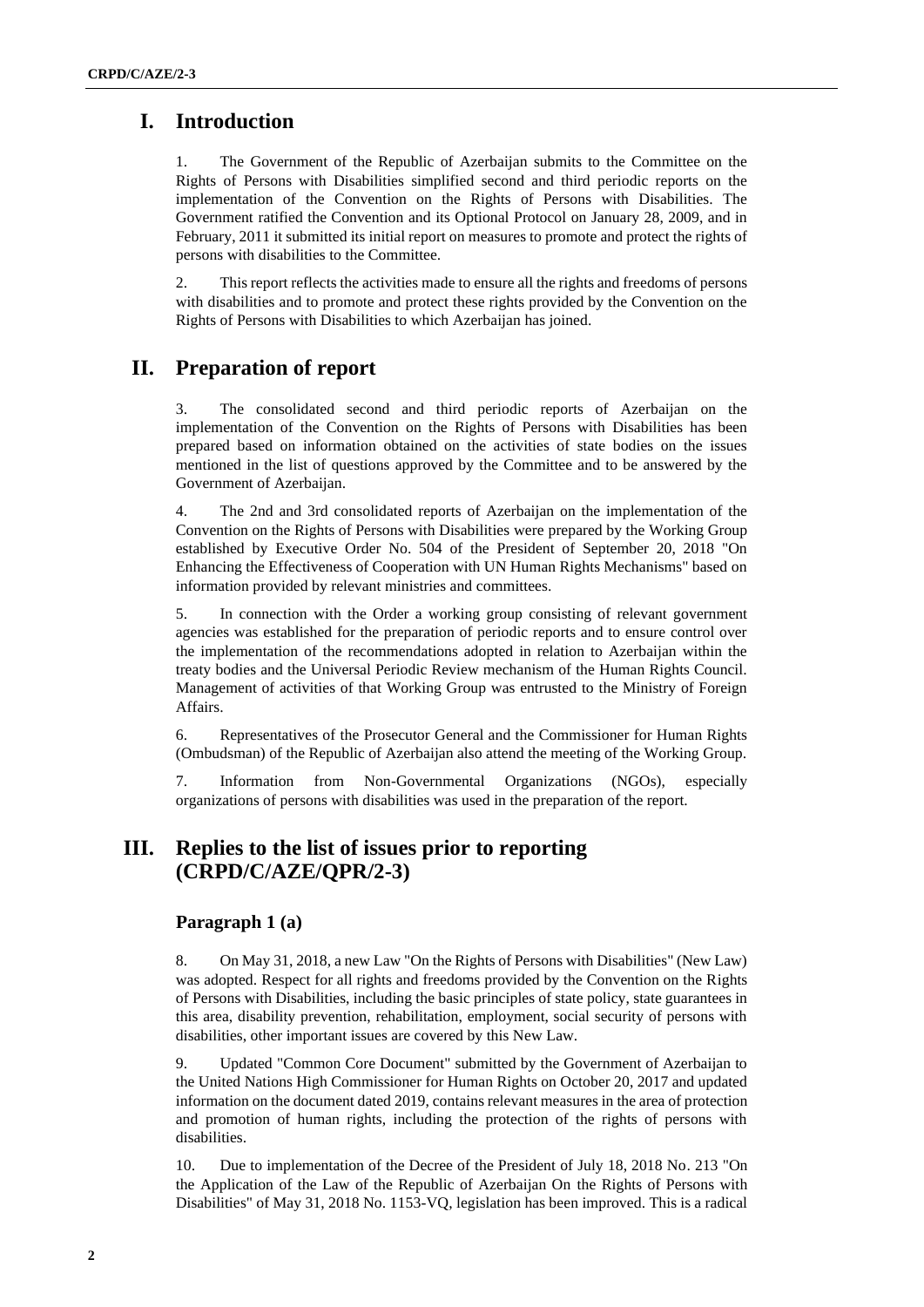reform aimed at shifting from a traditional medical model of disability to a social model based on human rights and adaptation of the national legislation to Convention.

11. Drafts under preparation include "Regulations of reasonable accommodation of the infrastructure facilities for use of Persons with Disabilities", taking into consideration the Committee's general comment number 6 (2018) on equality and non-discrimination; "Regulation for establishing a unified electronic register on persons with disabilities and disability; and an Individual Rehabilitation Program which includes implementation of social rehabilitation should be noted.

12. In connection with application of a Decree on the implementation of the New Law the Ministry of Labour and Social Protection of Population (MLSPP) developed and submitted to the Government relevant draft laws for the purposes of replacing the term "disabled" with "person with disability", exclusion of offensive terms from the national legislation, depending on the context replacing the word "defect" with "impairment", the term "cripple" with "disability", the term "imbecile" with "mental impairment", the words "dumb", "deaf", "blind" with "a person with a visual, hearing or speech impairment" in the Code of Administrative Offenses approved by the Law of December 29, 2015 No. 96-VQ, in the Labour Code approved by the Law "On approval, entry into force of the Labour Code of the Republic of Azerbaijan and legal regulation in this regard" of February 1, 1999, No 618-IQ, in the Land Code approved by the Law "On approval of the Land Code of the Republic of Azerbaijan" No 695-IQ of June 25, 1999, in the Family Code approved by the Law "On approval, entry into force of the Family Code of the Republic of Azerbaijan and legal regulation in this regard" of December 28, 1999, No. 781-IQ, in the Civil Code approved by the Law "On changing the validity period of the Civil Code of the Republic of Azerbaijan, the Code of Civil Procedure of the Republic of Azerbaijan and the Criminal Code of the Republic of Azerbaijan" of May 26, 2000, in the Tax Code approved by the Law "On approval, entry into force of the Tax Code of the Republic of Azerbaijan and legal regulation in this regard" of July 11, 2000 No 905-IQ, in the Customs Code approved by the Law "On Amendments to the Customs Code of the Republic of Azerbaijan" of December 28, 2018, No 1431-VQD, in the Code of Urban Planning and Construction approved by the Law of the Republic of Azerbaijan "On Amendments to the Code of Urban Planning and Construction of the Republic of Azerbaijan" of March 5, 2019, No 1525-VQD, in the Migration Code approved by the Law "On Amendments to the Migration Code of the Republic of Azerbaijan" of June 27, 2019, No 1623-VQD, in the Election Code approved by the Law "On approval and entry into force of the Election Code of the Republic of Azerbaijan" of May 27, 2003, No 461-IIQ, as well as in the Law "On the Rights of the Child" of May 19, 1998, No. 499- IQ, in the Law "On Road Traffic" of November 22, 1998, No. 24, in the Law "On Courts and Judges" of June 10, 1997, No. 310-IQ, in the Law "On Freedom of Religion" of August 20, 1992, No. 281, in the Law "On perpetuating of name of the martyr and about privileges to families of martyrs" of September 3, 1993, No. 697 and in other relevant laws.

### **Paragraph 1 (b)**

13. Subsystem of Medical and Social Expertise and Rehabilitation (TSERAS) was created within the centralized electronic information system of the MLSPP as the implementation of the 1st part of the Presidential Decree "On Improvement of the System of Assessment of Disability and Limitation of Health capabilities" of September 15, 2015, No. 595.

14. Improvements in TSERAS have been made in accordance with the Order of the Cabinet of Ministers "On approval of the Regulation on Medical and Social Expert Commissions" of February 5, 2016 No 366 and the amendment to this Resolution of November 11, 2016, No 446 and the disability status of citizens is assessed by the Medical and Social Expert Commissions (MSEC) through TSERAS on the basis of referrals from public health institutions without the presence of a person, and citizens are notified via SMS about the decision (duration and degree of disability or refusal). In addition, citizens can receive information about the results of the assessment freely and without interference, using the "Providing information on medical examinations conducted by the Medical and Social Expert Commissions" electronic service in the e-Government portal, and using the interactive menu by calling the Call Centre 142-0.

**3**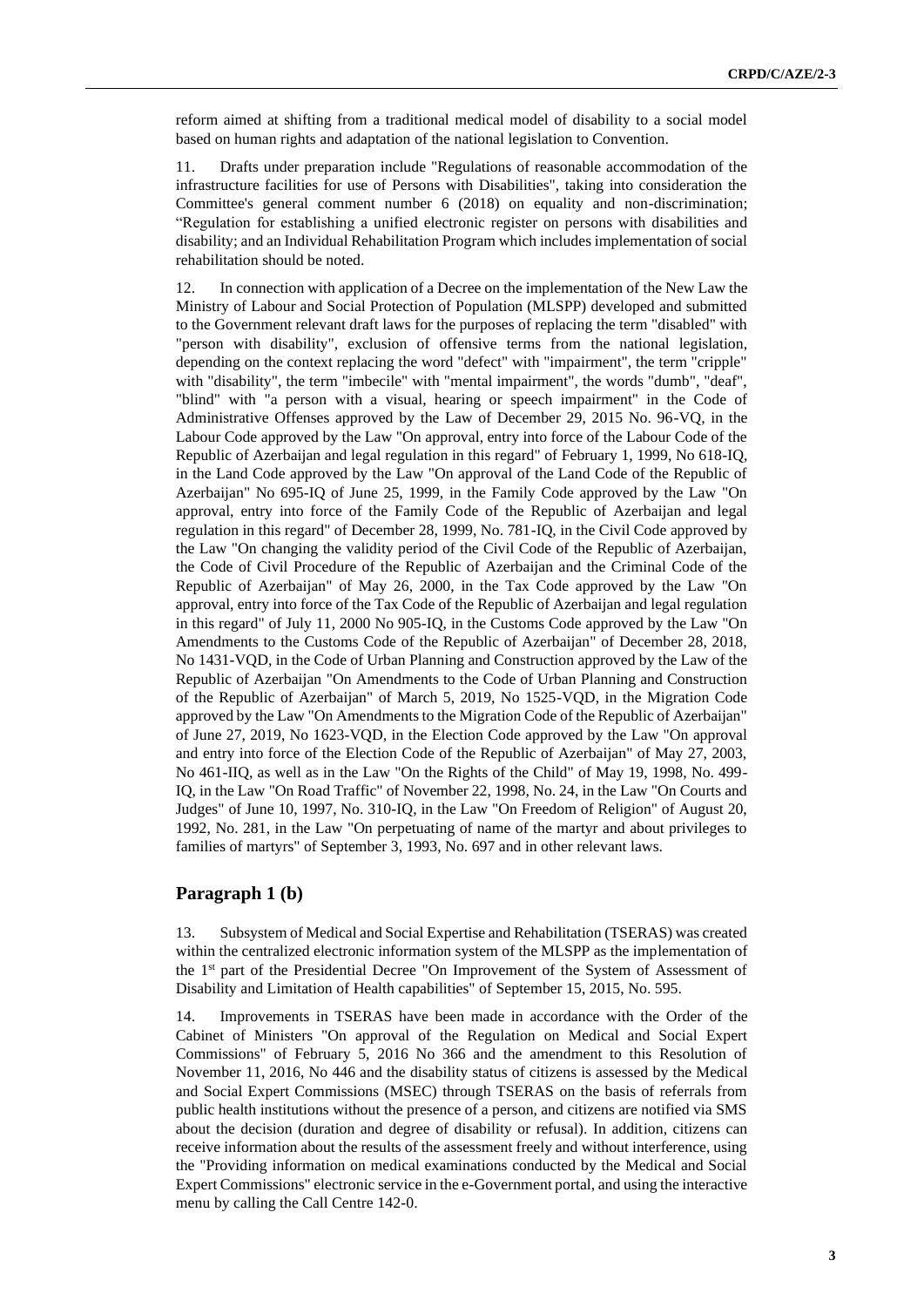15. The advanced automated IT systems of the MLSPP and the TSERAS have been posted within the South-South Partnership Programme on the UN portal "Cooperation Mechanisms and Solutions in the framework of South-South Cooperation in the Arab Countries, Europe and CIS" recommended for the other South countries by UN as an adviseble, modern, efficient and transparent working solution. Besides, this system in the field of disability assessment was recognized by the International Social Security Association (ISSA) in the Competition for the Good Practice Award for Europe and won a special award of ISSA. This experience has been studied and implemented by Kazakhstan.

16. In addition, granting of disability pension is also being implemented using the electronic system in connection with the implementation of Section 2.4.3 of the Presidential Decree "On expanding the application of electronic services in the areas of labour, employment, social protection and social security" of September 5, 2018, No. 258.

17. Now, as granting of old age pensions, granting of disability pensions has started to be provided proactively without any application or submitting any documents. When there's a right of a person with a disability to a pension, he/she is granted the pension on the day of eligibility and is notified electronically in this regard (including the amount of the pension, the bank branch and time to collect a VISA card) by SMS, email or official letter.

#### **Criteria for Assessing Disability**

18. New "Regulations on criteria for disability assessment" have been developed by the MLSPP for ensuring implementation of paragraph 1.1.5 of Decree of the President on the implementation of the New Law and posted on the official website of the MLSPP for public discussions and feedback, comments and suggestions from civil society institutions, individual citizens, specialists and experts for organization of public hearings. At the same time, the project was also discussed within the Public Council, which operates under the Ministry and includes organizations of persons with disabilities.

19. A special working group has been established at the Ministry of Labour and Social Protection to ensure that the criteria for disability assessment are developed in line with the best international practices. The working group analysed the best international practices in the field of the disability assessment, studied the experience of Russia, Austria, Great Britain, USA and Germany, reviewed the European Union's (EU) "Physical and mental disability rating scale", 10th edition of the International Classification of Diseases (ICD) and the International Classification of Functioning (ICF).

20. The new project on the "Criteria of disability assessment" also includes criteria for determining disability based on disease allocation under ICD-10, of the World Health Organization (WHO), a comprehensive and detailed description of persistent impairments in the human body, 10-100% range of persistent impairments in the human body's function, as well as the extent of restriction arising from his impairments of the seven main categories of human activities, such as selfcare, free movement, orientation, communication, behaviour control, learning and employment.

21. The classifications and categories used in this project address the opportunities of social rehabilitation and adaptation in disability assessment and thus shifting from a traditional medical model of disability to a social model based on human rights, allowing evaluation of impact on the life of a person resulting from diseases and their severity rates, but not isolated from them, as opposed to the traditional approach to determining disability.

## **Paragraph 1 (c)**

22. Amendments were made to the Constitution in a nationwide referendum held on September 26, 2016. Section VI is added to Article 25 of the Constitution: "VI. Persons with disabilities enjoy all rights and bear duties enshrined in this Constitution, except for the rights and duties which are difficult for them to be implemented due to their disabilities."

23. The New Law providing for the elimination of all forms of discrimination on the basis of disability, full participation of persons with disabilities in society and creation of conditions for their social inclusion, full and equal exercise of rights and freedoms, protection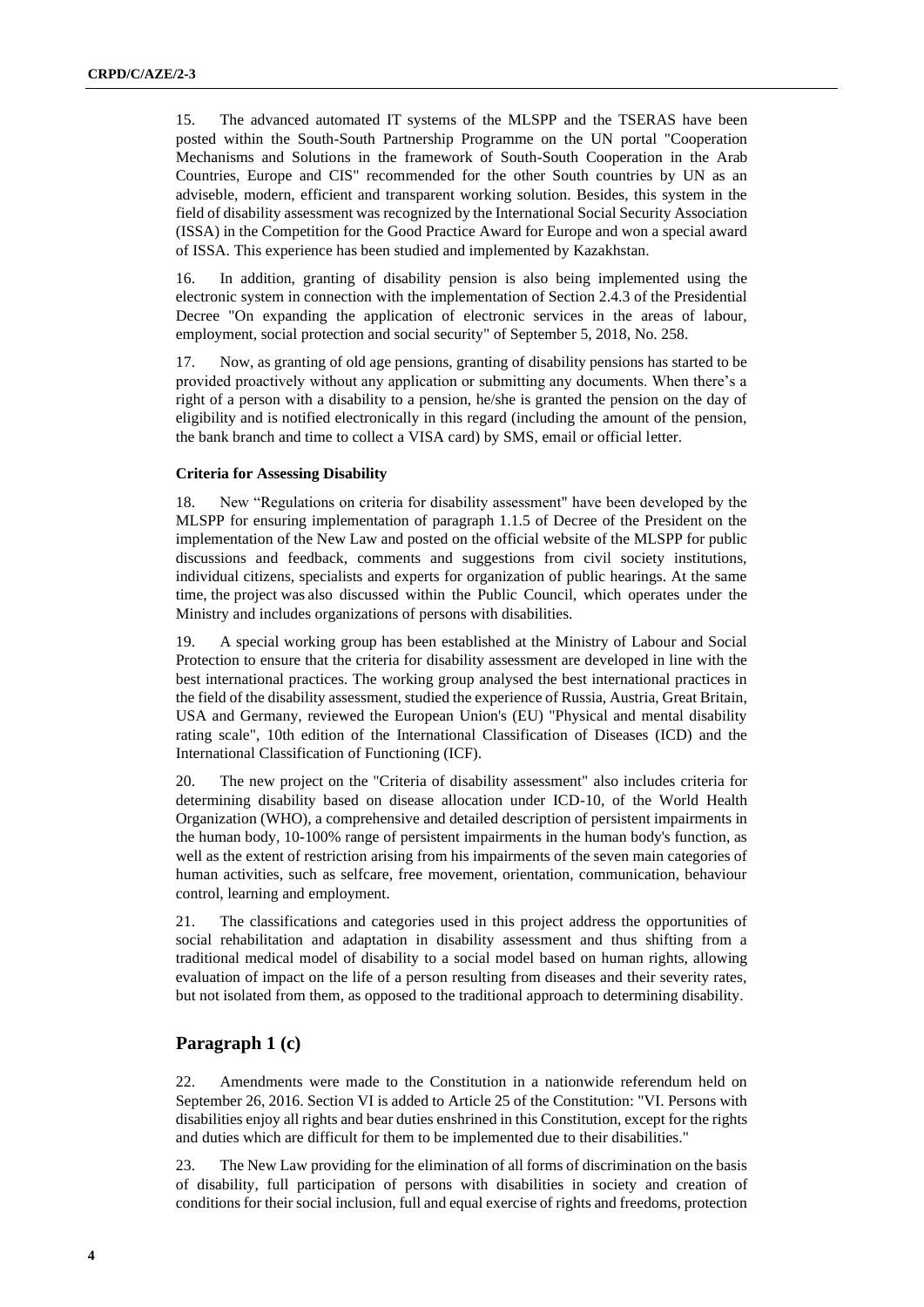of their honour and dignity, reflects a reasonable accommodation of the facilities for the needs of persons with disabilities. As mentioned above, "The regulation of reasonable accommodation of the infrastructure facilities for use of Persons with Disabilities" has been developed guided by the Commitee's General comment number 6 (2018) on equality and non-discrimination.

24. The Ministry of Labour and Social Protection of Population in connection with the implementation of the Decree of the President of Azerbaijan on the implementation of the New Law has developed and submitted to the Government relevant draft laws for the purposes of replacing the term "disabled" with "person with disability", exclusion of offensive terms from the national legislation, depending on the context replacing the word "defect" with "impairment", the term "cripple" with "disability", the term "imbecile" with "mental impairment", the words "dumb", "deaf", "blind" with "a person with a visual, hearing or speech impairment" in the Code of Administrative Offenses approved by the Law of December 29, 2015 No. 96-VQ, in the Labour Code approved by the Law "On approval, entry into force of the Labour Code of the Republic of Azerbaijan and legal regulation in this regard" of February 1, 1999, No 618-IQ, in the Land Code approved by the Law "On approval of the Land Code of the Republic of Azerbaijan" No 695-IQ of June 25, 1999, in the Family Code approved by the Law "On approval, entry into force of the Family Code of the Republic of Azerbaijan and legal regulation in this regard" of December 28, 1999, No. 781-IQ, in the Civil Code approved by the Law "On changing the validity period of the Civil Code of the Republic of Azerbaijan, the Code of Civil Procedure of the Republic of Azerbaijan and the Criminal Code of the Republic of Azerbaijan" of May 26, 2000, in the Tax Code approved by the Law "On approval, entry into force of the Tax Code of the Republic of Azerbaijan and legal regulation in this regard" of July 11, 2000 No 905-IQ, in the Customs Code approved by the Law "On Amendments to the Customs Code of the Republic of Azerbaijan" of December 28, 2018, No 1431-VQD, in the Code of Urban Planning and Construction approved by the Law "On Amendments to the Code of Urban Planning and Construction of the Republic of Azerbaijan" of March 5, 2019, No 1525-VQD, in the Migration Code approved by the Law "On Amendments to the Migration Code of the Republic of Azerbaijan" of June 27, 2019, No 1623-VQD, in the Election Code approved by the Law "On approval and entry into force of the Election Code of the Republic of Azerbaijan" of May 27, 2003, No 461-IIQ, and in the Law "On the Rights of the Child" of May 19, 1998, No. 499-IQ, in the Law "On Road Traffic" of November 22, 1998, No. 24, in the Law "On Courts and Judges" of June 10, 1997, No. 310-IQ, in the Law "On Freedom of Religion" of August 20, 1992, No. 281, in the Law "On perpetuating of name of the martyr and about privileges to families of martyrs" of September 3, 1993, No. 697 and in other relevant laws.

#### **Paragraph 1 (d)**

25. The Council on State Support to Non-Governmental Organizations under the President provided NGOs with information, consultative, methodological and organizational-technical assistance to protect the rights of persons with disabilities, as well as travel grants were allocated for participation of the representatives of those NGOs in international events.

26. There is a mutual cooperation between the Commissioner for Human Rights and civil society institutions, in particular persons with disabilities and the NGOs representing them, which is important for their involvement in the process of monitoring the implementation of the obligations arising from Convention. Thus, representatives of the "Union of Disabled People Organizations" (the exact translation of the name of organization), which currently unite several same profile NGOs, are also members of the Expert Council under the Ombudsman, as well as the Business and Human Rights Working Group.

27. Legal awareness events held annually at the initiative of the Ombudsman, such as the Human Rights Month, Child Rights Month and Peace Month, have made significant contributions to the promotion of the rights of all social groups, including the rights of persons with disabilities.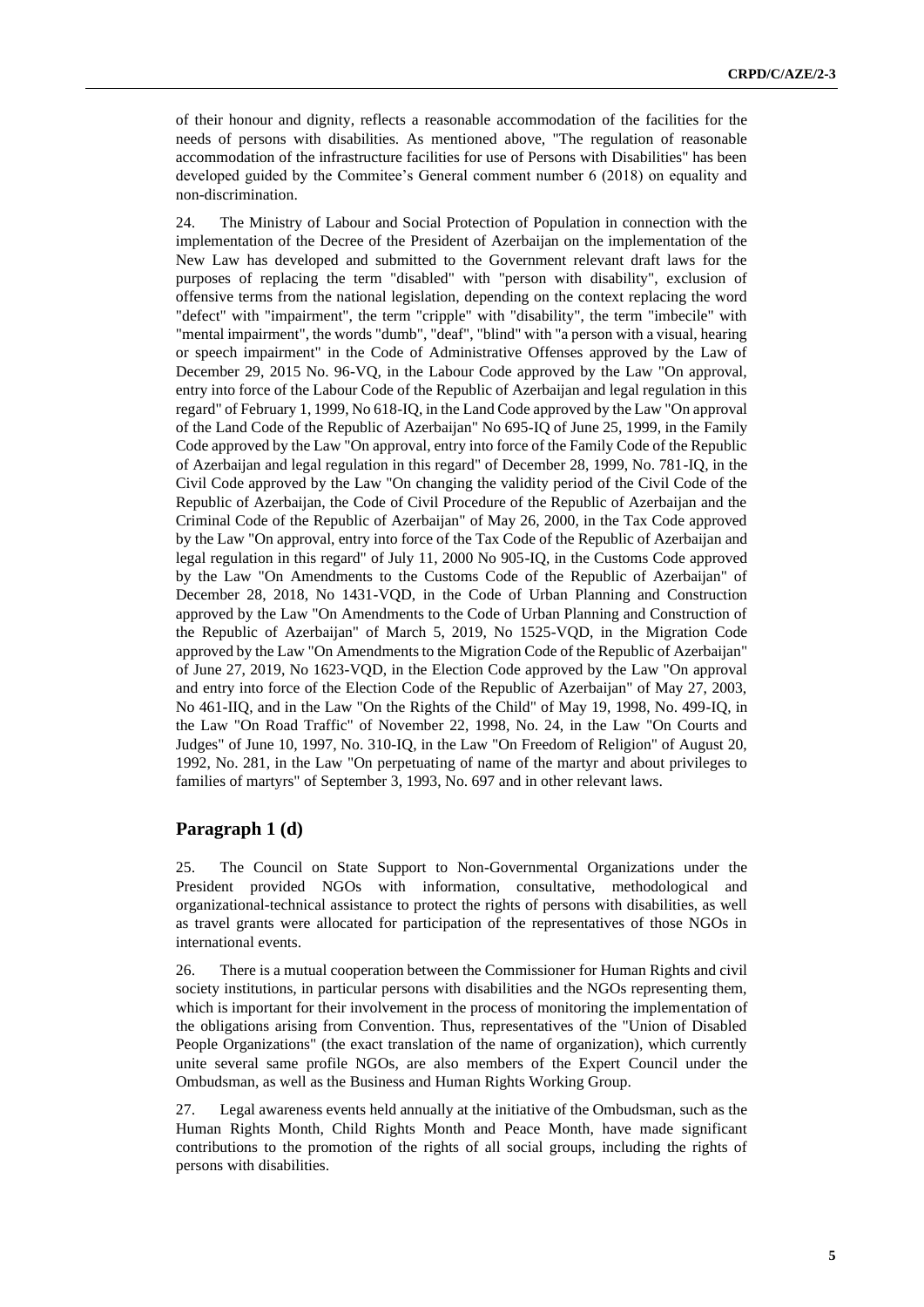28. In addition, as the Ombudsman's Resource Centres at the Leadership School of the Child and Youth Network of Azerbaijan and the Elderly Resource Centre trainings on the rights of persons with disabilities for members of these organizations are held.

29. On December 3, 2016, on the occasion of the International Day of Persons with Disabilities and the 10th anniversary of the adoption of the Convention on the Rights of Persons with Disabilities, Conference titled "The Convention on the Rights of Persons with Disabilities - 10 years: Work Done and Future Tasks" was held at the Office of the Commissioner for Human Rights with participation of the representatives of the Ministry of Labour and Social Protection of Population, other relevant government agencies, civil society, NGOs and media representing such people.

## **Paragraph 1 (e)**

30. An awareness-raising project "Sun for All" was implemented by the State Committee for Family, Women and Children Affairs in 2015-2016 to increase attention and care for persons with disabilities, to involve the community in addressing their problems, to identify children and their families who need special care, ensure their inclusion and development in society.

31. The State Committee for Family, Women and Children Affairs has been consistently working to discover cinematography skills of children with disabilities, as well as their integration into society. Films and social videos on the relevant topics presented to the Organizing Committee are presented annually to the executive authorities (district and city) for use in awareness-raising activities, as well as at events held by the Committee.

32. Work on the development, integration and social mobilization of children with disabilities is underway by providing their participation at the events-forums, summer schools, children's rights trainings, master classes in creativity held by the State Committee for Family, Women and Children Affairs. The Committee holds various entertaining, artistic events for providing moral support to children with disabilities, to draw public attention to them, as well as to strengthen their integration into society on special (World Down Syndrome Day, International Childhood Cancer Day, International Day of Persons with Disabilities) and on prominent (Novruz and Eid al-Adha holidays) days.

33. In 2017, the Fourth Forum was held jointly with the State Committee for Family, Women and Children Affairs, the Heydar Aliyev Foundation and the United Nations Children's Fund (UNICEF). This forum aims to stimulate the formation of leadership qualities in children, ensure that children are involved in decision-making with regard to their rights, provide opportunities for children to take the initiative and make suggestions about their problems, and to draw public attention to the protection of children's rights.

34. During the years of 2018-2019, the Committee held various events and trainings aimed at developing children's life skills and informing them of their rights and responsibilities. At the same time, various exhibitions of children's handicrafts are organized at the annual events for the protection of children's rights and on children's rights. In total, over 500 children with disabilities participated in trainings and activities covering more than 1,300 children.

35. The Commissioner for Human Rights showed special activity during the 16-day campaign against Gender-based Violence, launched at the International Day for the Elimination of Violence Against Women declared by the General Assembly on 25 November 1999 and continuing until December 10 - the International Human Rights Day, and organized a series of awareness-raising events in the capital and regions with participation of government officials, NGO representatives, municipal members, active youth, teachers, schoolchildren, the general public, including women, children and adolescents with limited health capabilities, as well as persons with disabilities.

36. In addition, the Ombudsman proposed an individual approach to the problem of violence against women and to investigate the causes of this issue at various stages at the events held at the Ombudsman's Resource Centres - the Leadership School of the Child and Youth Peace Network of Azerbaijan (LSCYPNA) and the Elderly Resource Centre, and at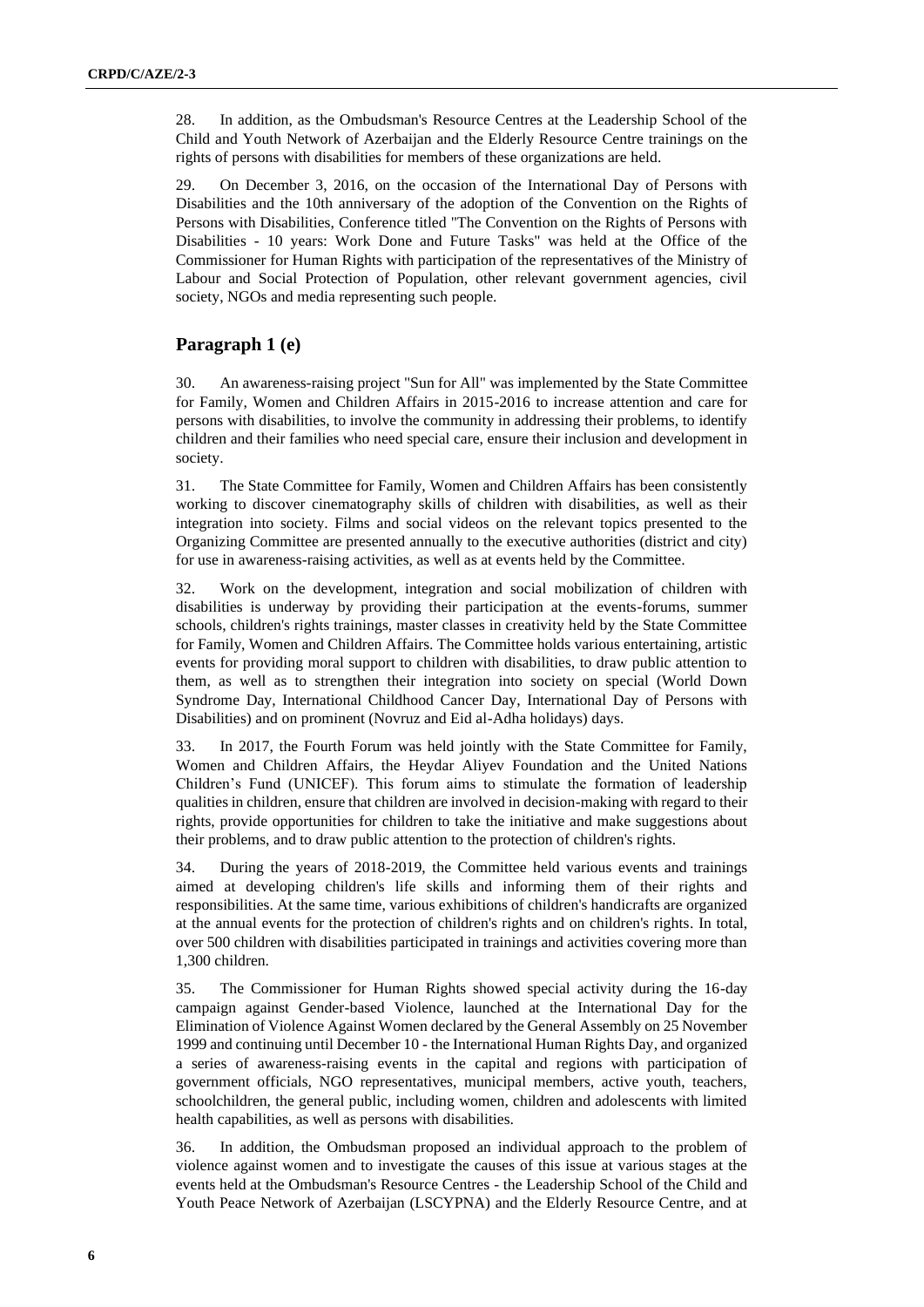regional Centres in Ganja, Sheki, Jalilabad and Guba. First of all, the importance of avoidance with preventive methods, legal awareness-raising, holding meetings with communities, families, conversations and explanatory works, as well as revealing violence, restoring violated rights, preventing girls staying out of school and early marriages, creating special shelters in the regions, increasing women's activity, as well as their active participation in governance, decision-making, elections, their promotion, development of women's entrepreneurship, and protecting children from the manipulation and suffering in some conflict situations between parents.

## **Paragraph 1 (f)**

37. The Ministry of Education has prepared a draft law on amendments to the Law "On the Rights of Persons with Disabilities" regarding the recognition of sign language as an official language used by the state. The draft will be submitted to the government after coordination with the relevant government agencies.

38. In addition, "Sign Language" - dactyls and gestures are used as a means of communication in special boarding schools and preschools for children with hearing and speech impairments. Textbooks for Native language and Mathematics, Workbook on Mathematics for primary grades for Children with Hearing Impairments (Grades 1-4), and Methodical Handbook for Teachers are published.

### **Paragraph 2 (a)**

39. In accordance with Article 1.0.3 of the New Law any segregation, exclusion or restriction, including denial of reasonable accommodation for accessibility in accordance with this law and guided by the principles of the Convention is considered as a discrimination on the basis of disability.

40. Article 4 of the New Law sets out the basics of the legal status of persons with disabilities. Thus, persons with disabilities have all human and civil rights and freedoms enshrined in the Constitution and other legal acts and international treaties to which Azerbaijan is a party. Discrimination against the persons with disabilities is prohibited and persecuted by law. Specific measures that are necessary to facilitate or achieve de facto equality of persons with disabilities are not considered as a discrimination. A person with a disability may, in person or through a representative, file a complaint against an administrative act, refusal to adopt an administrative act, action or inaction of an administrative body in accordance with the Law of the Republic of Azerbaijan "On Administrative Proceedings."

41. Non-discrimination on the basis of disabilty in accordance with Article 5.0.5 of the New Law, that is, identifying and upholding the rights of persons with disabilities to equal protection under the law and equal enjoyment of legal rights, eliminating any segregation, exclusion or restriction, is one of the main principles of the state policy with regard to persons with disabilities.

42. In order to eliminate discrimination against persons with disabilities in the field of adoption, provision regarding restriction on the basis disability has been removed in the draft laws designed for implementation of tasks assigned by the Decree No. 393 of the President of December 10, 2018 on "Improving Management in the Field of Adoption". It should be noted that in paragraph 7 of the "List of Diseases, that prohibit adoption, guardianship and custody" approved by the Resolution No. 141 of the Cabinet of Ministers of August 15, 2000 all injuries and disorders that lead to disability of I and II degrees are listed.

## **Paragraph 2 (b)**

43. According to the Law "On Freedom of Religion" each person has the right to practice any religion individually or in association with others, to express and disseminate his or her religion convictions.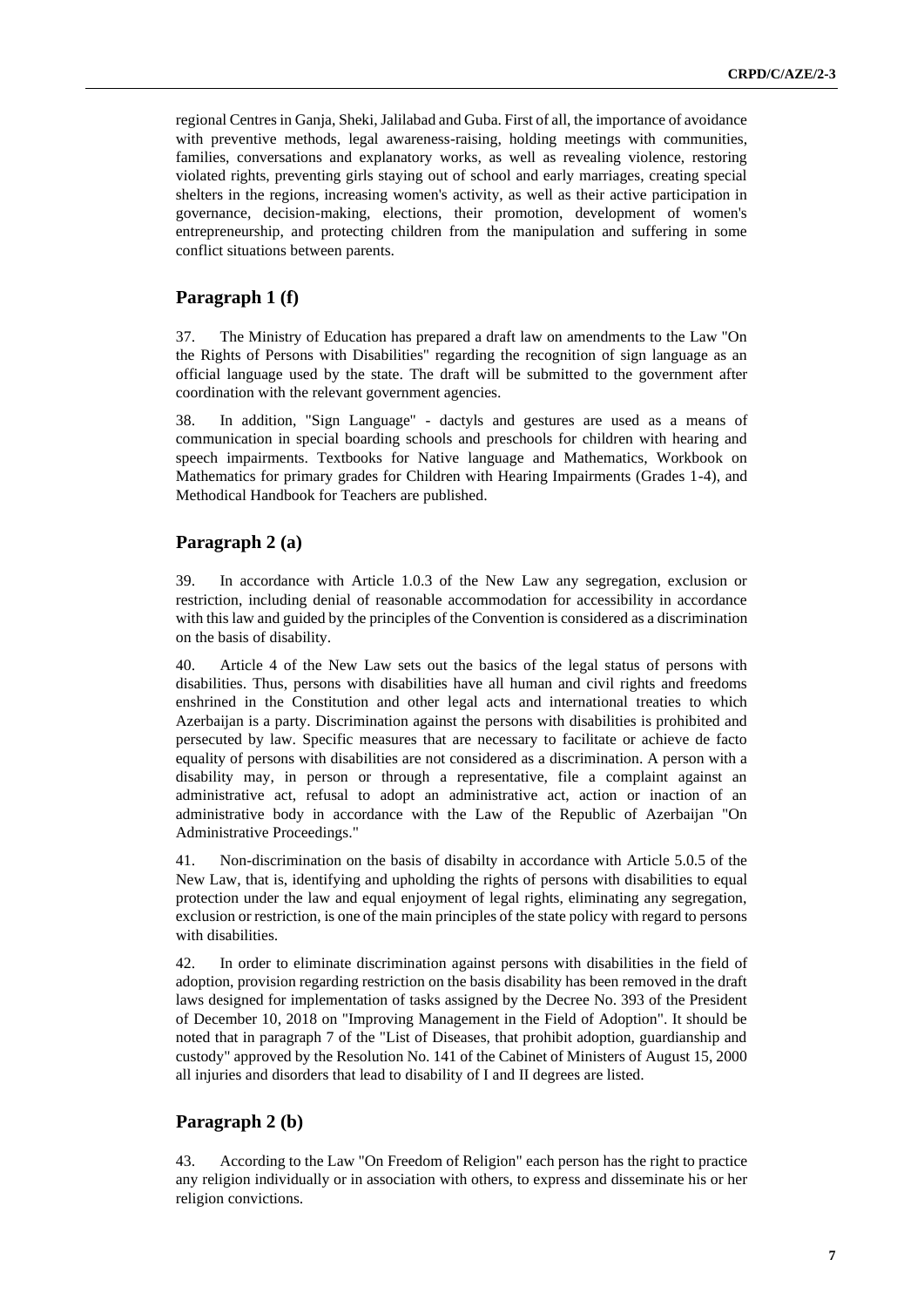44. The State Committee on Religious Associations has consistently conducted awareness-raising work regarding implementation of the Convention on the Rights of Persons with Disabilities for creating appropriate conditions for the provision of freedom of religion, assisting promotion of mutual respect, understanding and tolerance among religious organizations of different religious beliefs, for the purpose of preventing confrontation and discrimination and other negative manifestations of religion against citizens of the country, including religious minorities, especially persons with disabilities.

45. The State Committee organized more than 150 events across the country only in 2016 within the framework of the Year of Multiculturalism in the directions of cultural diversity, protection of religious minorities, tolerance, the role of intercultural dialogue in the resolution of conflicts. At the same time, the State Committee has organized a series of events within the "Human Rights Month" and "Children's Rights Month", which are held regularly in our country. In 2018 alone, about 50 events were held in these areas.

46. Besides, by the Decree of the President No 1624 of October 10, 2017, the Fund for Promotion of Moral Values has been established under the State Committee on Religious Associations. The Fund takes measures to assist those who are incapable of self-care due to illness, disability or old-age and also provides financial assistance to purchase medicines, essential food and goods. People with disabilities from religious minorities are also entitled to the full benefits of this assistance, and this is confirmed in practice.

47. By the Commissioner for Human Rights and its Ganja, Guba, Sheki and Jalilabad Regional Centres located in the compact areas where ethnic, religious and linguistic minorities (e.g. Lezgins, Avars, Udins, Ingiloes, Tats, Talyshs, etc.) live, the protection of the rights of people representing about 90 national minorities and ethnic groups living in the country has always been in the focus of attention, and a number of initiatives have been put in place to ensure their full participation in society.

48. In order to monitor the status of promotion and implementation of the National Action Program "On Enhancing the Effectiveness of the Protection of Human Rights and Freedoms in the Republic of Azerbaijan" approved by the Executive Order No. 1938 of the President dated December 27, 2011, public hearings with the participation of Members of Parliament, representatives of the local executive, judicial and law enforcement agencies, municipalities, local NGOs, mass media, refugees and displaced persons, local communities from 57 cities and regions of the country, including ethnic minorities, held on initiative of the Commissioner for Human Rights, representatives of ethnic minorities, including persons with disabilities, were invited and participated. These events highlighted that everyone, regardless of his/her social status, enjoys all the rights without discrimination and recommendations for the preservation and development of the cultural heritage of ethnic minorities were made.

## **Paragraph 3 (a)**

49. The Commissioner for Human Rights during her activity has put forward proposals to ensure the rights of women with disabilities, to protect them from discrimination and to ensure their comprehensive development.

50. It should be noted that the Ombudsman's proposals for the draft National Action Plan on the Prevention of Gender-based Sex Selection in Azerbaijan for 2019-2022 also cover issues related to women with disabilities.

51. In addition, considering the proposals submitted by the Ombudsman, a draft National Action Plan on the Prevention and Combating Domestic Violence in Azerbaijan for 2019- 2023 has been developed, which will serve for protection of the rights of persons with disabilities, including women and children.

52. A Joint Program on "Providing the rights and well-being of women with disabilities and veterans of the Nagorno-Karabakh conflict" is being implemented by the United Nations Development Program, the UN Population Fund and MLSPP, the State Committee for Family, Women and Children, State Statistical Committee, and local NGOs of the persons with disabilities. This program will enable the implementation of the 4th (General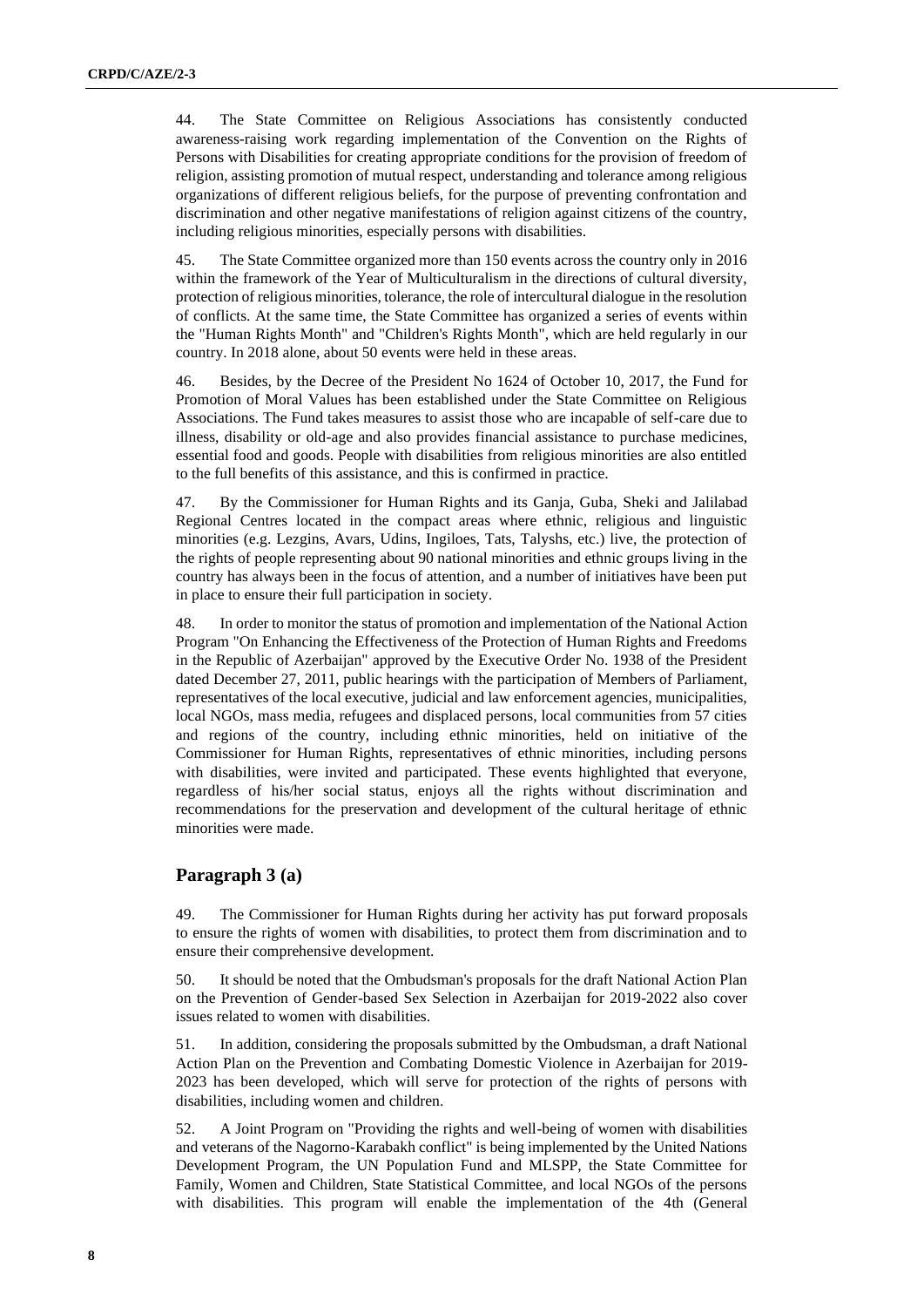Obligations), 6th (Women with Disabilities), 8th (Awareness-raising), 9th (Accessibility), 27th (Work and Employment), 31st Articles (Statistics and Data Collection) of the Convention on the Rights of Persons with Disabilities.

53. The main purpose of the program is to develop high-quality data and evidence for policy development based on reliable data on the needs and potential of women with disabilities, to raise awareness of decision makers and people about the vulnerabilities of persons with disabilities, as well as to support efforts by the Government to satisfy and enforce the rights of persons with disabilities related to their protection and welfare, with particular attention to women and veterans of the Nagorno-Karabakh conflict through interconnected activities aimed at the exchange of good practices both within the country and in the region.

54. In developing a joint program, the Final Recommendations of the Committee on the Rights of Persons with Disabilities (May 12, 2014) were taken into account. The approach of the program is two-tiered and focuses on national and sub-national levels. It includes use of common and purposeful approaches for persons with disabilities to benefit from directly through improved livelihoods opportunities, and indirectly by making public spaces more accessible and convenient to persons with disabilities.

## **Paragraph 3 (b)**

55. According to paragraph 3.5.2.1 of the Action Plan on implementation of the State Program on Poverty Reduction and Sustainable Development in Azerbaijan for 2008-2015, approved by the Executive Order of the President of June 28, 2011, No.1578 the State Committee on Family, Women and Children Affairs has developed a reliable monitoring mechanism for sexual violence and violence against children for the purpose of establishing monitoring groups on sexual violence and violence against children in all regions consisting of the representatives of local executive bodies. As a reliable monitoring mechanism for sexual violence and violence against children, local monitoring groups perform coordination of the following activities: assessing the situation on the ground, consultation effectiveness of the implemented measures, identifying at-risk families and providing necessary support, investigating and analysing the causes of violence, especially the discussion of serious violent incidents protection of victims of violence and providing with appropriate assistance.

56. "Monitoring groups on sexual violence and violence against children" established in local executive bodies of 33 regions/cities by the State Committee for Family, Women and Children with support of the UN Population Fund, USAID are trained on "Domestic Violence Prevention Mechanisms". Within the framework of the project manuals for specialists of the government agencies on "How to deal with victims of domestic violence' were also prepared.

57. Continuing the training of highly qualified human rights professionals in undergraduate and graduate courses in human rights in the department of "UNESCO Human Rights and Information" at the Baku State University with demonstration of scientific approach in this field, initiated by the Commissioner for Human Rights, University-level teaching of the subjects of "Human Rights", as well as "Introduction to Gender" as an independent subjects, and the publication of a collection of lectures on the subject "Introduction to Gender" has contributed to the training of new generation lawyers, social workers, and specialized psychologists. The relevant curriculum includes provisions on the prevention of discrimination, including domestic and sexual violence against women and girls with disabilities.

58. Awareness-raising seminars and workshops on gender equality, domestic violence, human trafficking, early marriages and more for women living in regions were held in remote areas and villages, as a result of intensive awareness work, hundreds of women were informed of their rights and they were given free legal advice on the basis of appeals.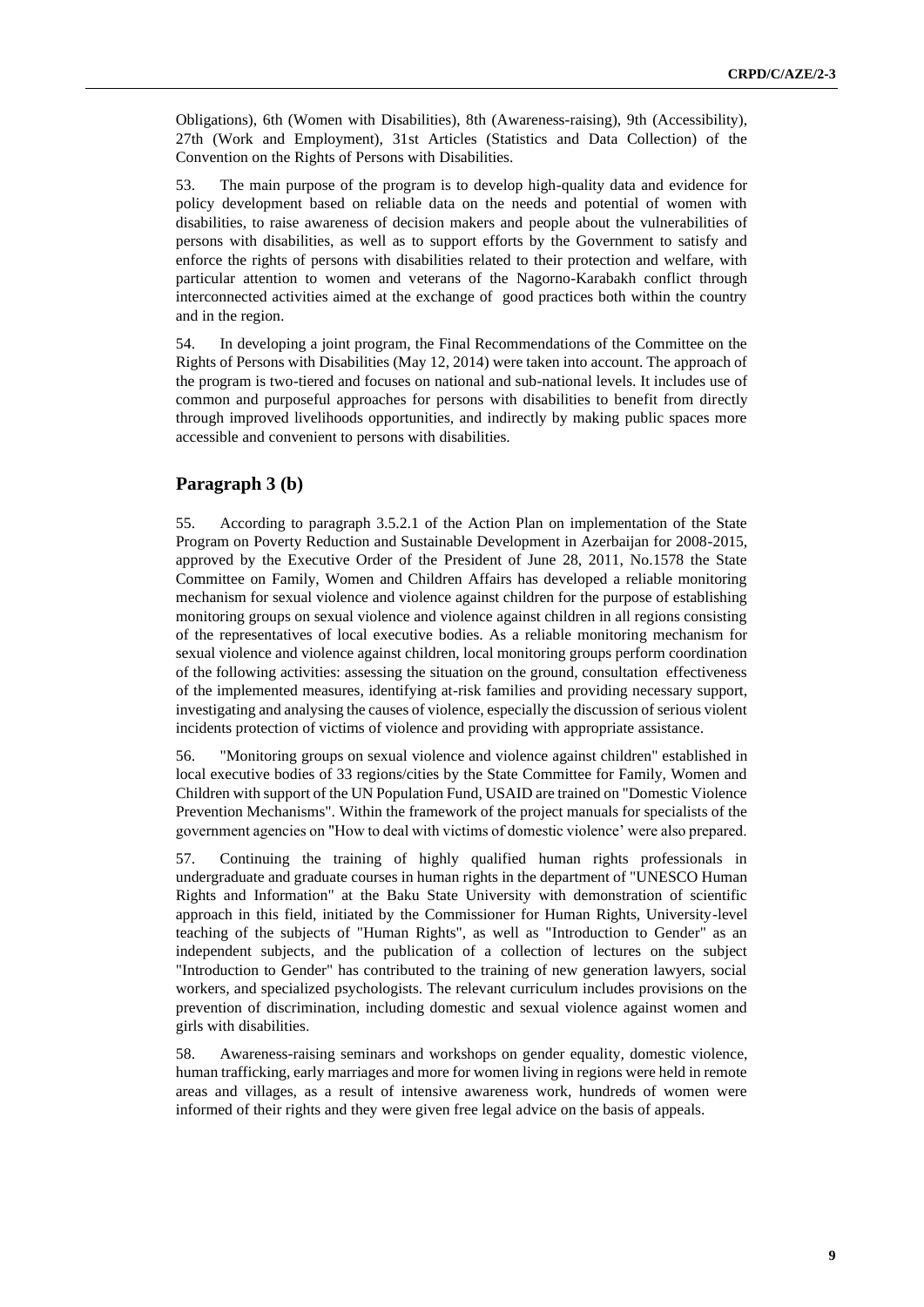## **Paragraph 3 (c)**

59. Proposals made by the Commissioner for Human Rights in the past period in order to support speeding up the adoption of the Law on Protection of Reproductive Health, which is also important in terms of ensuring sexual and reproductive health of women and girls with disabilities, development, approval and implementation of a strategic program on reproductive health and family planning, regular implementation of community-level awareness activities for reproductive health and family planning, strengthening maternal and child health, protection of reproductive health of the population, early marriages, provision of safe motherhood, breastfeeding of children, creation of the necessary conditions for the birth of healthy, as many as wanted and desired children, reduction of maternal and infant mortality, strengthening of the material and technical base of medical institutions providing obstetric and gynaecological services, as well as continuation of work on the problems of old women, excluding "Note" part of Article 152 of the Criminal Code the prevention of early marriages and early motherhood are also important in terms of ensuring sexual and reproductive health rights for women and girls with disabilities.

60. At the extensive awareness raising events organized by the Women and Development Centre of Azerbaijan, acting as Ombudsman's resource Centre, within the project "Organization of Awareness Activity in the Field of Community-level Reproductive Health and Family Planning" among women living in various regions of the country, including where displaced persons and ethnic groups live, the issue of satisfaction of sexual and reproductive health rights for women and girls with disabilities was also in the focus of attention.

61. The State Committee on Family, Women and Children Affairs has developed the draft National Action Plan on Gender Equality in Azerbaijan for the years of 2019-2024 (NAPGE). The draft National Action Plan stipulates conducting measures for investigation of the basic needs of women with disabilities ("Increasing the Employment of Women with Disabilities, Organization of Training Courses for acquiring new professions" (5.6.2) and "Organization of sales exhibitions of handicrafts of women with disabilities (three times a year)" (5.6.3) subparagraphs of "Women and Girls in difficult life situations" (5.6) paragraph) in relation to the implementation of Article 6 (Women with disabilities) of the Convention on the Rights of Persons with Disabilities.

#### **Paragraph 3 (d)**

62. From 2014 to 2018, in the courts of the Republic 13 sentences were passed under Chapter 20 of the Criminal Code ("Crimes against sexual inviolability and sexual freedom"), in which women and girls with disabilities were recognized as victims (3 sentences in 2014, 3 sentences in 2015, 3 sentences in 2016, 2 sentences in 2017, 2 sentences in 2018).

63. 14 people were sentenced to imprisonment, 1 suspended sentence and 2 acquittals.

64. 5 of the 15 victim women with disabilities under the above sentences were underage at the time of the crime.

65. The Ombudsman's Office did not receive any complaints regarding sexual violence against women and girls with disabilities.

## **Paragraph 4 (a)**

66. According to Article 6 of the Law "On the Rights of the Child", all children have equal rights. Children shall not be subject to discrimination, regardless of social and property status, health, race or nationality, language, education, religion, political views or place of residence of children, their parents or persons substituting them. Children are not responsible for the actions of their parents or other persons who substitute them, and their rights cannot be restricted for reasons related to their parents. Children have the same rights as to their parents, whether they are born within or out of wedlock.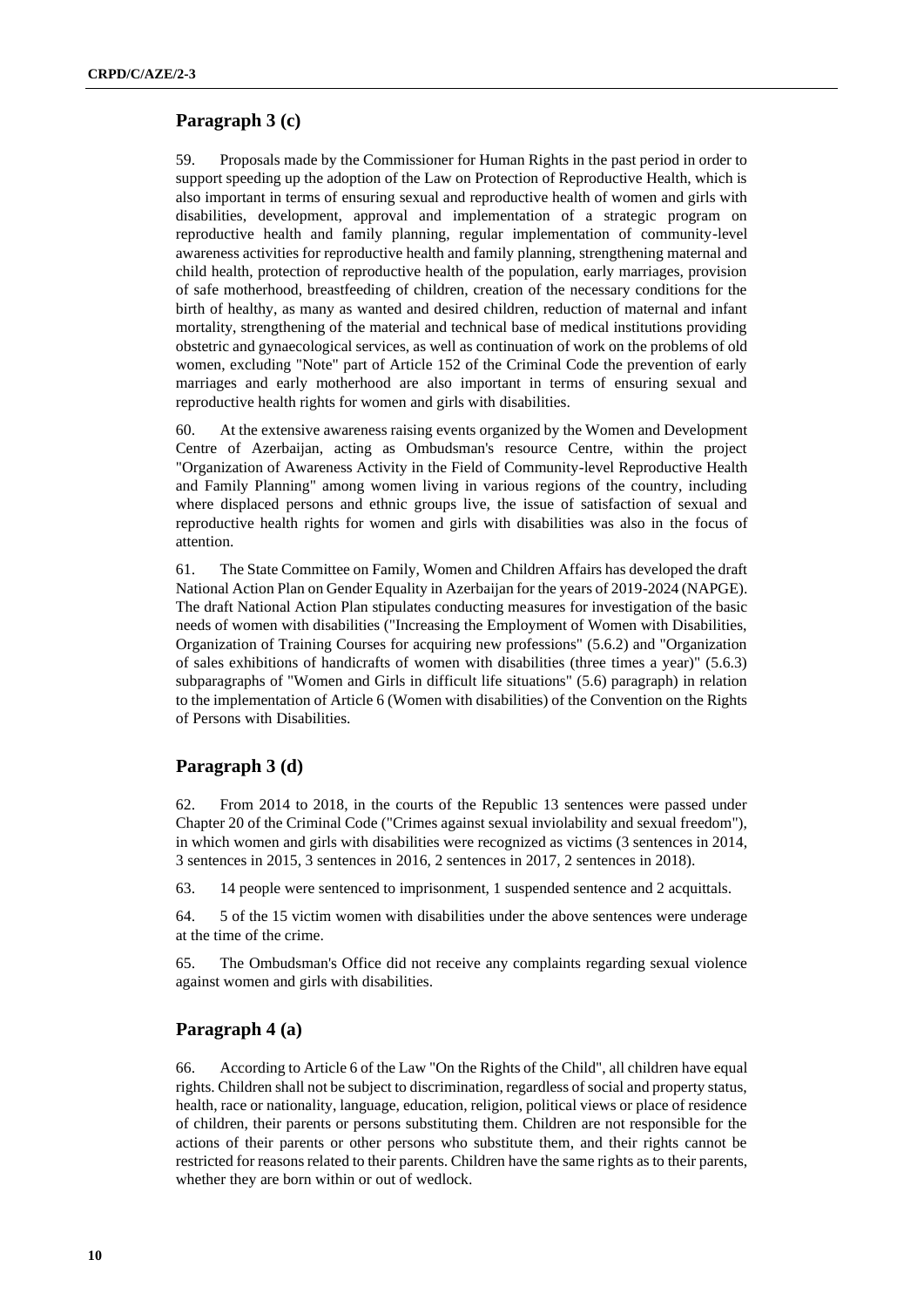67. A database of students with disabilities involved in education has been created. The database will include information on children with disabilities who are involved in inclusive education at home, in special educational institutions or in special classes, as well as in comprehensive schools. The information will enable developing a financial forecast for children to be involved in special education, tracking the financial costs of their education, obtaining detailed information about education of children with disabilities (address, limitation, type of disability, the educational program in which they were involved, dates of birth, studied school, class, etc.) for city, district and country as a whole.

68. Information on decisions in 2019 of the Psycho-Medical-Pedagogical Commission on children with disabilities for admittion to the 1st class of school are included in the database. From the next year, comprehensive information, copies of documents submitted by other bodies for examination by the Commission and the decisions of the Commission on each child with limited health capabilities involved in special education will be included in the database.

69. Besides, the database enables assessment of the limitations and opportunities for children through International Classification of Functioning - an assessment tool developed by WHO for children and young people (ICF-UG), and based on the findings of the assessment directing the children to specific forms of education tailored to their needs. Trainings were conducted at the regional level for members of local psycho-medical and pedagogical commissions on the use of the database and assessment of children, and the necessary knowledge and skills were developed.

### **Paragraph 4 (b)**

70. The Regulation on Rehabilitation Centres was approved by the Resolution of the Cabinet of Ministers of May 29, 2002, No 85. There are 2 rehabilitation Centres under the Ministry of Education - Mingechevir City Centre for Child and Family Support and the Rehabilitation Centre for Children with disabilities. A total of 217 children were referred to rehabilitation services. At the same time, there is a rehabilitation Centre at the Republican Specialized Boarding School No 4 for children with disabilities who are deprived of parental care. 147 children with disabilities are involved in this Centre.

71. Applications related to 427 persons with disabilities are received in 11 Child and Family Support Centres of the State Committee for Family, Women and Children Affairs operating in the regions. 407 of the applications for access to the Centre's services were related to the involvement of children with disabilities in community-based rehabilitation services. Children were involved in Centres' active therapy, logopedics, and rehabilitation of autistic children and were involved in special courses and associations. The Centres conducted 7,121 active life skills development (gross and fine motor skills, self-service, social communication and perceptual skill development) sessions for children with disabilities throughout the year.

72. Also, within the framework of the National Strategy on Mental Health adopted by the Ministry of Health, each district polyclinic in the capital is provided with psychiatrists, and all large-scale children's hospitals are provided with clinical psychologists. For the first time in 2018, a state-of-the-art psychosocial rehabilitation Centre has been established in our country with a multidisciplinary team of pediatricians, psychologists, social workers, logopedists, educators and volunteers working with children with special needs. Besides, the services for provision of community-based mental medical assistance have been established in 14 regions of the country on the basis of children's polyclinics.

73. By order of the Ministry of Labour and Social Protection of Population in 21 regions and cities (Sumgait, Balaken, Imishli, Kurdamir, Shamkir, Masalli, Yardimli, Agdash, Zagatala, Saatli, Shirvan, Gabala, Samukh, Agstafa, Jalilabad, Bilasuvar, Khachmaz, Goychay, Gadabay, Mingachevir, Sabirabad) community-based social rehabilitation Centres operate for children with disabilities. These Centres provide social rehabilitation services for up to 1,100 children.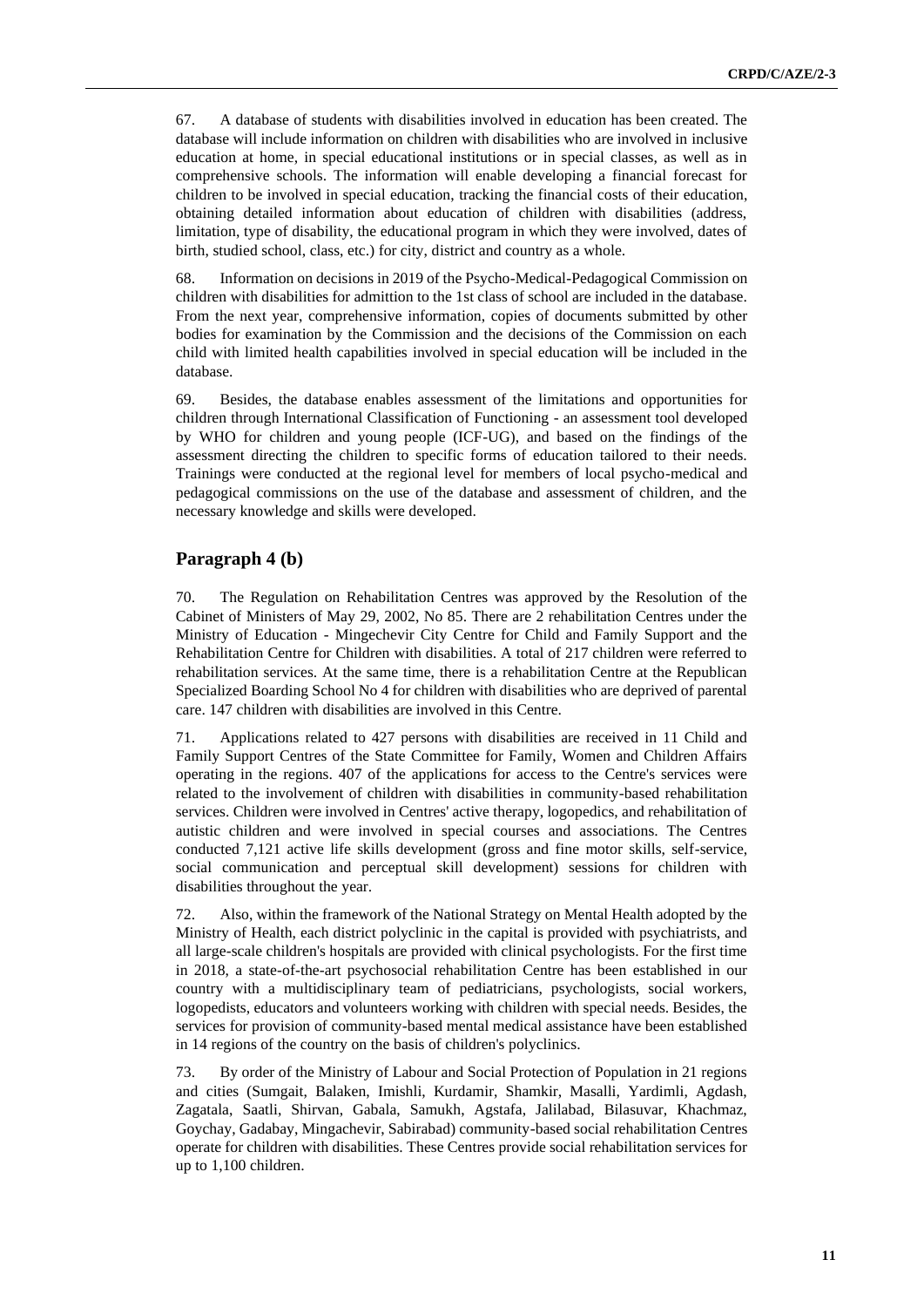74. Specialized NGOs, first of all making functional assessment in these Centres, use modern rehabilitation techniques such as active therapy and game therapy to address the mental and physical problems that children face in their daily lives. Necessary skills (including communication skills) and habits are formed in children and they are provided with early intervention and inclusive education services. Rehabilitation, social, authority, psychological and other awareness activities are conducted with families of children. The goal is to achieve the social rehabilitation of these children and their integration into the community on an equal footing with their peers.

## **Paragraph 4 (c)**

75. Participation of the primary school teachers and pre-school teachers in the trainings provided by the staff of the Educators' Professional Development Institute in boarding schools and in gymnasiums with integrated training was provided.

76. To improve knowledge and skills in the field of work with children and the quality of services provided to children, trainings on Rights of Children, Child Development, social, psychological and pedagogical work with children with disabilities, Basics of child protection, Psychology of children and adolescents, development, implementation and monitoring of Individual Development Plan were conducted for educators of public childcare institutions under the Ministry of Education (in Baku). The trained educators are now developing an individual development plan for the students of groups they are assigned to.

77. Besides, according to the Action Plan of the Ministry of Health of Azerbaijan, the Centre for Public Health and Reforms of the Ministry of Health (CPHR) since 2014 has been providing trainings, distributed visual aids for the specialists of the health care facilities (Mental Health Centre, the Republican Clinical Hospital named after Mirkasimov, the Scientific Research Institute of Obstetrics and Gynaecology, Baku City Women's Consultation Clinic No. 7, Baku City Polyclinic No. 25, Emergency and Urgent Medical Aid Station, etc.) that provide medical assistance to victims of domestic violence, including children, with the aim of preventing domestic violence. Officials from medical institutions dealing with victims of domestic violence have been appointed.

78. Employees of the Mental Health Centre provide appropriate information, referral and make crisis interventions to those in need of psychological support and assistance through the Inam (Belief) telephone line.

#### **Paragraph 5 (a)**

79. The New Law providing for the elimination of all forms of discrimination on the basis of disability, the full participation of persons with disabilities in society and the creation of conditions for their social inclusion, the full and equal exercise of the rights and freedoms of persons with disabilities, the protection of their honour and dignity, provides for a reasonable accommodation of infrastructure facilities for the use of persons with disabilities.

80. As stated in the document, the main purpose of a reasonable accommodation is to ensure that persons with disabilities enjoy all human rights and fundamental freedoms on an equal basis with others. Enterprises, offices and organizations, regardless of their form of ownership and organizational-legal form, must ensure reasonable accommodation of roads, communication, information, culture, education, domestic and other social infrastructure facilities for the use of persons with disabilities.

81. Three basic principles of reasonable accommodation should be considered:

(a) Necessity and feasibility of adjustments for addressing the barriers that persons with disabilities;

(b) Face;

(c) Taking into account the commitment for implementation of accommodation and adjustment;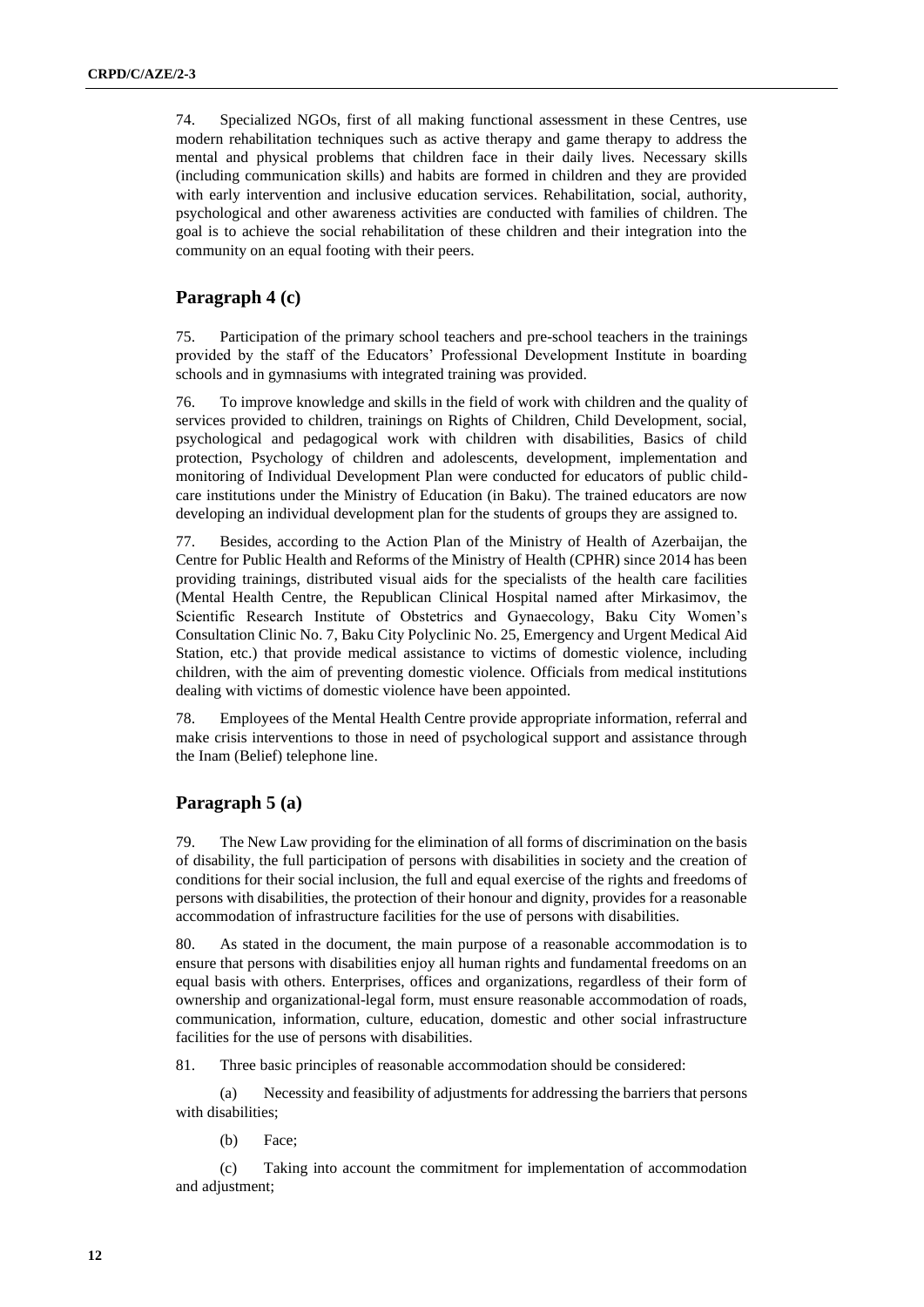(d) As the nature of the commitment for accommodation is individual it is needed in certain cases.

82. The Ministry of Labour and Social Protection of Population has published a tastefully designed book titled "Disability is Not Inability", two social video clips have been produced and posted on the Ministry's website and at the official social media accounts, as well as broadcasted on TV channels:

- [https://www.youtube.com/watch?v=v8\\_m64ED6b8;](https://www.youtube.com/watch?v=v8_m64ED6b8)
- [https://www.youtube.com/watch?v=mQTeFn2c-zo;](https://www.youtube.com/watch?v=mQTeFn2c-zo)
- [https://www.youtube.com/watch?v=dFONi3jSTmg.](https://www.youtube.com/watch?v=dFONi3jSTmg)

83. The main purpose of the produced video clips is to draw public attention to the issues of disability, to raise awareness throughout society, and to promote positive perception torwards the persons with disabilities as equal members of society.

84. The book-album "Disability is Not Inability" contains information about 60 people with disabilities and their creative activities. The publication also includes information on the newly created Boccia Sports Federation in Azerbaijan and people with disabilities who are interested in this sport, their success stories, the first inclusive ESA ("cane") theatre, its creative staff are basically actors with disabilities, and their performances. The texts in the 278-paged book-album are available in both Azerbaijani and English.

85. Awareness-raising materials covering these and other issues are actively promoted and encouraged in social networks of the Ministry and its social partners, in media, including TV and public transport broadcasting platforms (broadcast on Metro and other public transportation).

86. Besides, the Ministry takes necessary steps to provide information with the subtitles and sign language interpretation and cooperates with the TV channels in this regard.

87. In connection with the announcement of the 2019 as "Year of Nasimi" by the President of Azerbaijan, a drawing contest for persons with disabilities was organized on the Ministry's Instagram page.

88. ESA Theatre began operating in September 2016 as the first and only inclusive Theatre in the country. To promote the integration of persons with disabilities into society, to ensure the co-operation of persons with disabilities and those without disabilities, and to promote their social and public well-being in other areas of the arts are among the main objectives of ESA Theatre. Despite recent commencement of its activity, the ESA Theatre has staged successful performances and gained great public sympathy.

89. Since 2018, the Ministry of Labour and Social Protection of Population has been working closely with the ESA Theatre. As a result, in December 2018, the premiere of "Blue Bird" performance took place at the State Musical Theatre. In 2019, it is intended to stage two more performances with the ESA Theatre.

90. Participation of persons with disabilities and organizations representing them in the various public and private awareness campaigns of the Commissioner for Human Rights and its regional Centres for public and the private sectors with regard to the rights of persons with disabilities, including human rights approach related to disability, reasonable accommodation, discrimination based on disability, was ensured.

91. In these awareness campaigns participants were provided with detailed information on provision of reasonable accommodation intending the necessary and feasible alignments and adjustments to ensure that persons with disabilities enjoy all human rights and fundamental freedoms on an equal basis with others, the activities that must be done to eliminate attitudinal and environmental barriers that hinders their full and effective participation in society, as well as the successes achieved in this area, the notion of disability, the terminology of disability, the concept of medical and social model of disability, advantages of the social model, which is accepted as a human rights-based approach in accordance with the provisions of the relevant Convention, measures taken to move from medical model to social model in Azerbaijan, acceptance of persons with disabilities as equal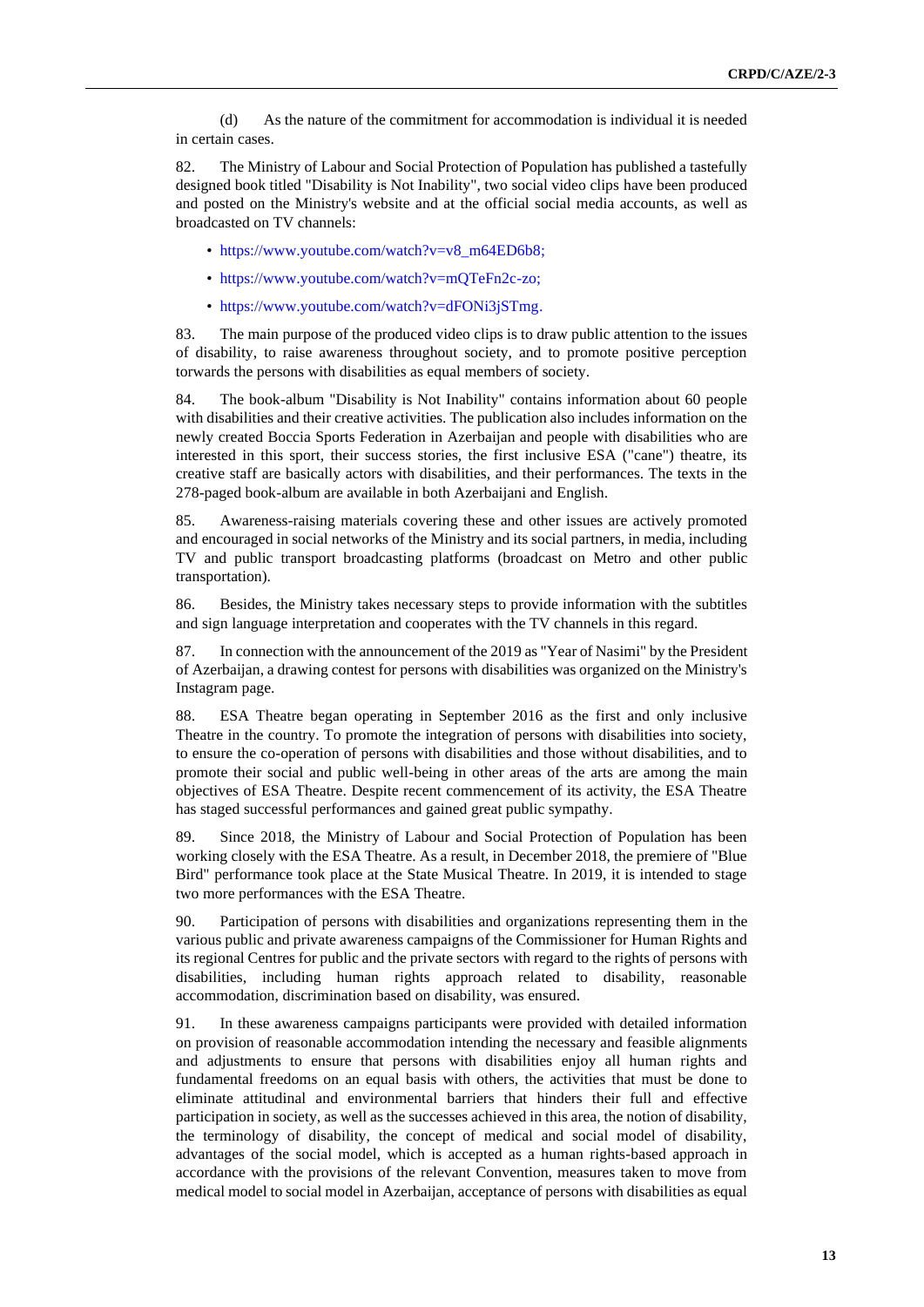members of the community, treating them with respect and dignity, protection against discrimination, the importance of promoting their potential and other such issues.

## **Paragraph 5 (b)**

92. The Ministry of Labour and Social Protection of Population has conducted a number of activities in the field of awareness-raising and public awareness. Among these, an "esocial" portal has been created, where persons with disabilities are provided with opportunities to have access to their data, formed and stored in the Ministry's information resources and systems by entering to this portal, through the "personal cabinet", to submit applications and requests to the relevant agencies of the Ministry, to access to all electronic services provided to them.

93. During the reporting period, the Council of State Support to NGOs under the President funded 113 projects of NGOs dealing with the protection of the rights of persons with disabilities through allocating 1,006,800 AZN for this purpose.

#### *Measures taken to support persons with disabilities*

94. On the occasion of the International Day of Persons with Disabilities in 2018, Baku hosted (Icheri Sheher State Historical and Architectural Reserve at the entrance to the Gosha castle gate) X Republican Creative Exhibition – Fair of Persons with Disabilities with organizational support of the Ministry of Labour and Social Protection of Population. During the three-day event, more than 1,500 handicrafts in embroidery, painting, weaving, carpetweaving, pottery and ceramics, wood carving, various arts, and home decorations, artistic designs and other fields of more than 250 persons with disabilities from different regions of our country were demonstrated. The event also included handicraft sales. It aimed to financially stimulate the creative work of persons with disabilities.

95. Also, an exhibition and concert program "Joys of Spring" for children and young people with disabilities and social enterprise residents was organized by the Ministry of Labour and Social Protection of Population at the Electra Events Hall in Seaside National Park. Residents of social enterprises, public associations, inclusive theatres and creative groups under the Ministry demonstrated their creative skills at the event with the financial support of and under the auspices of the Ministry Labour and Social Protection of Population. Gulnar Rahimova, Seymur Aliyev and Gulnar Novruzova, who have visual impairment featured songs at the concert program, dance groups with children with disabilities, as well as children with Down and Autism syndrome, children with hearing and speech impairment, persons with disabilities and children with hemophilia performed.

96. It should be noted that in every social enterprise different associations, training courses are organized taking into account the creative tendencies of the residents, and their skills and abilities are developed in the respective arts. Music and dance training courses were also organized, a music and dance collective consisting of people with disabilities was created, and special dance and stage dresses and music repertoires were prepared for them. There are regularly organized excursions and training courses for children and adolescents from social institutions and shelters, a purposeful strategy for their proper upbringing, spiritual development and integration into society is executed.

97. The Ministry of Labour and Social Protection of Population and "Together and Healthy" Public Union collaborate to further educate the public about the Autism Spectrum Disorder (ASP) as well as integrate children with autism into society, and, discussions are under way to establish the National Autism Centre in future, which will combine medical, educational and social activities.

98. Besides, with the support of the Heydar Aliyev Foundation and with the organization of "Happy Future of Children" Public Union, "Together and Healthy" Public Union and "Hope exists" charitable volunteers the first Autism Culture Festival for Children with Autism Syndrome was held in Azerbaijan on May 31, 2019. At the festival, children with autism demonstrated their talents in various fields of art, played piano and sang songs in the chorus and gave the message "We are an integral part of society".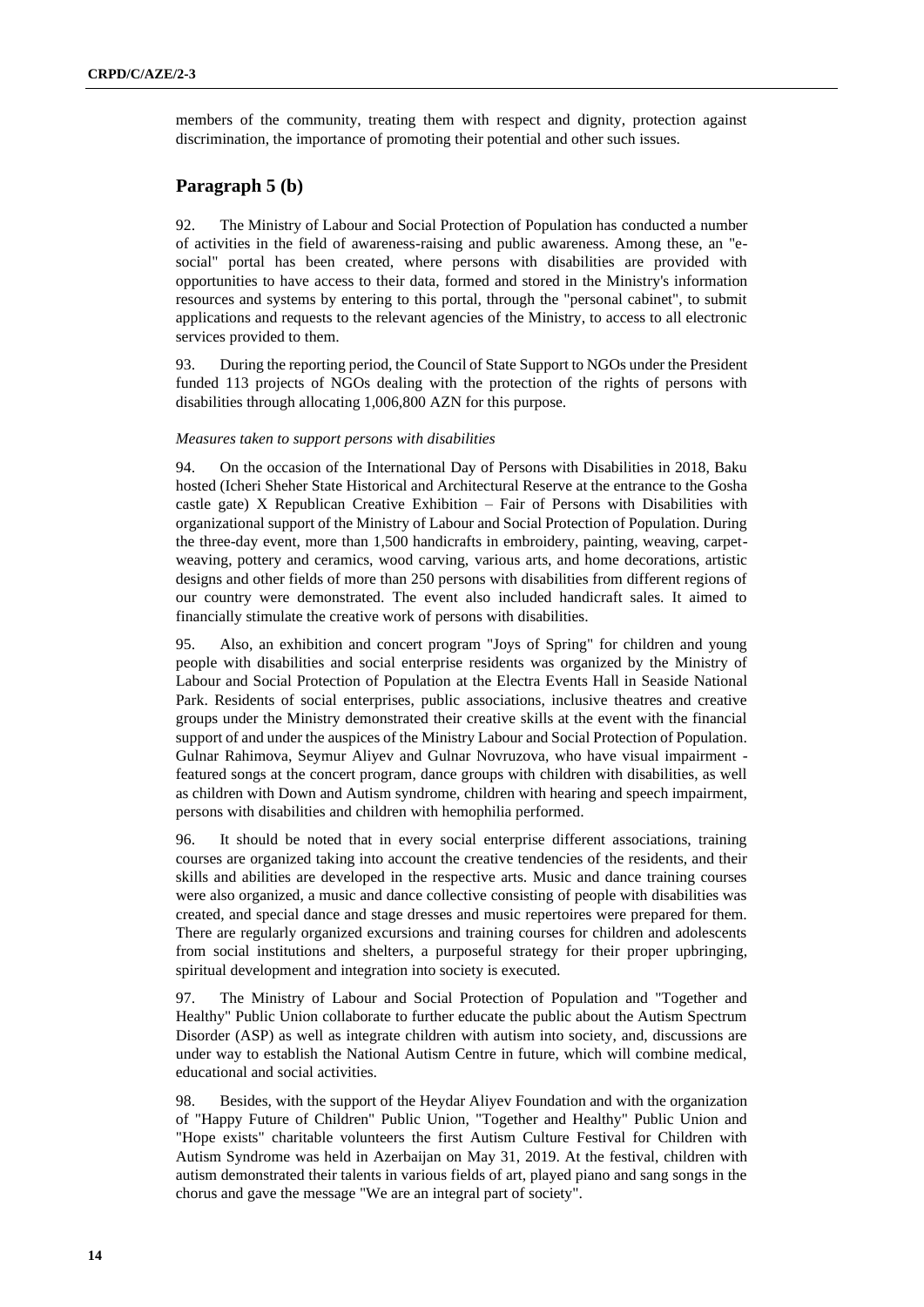99. In order to promote awareness of the capabilities and contributions of persons with disabilities to community, to raise awareness in society regarding the rights of person with disabilities, active publishing of press releases by the Ministry and interviews of the ministry's employees on TV, radio channels and social media are intensively carried out.

### **Paragraph 5 (c)**

100. To ensure coordination of necessary measures for implementation of the provisions of the Convention on the Rights of Persons with Disabilities by Azerbaijan a special Working Group consisting of representatives of relevant government agencies and NGOs has been established. The Commissioner for Human Rights (Ombudsman) carry out the independent monitoring functions envisaged by the Convention.

The mission consisting of the Social Development experts of the Economic and Social Commission for Asia and the Pacific (ESCAP) visited Baku on April 24-26, 2018 within the framework of cooperation with UNESCAP to create a database of Indicators of Incheon Strategy regarding the persons with disabilities for 2018 and beyond.

102. The project aims to improve the national statistical system that provides reliable, comparable statistical data on disability to support the achievement of the Incheon Strategy goals by our country.

103. During the visit, the experts held meetings in a number of state agencies, as well as in the "Independent Life" Public Union. During the meetings, along with the Incheon Strategy, the role of organizations of persons with disabilities in the implementation of the Convention on the Rights of Persons with Disabilities in Azerbaijan and the dissemination of provisions on the rights of persons with disabilities recognized in the Convention were discussed and an exchange of views was held around the topic.

104. The Public Council under the Ministry was established to ensure the participation of civil society institutions in the organization of public control over the adoption of legal acts of the Ministry of Labour and Social Protection of Population and related to the directions of its activity. There are working groups on social services, integration and rehabilitation of persons with disabilities in the Public Council among the members of which are NGOs where persons with disabilities are represented.

105. There is effective collaboration between the Commissioner for Human Rights and NGOs representing persons with disabilities. Thus, these NGOs are actively involved in the work of the Expert Council under the Ombudsman and the Working Group on Business and Human Rights through Union of Disabled Organizations of Azerbaijan which is a coalition of these organizations. Joint events are regularly organized to discuss existing problems and their solutions, and proposals developed by general consultations are submitted to the relevant authorities.

106. Besides, the Commissioner for Human Rights creates conditions for active participation NGOs representing persons with disabilities in the independent monitoring process of the implementation of the Convention.

### **Paragraph 6 (a)**

107. For the purpose of ensuring accessibility of transport infrastructure facilities for persons with disabilities, the design and construction of these facilities in the Republic are governed by the relevant requirements of technical regulations Az DTN 2.6-1 "Planning and Construction of Urban, Suburban and Rural Settlements" and Area-Based Construction Standards 62-91\* "Designing of living environment taking into account the needs of persons with disabilities and vulnerable groups of population".

108. Creation of appropriate conditions for comfortable and safe movement of persons with disabilities on pedestrian paths and sidewalks (ramps, rest areas, anti-sliding measures, installation of anti-obstruction information devices etc.), arrangement of parking and standing places for vehicles in the personal operation of the persons with disabilities, location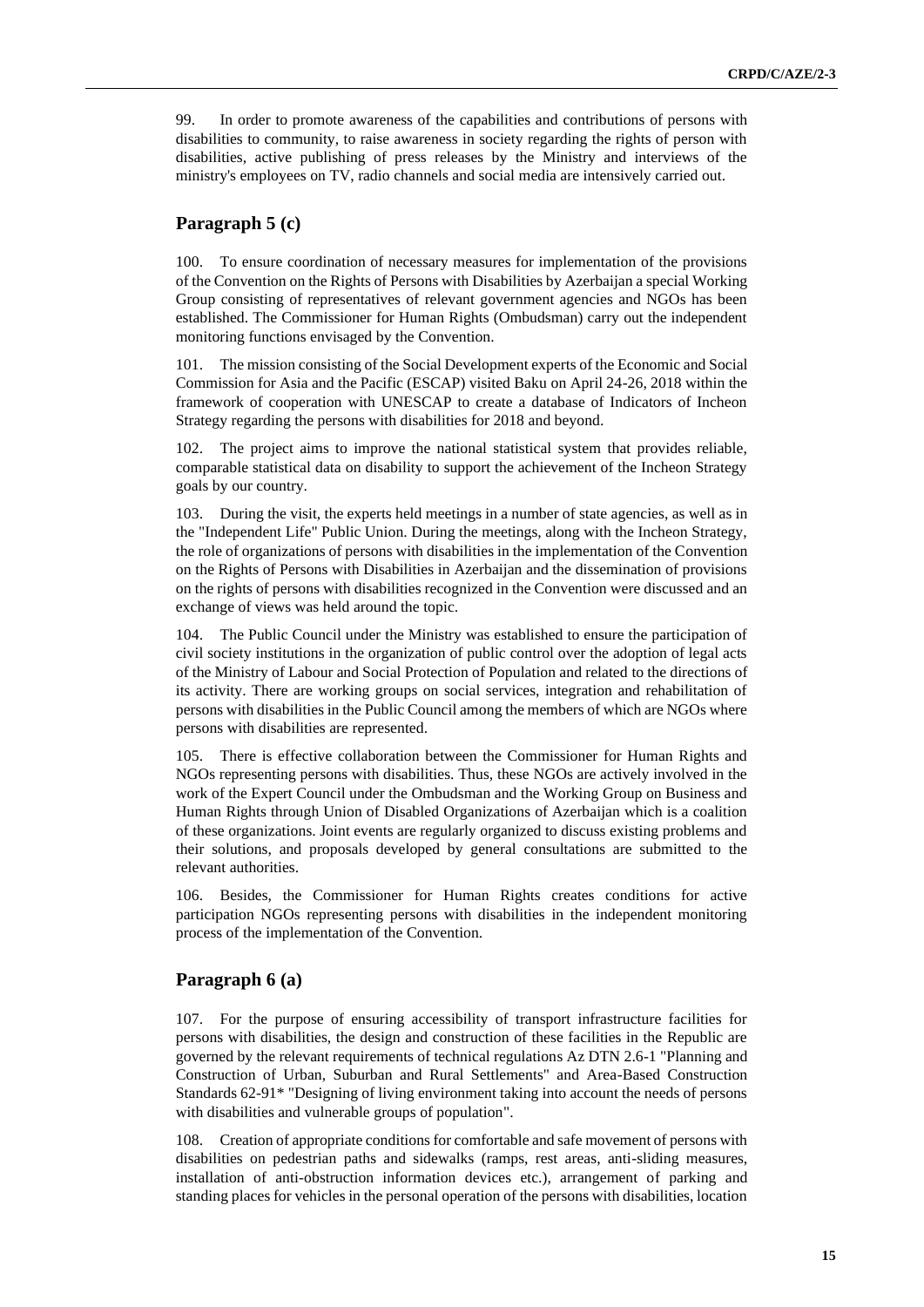of specialized vehicles and bus stops for persons with disabilities and other issues are regulated by these documents.

109. In "Cases when regulation of movement with traffic light on pedestrian crossing and construction of underground or overhead passages on highways are important" approved by the Resolution of the Cabinet of Ministers of January 26, 2016, No 10 to ensure safe and comfortable movement of pedestrians with disabilities on highways, regulation of movement on pedestrian crossing with traffic light by adding sound signal to the light signals of the traffic light is intended (to notify pedestrians with visual impairment about possibility to pass active part of the road. ) at the pedestrian crossings near to facilities where mass of persons with disabilities are assembled (medical institutions, rehabilitation Centres, relevant societies, as well as residential buildings built for these persons).

110. The construction and installation of ramps has been started by the Baku Transport Agency (BTA) on 09.12.2017 for the convenient use of the pedestrian crossings by persons with disabilities. In order to expand pedestrian accessibility, initially ramps were built in 70 streets and 229 intersections of the 6 districts of Baku, while security bars were installed in 52 streets, railings were installed in 33 streets and 162 intersections.

111. Also, as part of the awareness campaign, a social video "I haven't disability unless there are barriers from your side" was prepared and introduced to the public with the aim of bringing drivers hindering free movement of pedestrians, especially persons with disabilities, by parking their cars illegally on the sidewalks, to public censure. <https://www.youtube.com/watch?v=wwgJZhF4nzU>

112. During the reconstruction of the streets of Baku traffic lights with sound module have been installed for the convenience of persons with visual impairment, and these issues will also be addressed in other future projects implemented by the Baku Traffic Agency.

With the involvement of the NGO "Union of Disabled People's Organizations", "Regulations for the creation of necessary living and working conditions for persons with disabilities in designing of buildings and structures" were developed. The Regulations specify the rules for creating the necessary living and working conditions for persons with disabilities in the design of buildings and facilities. The project sets norms according to the international standards for the provision of accessibility during development of the construction design for the purpose of construction, repair, reconstruction and restoration of buildings and structures. The Regulations specify terms of the architectural and planning solutions, elements and project activities to be considered in the project materials.

114. The project has been agreed with the state agencies and submitted to the government.

### **Paragraph 6 (b)**

115. In accordance with the Decree of the President "On Additional Measures to Improve Governance in Urban Planning Activities" of August 1, 2018, No 226 issuance of permits for construction and operation of construction facilities is carried out by the State Committee for Urban Planning and Architecture in the administrative territory of Baku, and by local executive bodies in other administrative units. Therefore, in every building project submitted to the Committee for construction permits for Baku city as of August 1, 2018, provision of accessibility for persons with disabilities will be considered.

116. At the same time, at the meetings or events organized by the Committee with the participation of public or private sector representatives it is recommended that accessibility for persons with disabilities should be taken into consideration in the construction projects submitted for construction permits.

117. With the involvement of the NGO "Union of Disabled People Organizations", "Regulations for the creation of necessary living and working conditions for persons with disabilities in designing of buildings and structures" were developed. The Regulations specify the rules for creating the necessary living and working conditions for persons with disabilities in the designing of buildings and facilities. The project sets norms according to the international standards for the provision of accessibility during development of the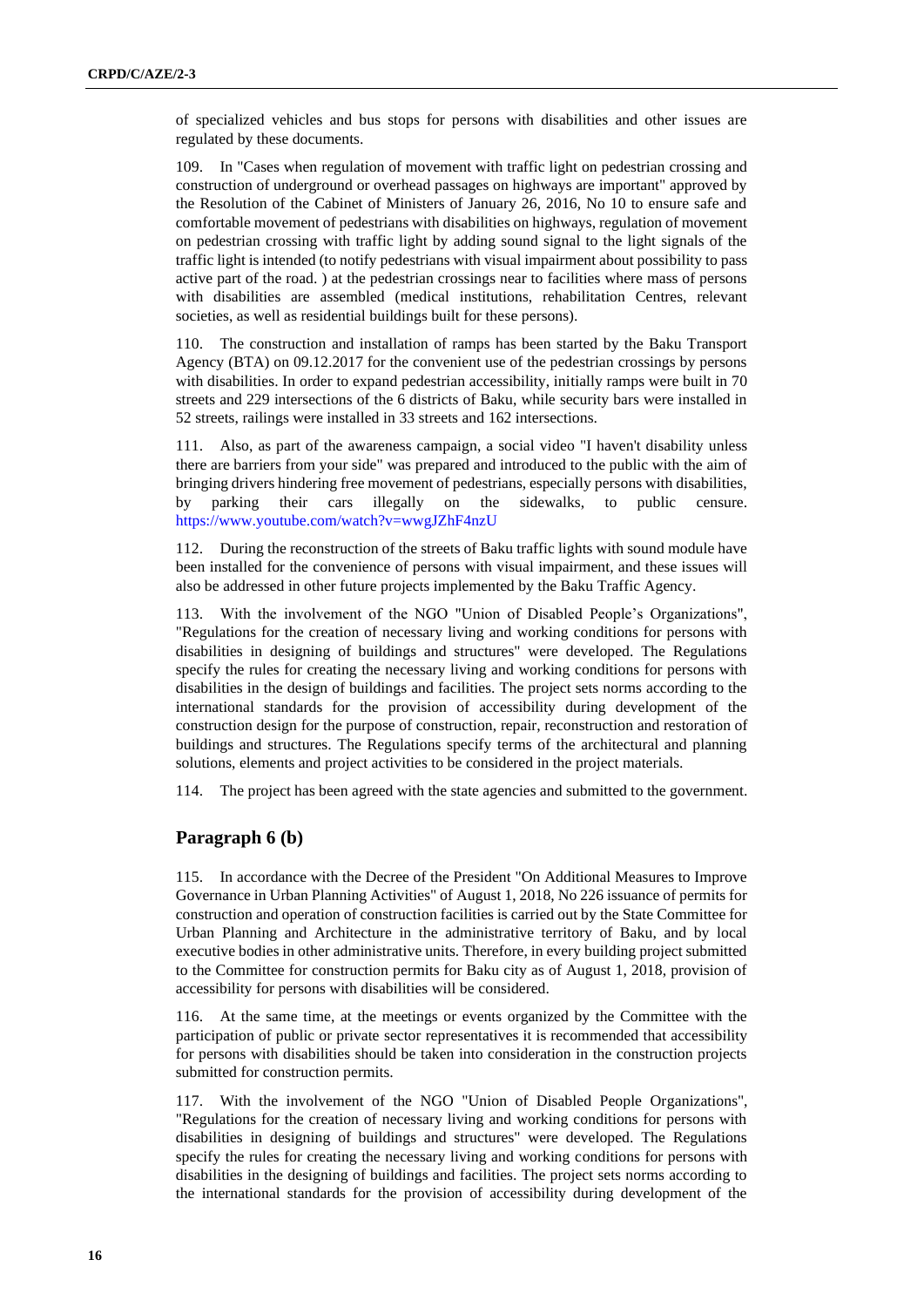construction design for the purpose of construction, repair, reconstruction and restoration of buildings and structures. The Regulations specify terms of the architectural and planning solutions, elements and project activities to be considered in the project materials.

118. The project has been agreed with the state agencies and submitted to the government.

### **Paragraph 7**

|  | Deaths of prisoners and arrested persons with disabilities |  |  |  |  |
|--|------------------------------------------------------------|--|--|--|--|
|--|------------------------------------------------------------|--|--|--|--|

| Years        | 2014                     | 2015                     | 2016                     | 2017                     | 2018           |
|--------------|--------------------------|--------------------------|--------------------------|--------------------------|----------------|
| Group I      |                          |                          |                          |                          | $\overline{4}$ |
| Group II     | 6                        | 8                        | <sub>6</sub>             | 6                        | 2              |
| Group III    | $\overline{\phantom{0}}$ | $\overline{\phantom{0}}$ | $\overline{\phantom{0}}$ | $\overline{\phantom{a}}$ | -              |
| <b>Total</b> | 7                        | Q                        |                          | 7                        | 6              |

*Note*: Each case has been investigated by the prosecutor's office and it has been established that these persons have died of a disease.

119. In the case of a death in penitentiary facilities, including a death of a person with disabilities, the corpse is dissected by the staff of the Department of Pathological Anatomy and Forensic Medical Examination of the Ministry of Health, and expert opinion is given by determining pathological and anatomic diagnosis of the causes of death.

120. Prisoners with disabilities are treated in special detention facilities after registration, those who need prostheses, other medical and technical and orthopedic appliances are identified through examinations conducted in the facilities, cooperation with relevant agencies is enhanced and appropriate conditions for the use of individual Labour infrastructure facilities by prisoners with disabilities are created.

121. The punitive institutions of the penitentiary service are provided with special beds and other medical and technical facilities in order the prisoners with disabilities could serve their sentence. Special railings in the corridors, special seats in the bathrooms, ramps at the entrance of the medical unit, meeting rooms and dormitories are installed. Accommodation of prisoners with disabilities on the first floor of the dormitory is provided. The surgical department of the medical institution has all the necessary facilities for persons with disabilities.

122. Also, in order to bring the detention conditions in line with international standards, taking into account the recommendations of the Commissioner for Human Rights, appropriate repair and construction works are carried out in a number of penitentiary facilities, and measures were taken to improve the material and technical support of these facilities.

123. Taking into account the proposal of the Ombudsman, the amount of money spent on providing daily food to each person treated in psychiatric institutions has been significantly increased.

124. The Ombudsman, keeping in mind the status of satisafaction of the rights of people with intellectual and psychosocial disabilities, submitted proposals to the Ministry of Health regarding the reconstruction or major renovation of mental and neurological facilities, further improving the food and medical care of persons treated in these institutions, and strengthening the social protection of personnel.

#### **Paragraph 8**

125. The Ministry of Emergency Situations is taking preventive measures to protect and provide security of persons with disabilities in hazardous situations, as well as in emergency situations. An SMS notification system is used to inform the public, including persons with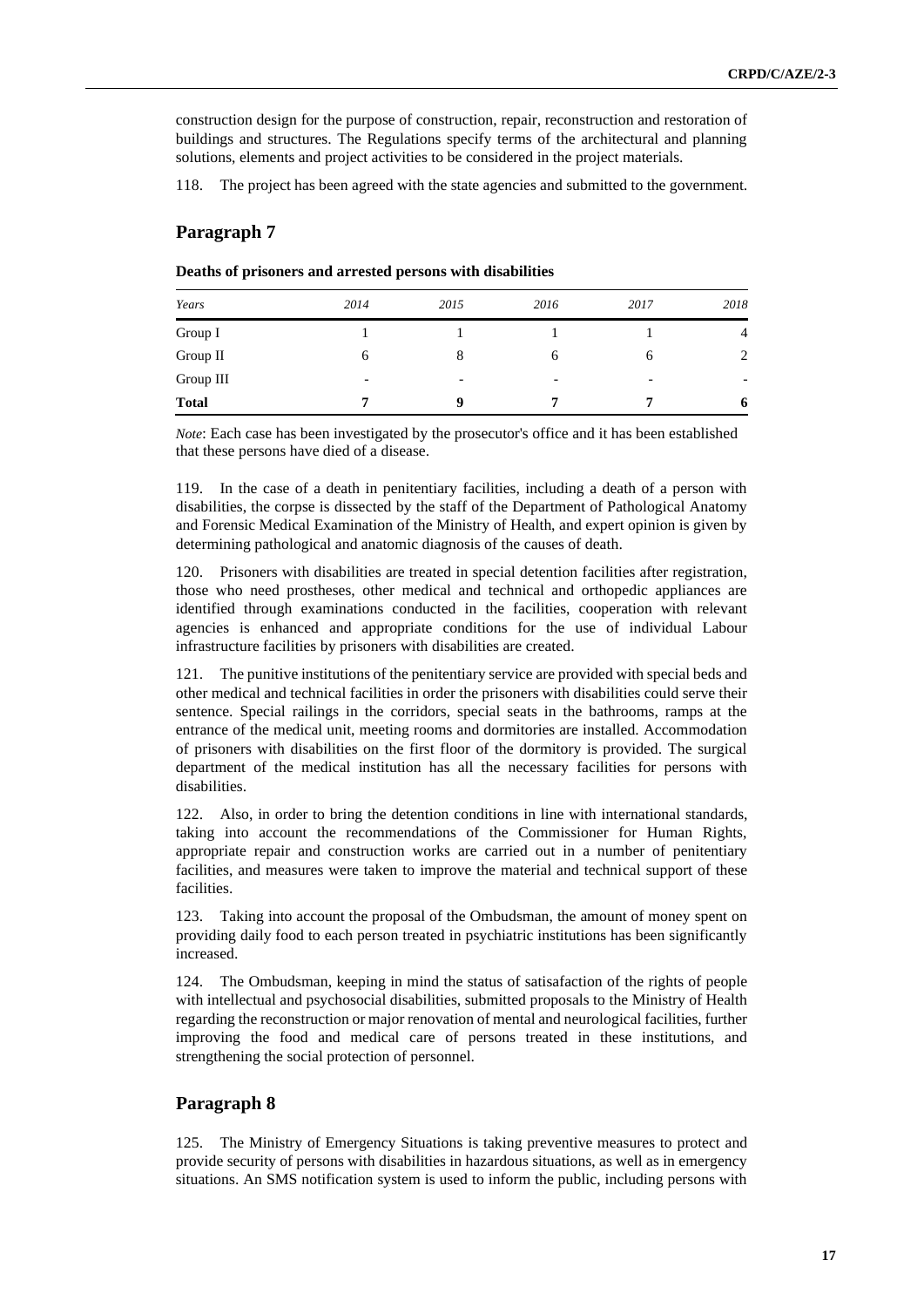disabilities, during emergencies. In addition, international practice is studied to ensure access of persons with disabilities to hotline 112.

## **Paragraph 9**

126. Pursuant to Article 39 of the Civil Code, patronage may be assigned upon the request of a natural person who reached adulthood and is unable to exercise and protect his rights independently and to perform his duties for health reasons, and the patronage may be terminated upon his/ her request. Assignment of patronage does not entail restriction of individual's rights.

127. Thus, the patron (assistant) is appointed by the body of trusteeship and guardianship with the consent of the natural person, and disposes of the property belonging to him/her in accordance with the assignment or trust management agreement with the natural person. The patron (assistant) makes household deals aimed at maintaining household needs and other deals, with the consent of the natural person.

128. At the same time, pursuant to section 22 of the "Guidelines on the Regulations of Notary Actions in the Republic of Azerbaijan" approved by the Resolution of the Cabinet of Ministers of September 11, 2000, No. 167 in the event that the person cannot sign the deal, application or other document due to a physical limitation, illness or any other reason, deal, application or other document can be signed by another person at his/her order, with his/her participation, and with the participation of a notary public or an assistant of a notary public. In this case, the reason for the failure of the applicant to sign the document for the notarial actions must be indicated.

129. If the person applying for the notarial actions is illiterate or person with visual impairment, the notary public shall be obliged to read the text of the document and make a note in this regard in the document.

130. If a person with visual, hearing and speech impairement applying for the notarial actions is illiterate, a literate person who is capable of interpreting the notarial actions must attend and certify with in his/her signature that the contents of the deal, application or other document is in the will of person with visual, hearing and speech impairement entered to the deal, application and another document.

131. The Civil Code and the Guidelines set out the principle of supportive decision-making in relation to persons with disabilities.

## **Paragraph 10**

132. According to Article 6.4 of the Law "On the Rights of Persons with Disabilities", persons with disabilities have the right to defend their rights and legitimate interests in administrative and judicial proceedings.

133. According to Article 34 of the Law, persons with disabilities who are involved in administrative proceedings and judicial proceedings and who need special intermediaries are provided with services of specialized intermediaries (readers and professional sign language interpreters).

134. The Decree of the President "On Deepening of Reforms in the Judicial-Legal System" of April 3, 2019 specifies taking comprehensive legislative, institutional and practical measures in the judicial system, implementation of the "Electronic Court" and "Electronic Execution" information systems, detailed analysis of the legislation in this area to speed up the implementation of court decisions, modernization of the Forensic Examination Centre and the Academy of Justice, promotion of mediation and international arbitration procedures, study of the execution of court decisions and the application of alternative mechanisms of forensic activity and so on.

135. In order to ensure accessibility of the courts for persons with disabilities, within the projects implemented by the Government of Azerbaijan and the World Bank in 2010-2018, as well as all the conditions for their free movement in constructed courthouse at the expense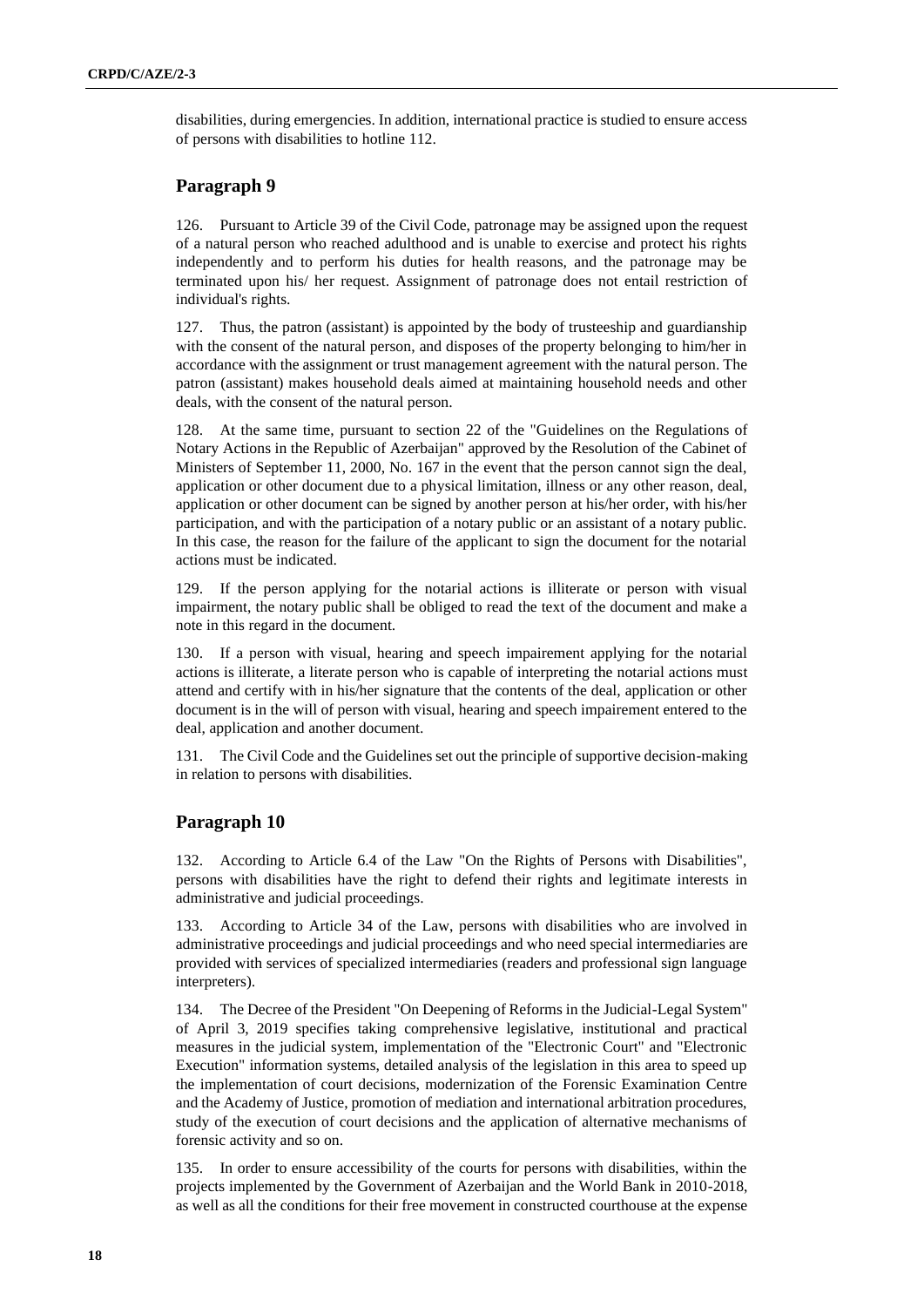of the state budget were established in accordance with the CRPD, including tactile paths for persons with vision impairments, signage and lifting devices have been installed in several multistory buildings for persons with physical mobility disabilities.

136. New service center, located in the administrative building of the Head Office of Registration and Notary of the Ministry of Justice, have been equipped with a special elevator for wheelchair users and ramps in the local registration and notary offices

137. Also, a separate version has been created for persons with vision impairment on the Ministry's new official website and in public services section.

138. According to Article 15.1.15 of the Law "On the rights and freedoms of individuals kept in detention facilities" the arrested are entitled to apply concerning the legality, validity or violation of their rights and legal interests, and according to Article 14 of the Code of Execution of Punishments prisoners are entitled to submit proposals, applications and complaints.

139. In respect of training of judges and other specialists in connection with the implementation of the Convention, in the judicial system it is reported that the lectures on the relevant topics included in the curriculum of compulsory training and refresher courses organized at the Academy of Justice.

140. Thus, lectures on "Peculiarities of imprisonment of persons requiring a special approach (Minors, Women, Persons with disabilities, Foreigners and Elderly)", "Peculiarities of protection of the rights of persons belonging to certain groups", "Prohibition of discrimination under the European Convention on Human Rights and national legislation", "Prohibition of discrimination under the European Convention on Human Rights (Article 14)" were included in the curriculum of: the initial training course for the candidate judges organized in 2017-2018 years, the compulsory training courses for successful candidates in the competition for the service in judicial bodies, the compulsory trainings of the candidates for the middle management in the Penitentiary Service, the refresher courses for the staff members of Forensics Center, the legal training courses for graduates of the Department of Military Medicine of Azerbaijan Medical University and the Law Clinic.

141. In May 2019, at the refresher training courses held for 37 judges' trainings on such topics as "Article 14 of the European Convention on Human Rights" (Prohibition of discrimination) and the Convention on the Rights of Persons with Disabilities were provided.

#### **Paragraphs 11 and 12**

142. The Criminal Code of Azerbaijan, the laws on health protection and the rights of the children do not contain any provision regarding the deprivation of liberty of persons with mental, psychosocial and hearing disabilities on the ground of their disability or their stay at care institutions.

143. Azerbaijan has not joined to the Additional Protocol Draft to the Council of Europe Convention for the Protection of Human Rights and Dignity of the Human Being (with regard to the Application of Biology and Medicine, ETS No. 164).

#### **Paragraphs 13 and 14**

144. According to Article 6.3 of New Law the state ensures that persons with disabilities are not subjected to torture or other cruel, inhuman or degrading treatment or punishment, are protected from all forms of exploitation, violence and abuse, personal privacy both within and outside the home.

145. There are no compulsory medical measures for mental disorders in penitentiary facilities. The examination and treatment of such persons is carried out at the Psychiatric Hospital # 1 of the Ministry of Health according to the court decision.

146. In penitentiary institutions, prisoners receive psychiatric assistance. Psychiatrists working in MCFs (Medical care facilities) provide appropriate medical care to persons with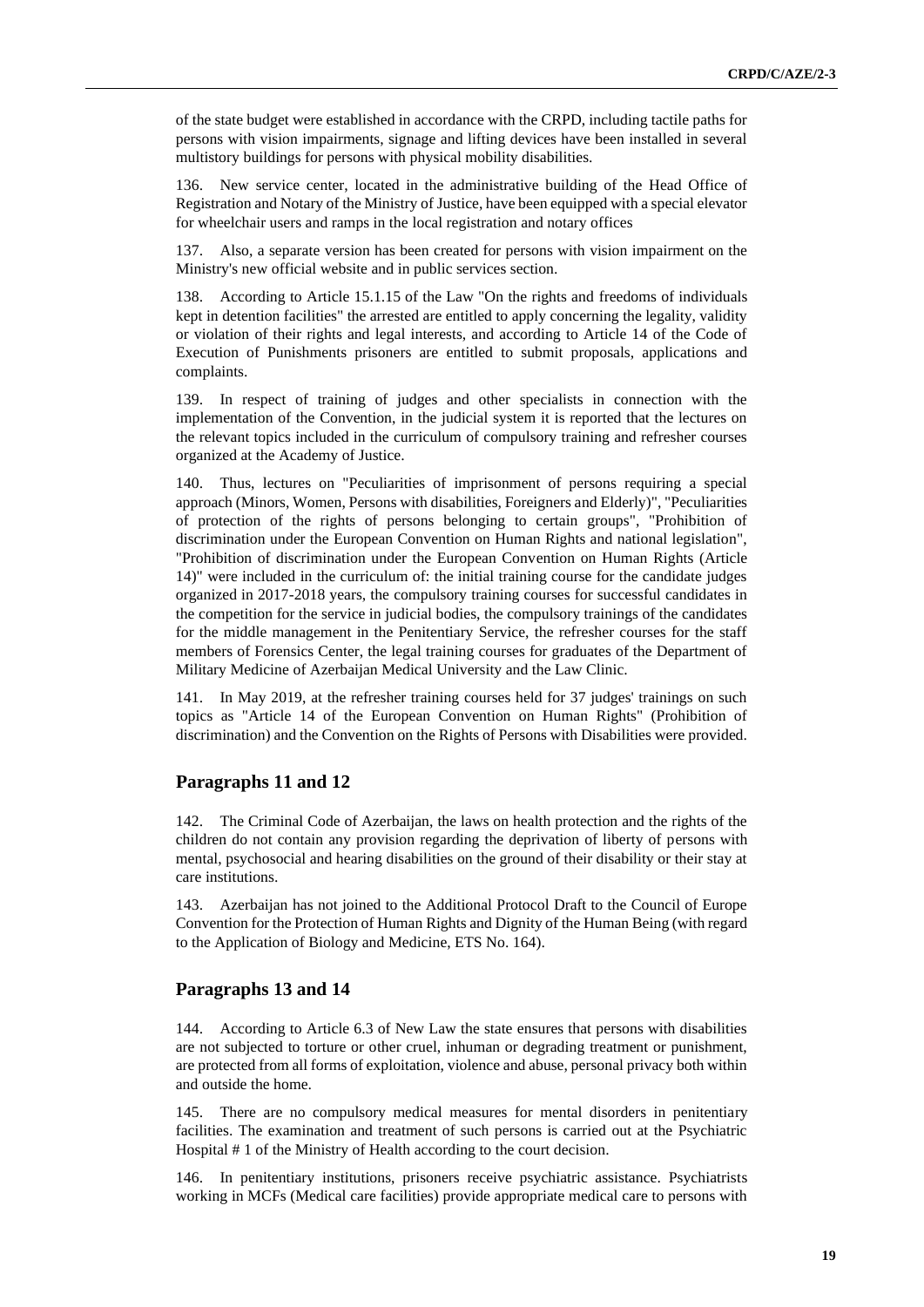mental impairments. If there is a need for treatment in inpatient conditions, they are treated in the Psychiatric Department of the Treatment facilities. These persons are consulted by highly qualified psychiatrists from the Ministry of Health during treatment. Persons with disability due to mental illness also have access to psychiatric care like everyone else.

147. Medical Services of Medical Institutions made 1771 referrals to MSECs during 2014- 2018, of which 27 were classified as I degree, 844 as II degree, 223 as III-degree disability. 677 referrals were denied.

148. There were no reported negative cases during monitoring and visits of the Commissioner for Human Rights to penitentiary, psycho-neurological social services and psychiatric facilities within the activities of the Commissioner for Human Rights as an independent monitoring and national preventive mechanism.

149. During a visit to Azerbaijan of the Working Group on Arbitrary Detention in 2016, five penitentiary facilities (Baku Detention Center and Detention facility No. 2, correctional facilities No. 2, 4, educational facility) observed.

150. The work on the recommendations outlined in the Working Group report has been performed and submitted accordingly.

151. It should be noted that in accordance with the recommendation of the European Committee for the Prevention of Torture (CPT), instructions were provided so that every person with an injury discovered on his/her body during initial examination is received in a few days by the doctors of the medical care facility for repeated investigation of the causes of the injury, the same person after being sent to investigation or court is re-examined by medical personnel upon his/her return to the institution and in case of new injuries appropriate notes are made in the medical book and submitted to the relevant authorities in the established order.

152. Written information about alleged torture or other inhuman or degrading treatment discovered during medical examination will be forwarded to the relevant prosecutor's office for appropriate investigation.

153. The boards displaying telephone numbers of hotline of the Service were posted at the entrance and territory of the penitentiary facilities to inform about torture and other illtreatment as well as corruption cases. In the course of investigations conducted in relation to appeals on these cases, when the composition of the crime is established, the materials collected shall be submitted to the prosecutor's office.

154. At the same time, in order to ensure the rights of detainees and to prevent ill-treatment, the Ombudsman, members of its National Preventive Group, representatives of the Public Committee under the Minister of Justice, and the International Committee of the Red Cross have an unhindered access to penitentiary facilities at any time without prior notice.

155. Detainees and prisoners regularly meet with their close relatives, as well as other interested persons, as well as their lawyers, carry on correspondence without censorship in accordance with the relevant legislation, use telephone communication right twice a week. These rights are essential means to protect them from torture, inhuman or degrading treatment.

156. During the last 5 years no appeals by prisoners with disabilities with complaints against abuse have been received.

157. As part of the activities of the Commissioner for Human Rights as an independent monitoring and national preventive mechanism, regular visits are made to relevant facilities, the rights of detainees, including persons with disabilities are explained, and information on reporting the complaint mechanisms is provided. In recent years, along with legislative reforms in our country, an improvement of the practice in this field is observed.

158. Based on the monitorings by the Office of the Ombudsman enabling conditions for the exercise of all the rights provided under the legislation is analysed and immediate solution by the relevant authorities of the difficulties observed is required. For example, if the treatment is not available at the detention facility application is made for preparation of the documents for placement of the detanee in civilian hospitals, as well as for effective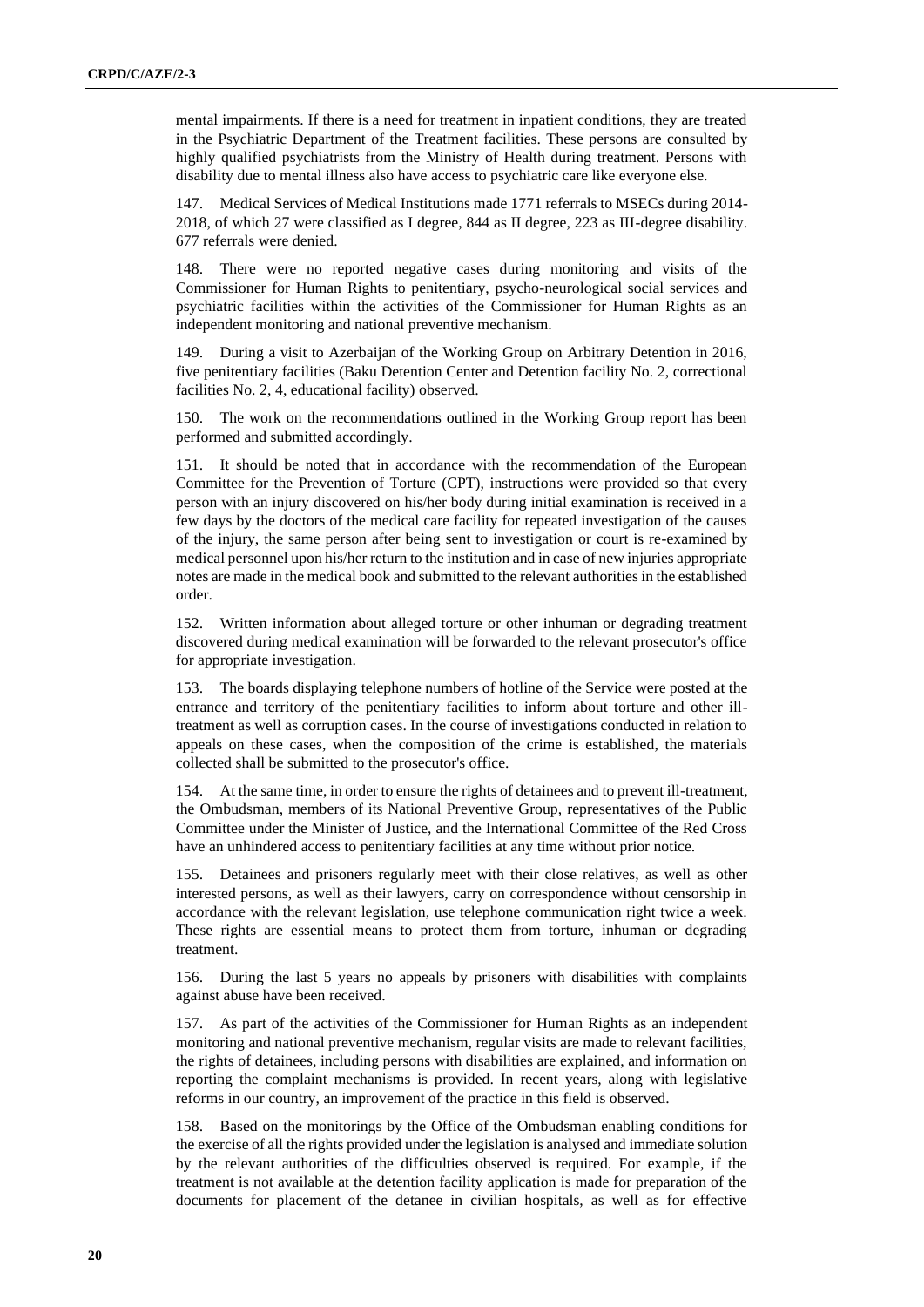investigation, using the right to freedom and other rights, the Office of the Prosecutor General is contacted for taking appropriate steps to address alleged violations.

159. The activities of the Ombudsman are not limited to conviction of cases of torture and ill-treatment, recommendations are given to relevant institutions in order to strengthen preventive measures, these issues and preventive approaches in cooperation with government agencies, civil society institutions, the Public Committee and the Public Councils uniting them, as well as other agencies, are kept in the focus of attention.

### **Paragraphs 15 and 16**

160. On 10 February 2017 President signed an Executive Order "On improving of operation of penitentiary, humanization of the punishment policy and expansion of alternative punishments and procedural enforcement measures not associated with isolation from society." According to the Executive Order, which is "a roadmap" for law enforcement agencies, significant changes have been made in criminal justice legislation in the past to enbale broader application of procedural coercion and penalties that are not related to isolation from the society, the activities of the Probation Service of the Ministry have been ensured, and the effective use of electronic surveillance tools has commenced with the purpose of effective control over the execution of non-custodial sentences and organization of more effective management in this area.

161. As of January 1, 2019, the total number of persons with disabilities taken from the registration of Probation Services is 214.

162. Actions aimed at reforming, rehabilitating and social adaptation of prisoners with disabilities involved in probation control in 2018 have been taken and 7 prisoners were provided with assistance for employment and 1 for receiving social allowance, while 10 prisoners were provided with legal and psychological support.

163. According to amendments to the Law "On the rights and freedoms of individuals kept in detention facilities" and the Penal Enforcement Code approved on May 17, 2016, as well as to the Internal Disciplinary Regulations of detention facilities and punitive institutions, arrested persons and prisoners have the right to complain to the Ministry of Justice and the court againt disciplinary actions.

164. According to further amendment to the legislation on 14 June 2016, the administrative and legal responsibility of the Penitentiary Officers for violating the requirements for receiving, sending and reviewing complaints, as well as for appealing or pursuing has been established.

165. In 2014, two criminal cases against women with disabilities (2 women victims) (0.009%) were recorded. One of the criminal cases initiated was sent to court, and the criminal prosecution for other case was discontinued in accordance with Article 39.1.2 of the Criminal Procedure Code (if the act does not have a criminal content). In 2015, one criminal case (a man victim) was recorded (0.004%) and the criminal prosecution was discontinued in accordance with Article 40.2.2 (reconciliation with the victim) of the Criminal Procedure Code. In 2016, one criminal case (a man victim) was recorded (0.004%) and the case was sent to court.

166. During monitoring and visits, involving the Commissioner for Human Rights and the staff of the Office, including members of the National Preventive Group (NPG) for the Prevention of Torture detention conditions, rehabilitation rooms, nutrition and leisure arrangements issues were also checked on site. In addition, in order to investigate attitudes, the current situation was studied on the basis of individual and legal awareness conversations with persons, including children, women, elderly people with disabilities in education, health, penitentiary and social service facilities as well as facility leaders, social workers, teachers, health workers. They inquired about the state of persons with disabilities and gave instructions and recommendations to those responsible for addressing social and health issues, health and other rights, at the same time, appropriate measures have been taken to raise their awareness, in the event of any offenses against them, such as discrimination, inhuman or degrading treatment, to eliminate such negative situations.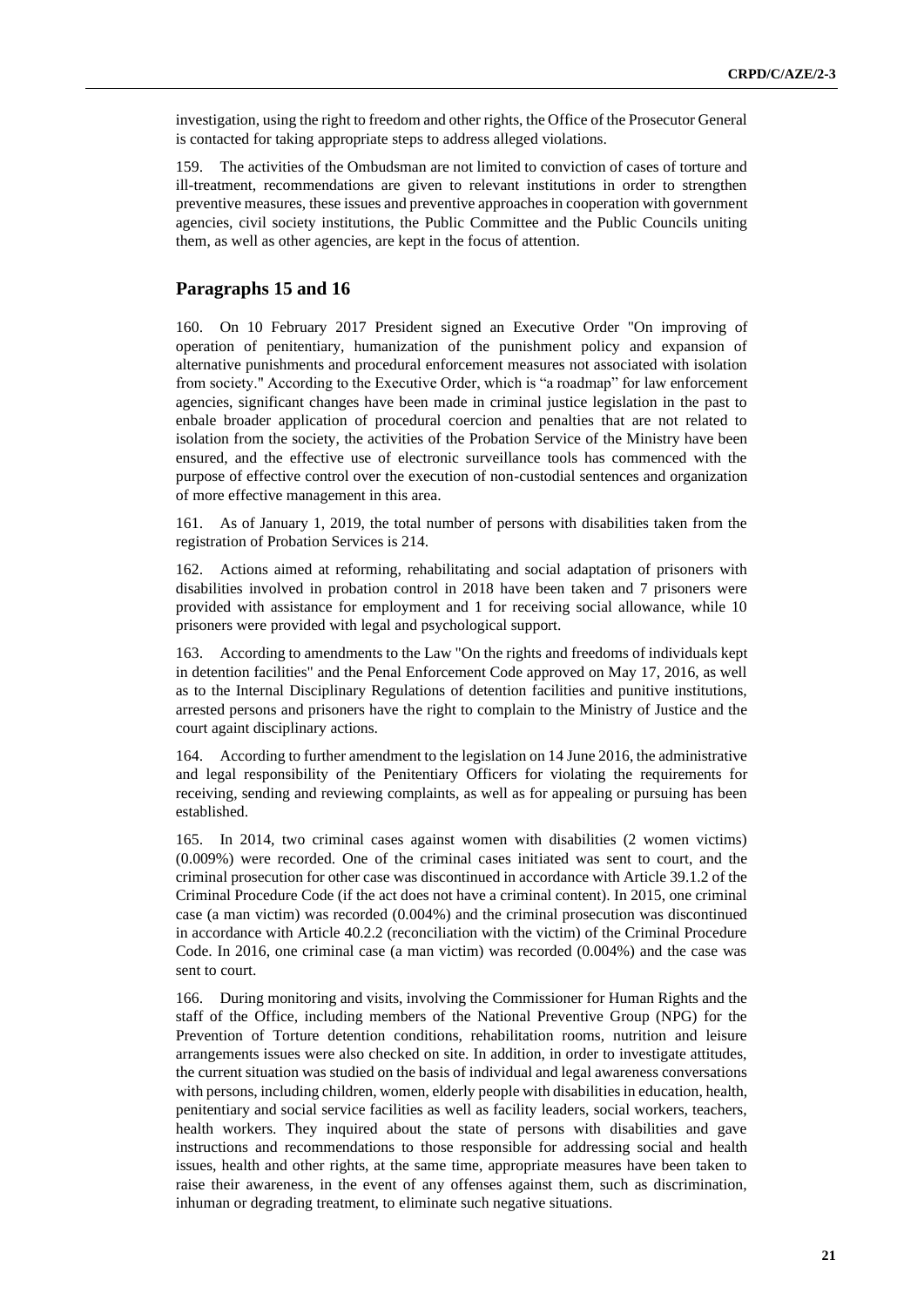## **Paragraph 17**

#### **Probation service**

167. According to the Constitution no medical, scientific or other experiments can be carried out on any person without his/her voluntary consent.

168. According to the Law "On the Rights of Persons with Disabilities", the state guarantees that persons with disabilities are not subjected to torture or other cruel, inhuman or degrading treatment or punishment, are protected from all forms of exploitation, violence and abuse both within and outside the home, and inviolability of private life is guaranteed. .

169. Persons with disabilities have the right to defend their rights and legitimate interests in administrative and judicial procedure.

170. The Criminal Code provides criminal liability for artificial insemination or embrio implantation for a woman, without her consent or underage woman, for medical sterilization, illegal biomedical research or application of prohibited diagnostics and treatment on the person without his/ her consent, for illegal abortion and, of course, these norms apply to persons with disabilities who are the equal subjects of society, including women of this type.

171. According to the Law "On Psychiatric Assistance", psychiatric assistance is provided on the basis of informed consent. This consent is obtained without any intimidation or violence, is documented in writing, signed by the patient himself or his/her legal representative and the psychiatrist.

172. Treatment of a patient hospitalized non-voluntarily in a psychiatric facility can be performed without informed consent.

173. It should be noted that informed consent is a statement of the patient or his legal representative on making a treatment decision voluntarily, on understanding the information provided to him about the purpose and benefits of treatment, the scope, duration and method of treatment, the potential risks, and the possibility of rejection and discontinuation of treatment.

174. National human rights institution of the Commissioner for Human Rights as part of performaning the independent mechanism for the promotion, protection and monitoring of the implementation of the CRPD as provided in this Convention, , and within implementation of the functions of the national preventive mechanism under the Optional Protocol to the Convention against Torture and Other Cruel, Inhuman or Degrading Treatment or Punishment, during unannounced monitorings and visits to psychiatric, special education, social and penitentiary facilities, as well as to other places where detainees cannot leave at their own will, takes necessary preventive measures to ensure the right to personal integrity of persons with disabilities, and, in general, investigates appeals from them.

175. In addition, awareness-raising activity is underway to ensure that every person with disability living in the country has the right to enjoy the respect to his/her physical and mental integrity on an equal basis with others, and to promote the effective enforcement of this right.

176. Persons detained in penitentiary institutions are monitored in accordance with the legal requirements. Every convict with disability is informed about the requirements of the Internal Disciplinary Regulations, is explained to respect the rules of cohabitation and is informed of the liability for the violation of these rules. Corrective Action Plans are prepared and carried out consistently by the corrections officers of the detention facility for this detainee. Preventive and other measures are taken to prevent violence among prisoners. Any appeal or information about the risk to life and health of a person with a disability is immediately investigated, and the prisoner's security is guaranteed.

177. If a danger occurs to the life, health and personality of the detained from other prisoner or other persons, he/she shall be immediately transferred to a specially separated, isolated or guarded room in the punitive institution. If the danger is not eliminated, other actual measures are taken by the administration of the penitentiary establishment to ensure the safety of the prisoner. One such measure is the transfer of a prisoner from one prison to another.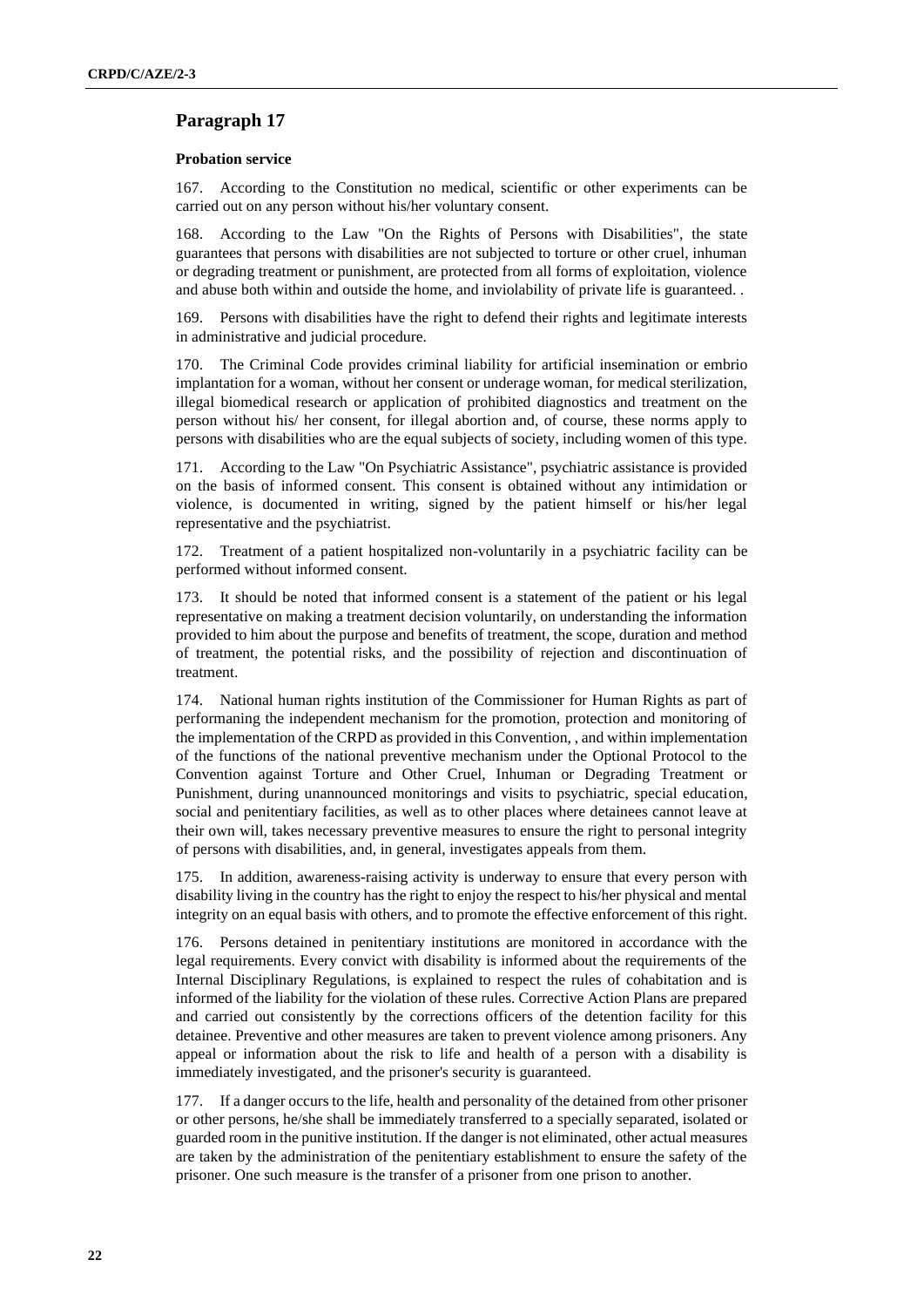178. Prisoners who tend to be violent towards other prisoners are taken into custody. In the cases of violations of Internal Disciplinary Regulations of the facility, disciplinary measures are applied with regard to them in the manner prescribed by the law. In case of deliberate violation of these regulations may be sent to punitive institution by court order based on the proposal of the Director of the facility.

179. The Ministry of Justice and the Director of the Penitentiary Service are informed about cases of violence by prisoners, and preliminary investigation materials are sent to relevant law enforcement agencies for the purpose of providing a legal assessment.

180. Prisoners with disabilities have certain privileges as to be provided with better living conditions and specific nutrition standarts, they can not be placed under conditions of strict isolation, to obtain additional foodstuffs and basic supplies in amount of fifteen manats per month, receive consignments, parcels, packages, to work on a voluntary basis, to be involved in vocational training and general education, voluntarily, and to be sent to the rehabilitation institution and nursing home by the relevant executive authority in connection with the social adaptation of persons released from the punishment, according to their applications and recommendation of the director of the punitive institution.

181. According to Article 25.1 of the Law On the rights and freedoms of individuals kept in detention facilities" number 352-IVQ dated 22 May 2012, minors, persons suffering from serious illness (this should be confirmed by the medical check report), persons with I or II degree of disability, pregnant women, and women with children under 3 years of age may get parcels, dispatches and packages with no limit of their number and frequency.

182. According to Article 43.2.2 of this Law, except for cases of group assault or using firearms, as well as armed resistance special means or firearms should not be used against women, minor children, persons with minor children, persons with physical or psychological disabilities as well as in areas where people are collected or strangers may be affected.

### **Paragraph 18**

#### **Inclusive education**

According to the Law "On Education" every citizen, regardless of gender, race, language, religion, political beliefs, nationality, social status, origin, and health, shall be guaranteed access to education and non-discrimination.

184. By the Executive Order of the President of May 3, 2019, No 1155, tuition fees for persons with I and II degrees of disability, and children with disabilities under the age of 18, who study on a paid basis in undergraduate and postgraduate levels in higher education institutions (basic (basic higher) medical education and residency), master's level of the Azerbaijan National Academy of Sciences and in secondary specialized educational institutions shall be covered by the state from the 2019/2020 academic year.

185. By the relevant order of the Ministry of Education, the implementation of the project "Application of inclusive education at the primary education level" in Azerbaijan was launched to mainstream children with disabilities into education along with other children from the 2015-2016 academic year.

186. As part of the project, the implementation of inclusive education is being successfully piloted in four experimental schools (school # 220, 138, 252 and 202) in Baku. In total 54 children with disabilities (in grades 1-4) were involved in inclusive education in 4 pilot schools.

187. In accordance with the action plan for the implementation of inclusive education at the primary education level, a study tour on inclusive education to Germany was organized for the directors of pilot schools, teachers of experimental classes, and special education specialists and a two-week training course was held in Baku for them by the 4 members of professor staff of the University of Oldenburg, Germany.

188. For the screening process, parents of children with disabilities living in the areas where the schools are located were provided with educational seminars on special and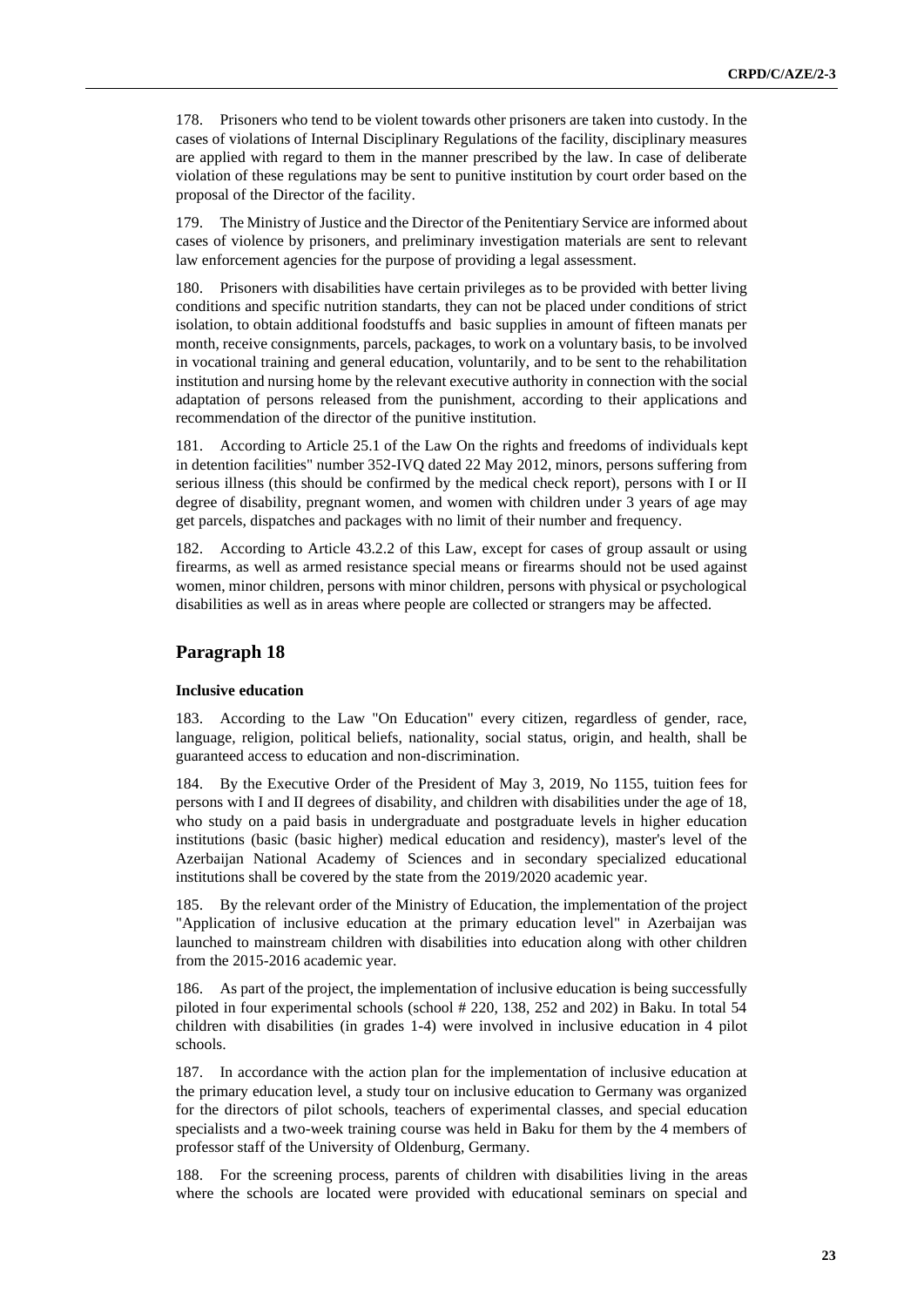inclusive education, logopedic services were provided at these schools, and reconstruction works were performed to ensure accessibility of infrastructure for children with disabilities.

189. For the first time in the country, an assessment of special educational needs of children with disabilities was conducted using the ICF-CY and SON-R  $2 \frac{1}{2}$  - 7 non-verbal tests, and Individual Learning Plan updated twice during the academic year was developed for them.

190. Since the project "Implementation of inclusive education at the primary education level" is implemented jointly with the Baku City Department of Education and under the terms of the project which is due to expire by the end of the 2018-2019 academic year, the process will be further implemented by the Department of Education.

191. On January 8-18, 2019, the Khumar Kalplana, an international consultant of the UNICEF conducted monitoring in 4 pilot schools to evaluate the implementation of the project. Based on the analysis of the monitoring results, the expert positively evaluated the implementation of the project.

192. In the 2018-2019 academic year, 86 classes for persons with disabilities were opened by district/city education department/office in special education classes of general educational institutions. The total number of students studying in special education classes in the country is 477.

## **Paragraph 19**

#### **State Program on Road Safety (2019-2023)**

193. In order to ensure unimpeded accessibility of the road infrastructure for persons with disabilities the subparagraphs 7.2.3.1.4 and 7.4.4.4 of the draft "State Program on Road Safety in the Republic of Azerbaijan for 2019-2023" approved by the Decree of the President No. 852 of December 27, 2018, provide for creating opportunities for persons with disabilities to move freely on the roads (provision of the pedestrian crossings with tactile guide paths, the traffic lights with sound signal, etc.), alignment of the roads that are to be constructed and repaired, for the use of persons with disabilities, as well as developing rules for obtaining a driver's license for persons with disabilities and improving the training process.

194. The "Regulations for Road Transport of Passenger and Luggage" approved by the Resolution No. 141 of the Cabinet of Ministers of September 17, 2009, specify the requirement of marking of the special seats for persons with disabilities in the front of the bus used for regular intra-city (intra-district) passenger transportation, freeing special seats for persons with disabilities on city buses upon their request, persons with I and II degree of disability have priority when obtaining departure tickets at the ticket offices, they may also use a taxi without waiting. These provisions make passenger transportation services by buses and taxi cars convenient and accessible for persons with disabilities.

The "Baku Taxi Service" LLC of the Ministry of Transport, Communications and High Technologies is using TX-4 "London Taxi" vehicles to arrange appropriate services. These vehicles are equipped with special adjustments for wheelchairs. Ordering taxi services by calling number "\*9000"as along with facilitating free movement of persons with disabilities also facilitates the taxi transportation of this category of citizens.

196. The construction and installation of ramps was started by the Baku Transport Agency on 09.12.2017 for the convenient use of the pedestrian crossings by persons with disabilities. In order to expand pedestrian accessibility, initially ramps were built in 70 streets and 229 intersections of the 6 districts of Baku, while security bars were installed in 52 streets, railings were installed in 33 streets and 162 intersections.

197. Also, as part of the awareness campaign, a social video "I haven't disability unless there are barriers from your side" was filmed and introduced to the public with the aim of bringing to public censure the drivers who inhibit the free movement of pedestrians, especially persons with disabilities, by parking their cars illegally on the sidewalks. [https://www.youtube.com/watch?v=wwgJZhF4nzU.](https://www.youtube.com/watch?v=wwgJZhF4nzU)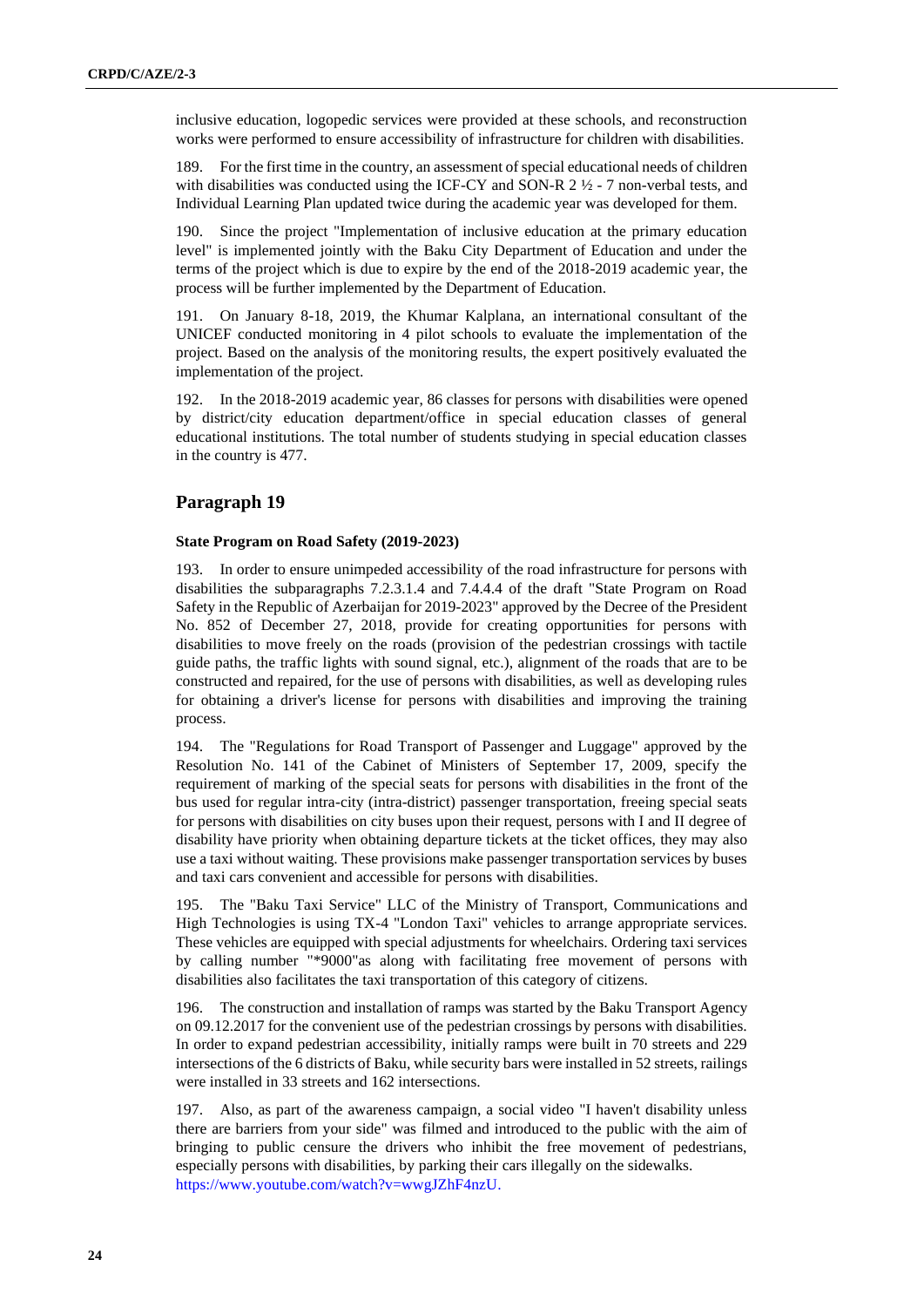198. Besides, during the reconstuction works implemented by Baku Transport Agency, traffic lights with sound module have been installed for the benefit of the persons with visual impairment, and efforts in that direstion will continue under future projects of the Agency.

#### **The "Accessible Metro" project**

199. The Ministry of Labour and Social Protection of Population and the Baku Metropolitan are implementing a joint project called "Accessible Metro". The "Accessible Metro" project provides easy and unhindered access for people with disabilities to the metro. Thus, the cheapest transport, hitherto inaccessible especially for wheelchair users, is now accessible for them. This project is also important in terms of ensuring the rights of persons with disabilities to labour, education, participation in public life, and implementing their individual independence.

### **Paragraphs 20 and 21**

#### **Talking library**

200. At the initiative of the Heydar Aliyev Foundation, the Information Computing Centre of the Ministry of Transport, Communication and High Technologies (MTCHT) has created a "Talking Library" for people with visual impairment. Up to 286 professionally sounded books are placed in the library. You can listen to the literature resources of 8 genres - folk, modern, foreign, poetry, historical, religious, children's and classical literature. You can also apply to the library within 24 hours by using a special telephone service (1541). The number of users of the Talking Library has reached 5,000. Applying user may stop listening at any time and continue to listen from the interrupted section after a while. The Talking Library Project was awarded with the title "The Champion Project" under "Favourable conditions" category of the WSIS Prizes-2019 Award at the World Summit on the Information Society 2019 Forum of the International Telecommunication Union held in Geneva, Switzerland, on April 8-12, 2019.

201. The Regional Information Centres established by the Heydar Aliyev Foundation and MTCHT in Baku, Nakhchivan, Ganja, Yevlakh and Guba to increase the use of ICT by persons with disabilities continue to operate.

202. As part of the Dilmanj Project a text playback software and a font enlarger have been developed and integrated into websites.

#### **Accessibility of the websites of government agencies**

203. A special technical solutions have been created to ensure accessibility of the website of the Ministry of Labour and Social Protection of Population for persons with disabilities

204. The Ministry of Labour and Social Protection of Population has developed a draft amendment to the Order No 189 of the Cabinet of Ministers dated September 4, 2012, on approval of the "Requirements for creation and management of Internet resources of state agencies" to create equal conditions and opportunities for the effective benefiting and use of Internet information services by persons with disabilities. 4 basic principles of WCAG (Web Content Accessibility Guideline) 2.1 (Perceivable, Operable, Understandable, Robust) were followed to enhance accessibility of persons with disabilities to internet information resources of state agencies.

#### **The "Talking book" project**

205. At the same time, the Ministry of Labour and Social Protection of Population is implementing the "Talking Book" project. More than 30 examples of publications performed by well-known people have been sounded and are available on the website [http://danishankitab.az](http://danishankitab.az/) and versions on iOS and Android platforms. The number of materials posted on the platform is expanding.

206. Presentation on the implementation of the project "Development of editions for children with visual impairment in accessible format" jointly implemented by the Visually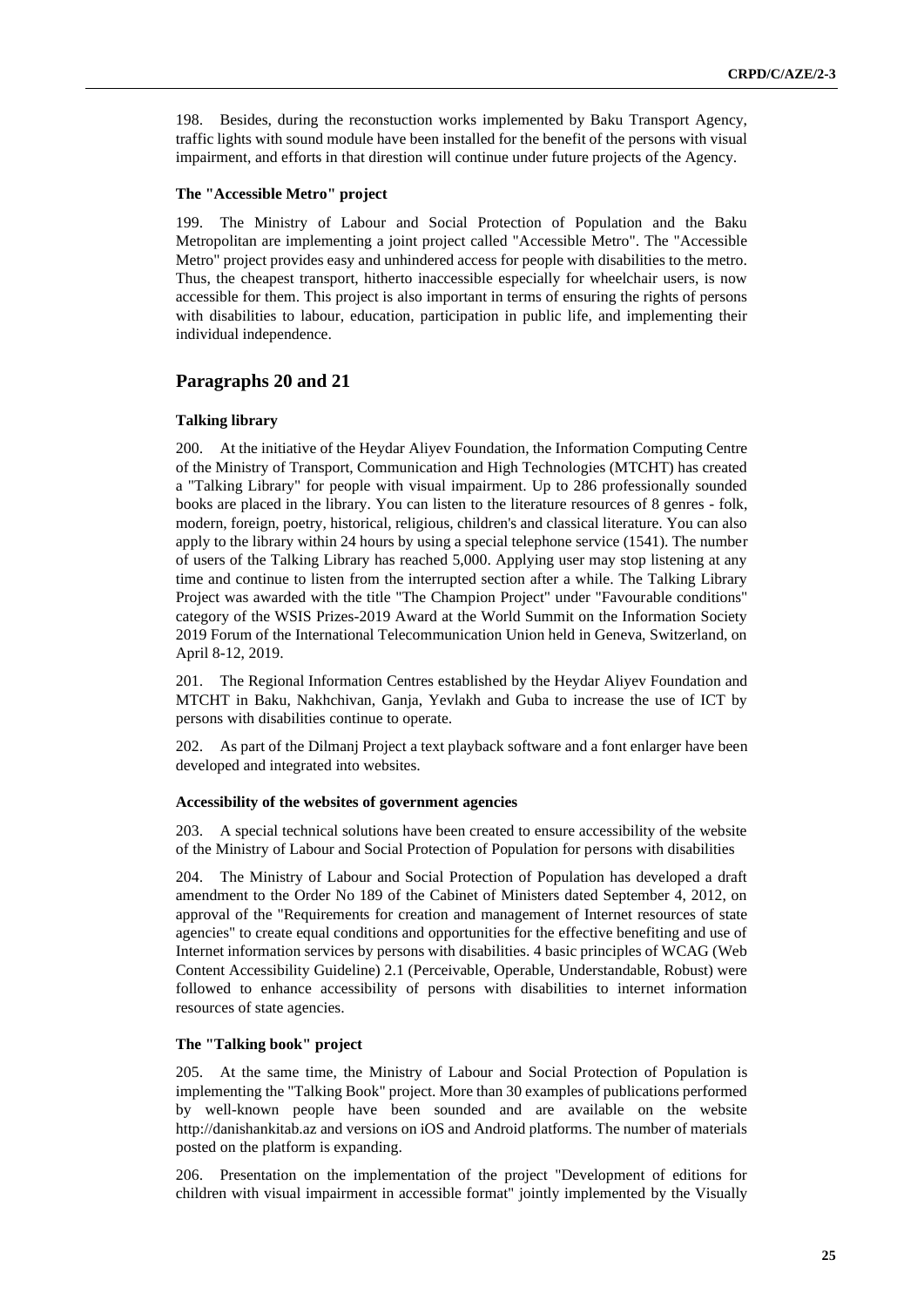Impaired People Society of Azerbaijan and "Intellectuals with Disabilities" Public Union with the financial support of the Ministry of Labour and Social Protection of Population. For the first time in the country the Typhlo-sign Electronic and Dactyl books for children with visual and hearing impairment were presented at the event. The purpose of this project is to provide information accessibility for people with visual impairment.

207. In addition to its simple design, the mobile application also features a specially programmed voice mode created for the first time in our country to make the use of the app easier for children with visual impairment.

208. With the Law No. 1178-VQ of June 12, 2018 Azerbaijan joined the "Marrakesh Treaty to Facilitate Access to Published Works for Persons Who Are Blind, Visually Impaired or Otherwise Print Disabled" of the World Intellectual Property Organization of June 27, 2013 with relevant statements.

209. The "ICT for all" social project was implemented in joint organization of the Knowledge Fund under the President and the ICT Implementation and Training Center of the MTCHT, with the support of the State Committee for Family, Women and Children Affairs and the Ministry of Labor and Social Protection of Population. Within the project, free trainings on ICT solutions for persons with disabilities, members of martyrs' families and low-income families were organized.

210. "The ICT training project for girls with speech and hearing impairment" was held to provide ICT training for persons with speech and hearing impairments, to support those who would like to work in this field in future and to achieve their integration into society. The project was implemented with the financial support of the Youth Foundation under the President of Azerbaijan, with organizational support of ASAN Volunteers, the ICT Implementation and Training Centre of MTCHT, the STEP IT Academy Azerbaijan and Femmes Digitales - the ICT Club of Azerbaijani Women.

211. "Web Design" (website design, creation and management) a 3-month courses were organized with the initiative and organizational support of Veyseloglu Group of Companies, with organizational support of Public Union "Support for the Development of Vocational Education" and ICT Implementation and Training Centre of the MTCHT within the "Talented Youth" program as a social project for children of persons killed or disabled in the Karabakh war, as well as family members of these persons.

## **Paragraph 22**

212. Currently, Article 120 of the Family Code does not contain any restrictions with regard to persons with disabilities in the list of persons who are not eligible for adoption.

213. In paragraph 7 of the "List of Diseases, that prohibit adoption, guardianship and custody" approved by the Resolution No. 141 of the Cabinet of Ministers of August 15, 2000 all injuries and disorders that lead to disability of I and II degrees are listed. However, this provision has been deleted from the draft laws developed for the implementation of tasks assigned with the Decree No. 393 of the President of December 10, 2018 on "Improving Management in the Field of Adoption".

### **Paragraph 23**

#### **State Program on Development of Inclusive Education (2018-2024)**

214. In order to organize education of persons with disabilities in educational institutions in an inclusive environment the State Program for the Development of Inclusive Education in Azerbaijan for 2018-2024 was approved by the Executive Order No. 3498 of the President on December 14, 2017. The Action Plan for 2018 for the implementation of the State Program has been approved by the relevant order of the Ministry of Education.

215. A working group has been established with the relevant order of the Ministry of Education to organize discussion of issues related to the implementation of the State Program,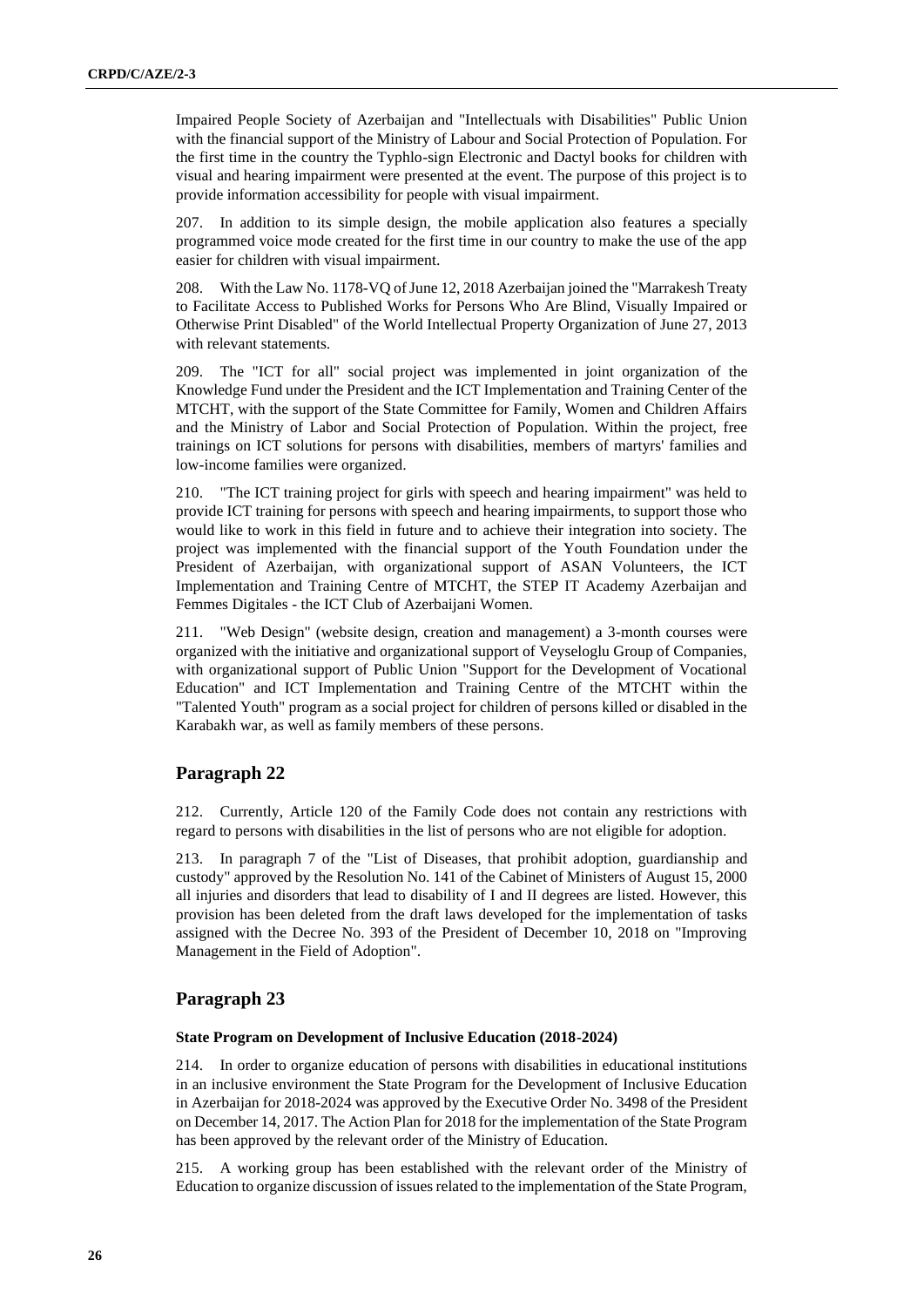developed draft documents, the results of the research and studies and to prepare relevant proposals.

216. The following activities were implemented within the framework of the State Program:

(a) Proposals on amendments to the Law "On education of persons with disabilities (special education)" were prepared for submission to the Cabinet of Ministers of Azerbaijan. The target group of the proposal is not only the persons with disabilities, it also envisages involvement of persons with learning difficulties by the comprehensive curriculum due to their individual peculiarities (dyslexia, dysgraphia, dyscalculia, hyperactivity, and other learning difficulties). The draft law envisages the transition from medical model to the social model of the special education from the conceptual point of view. The project also includes proposals on substituting medical diagnoses and terms with pedagogical and psychological terms;

(b) The International Classification of Functioning - Children and Youth Assessment Methodology has been translated and adapted to Azerbaijani. The activities of the Psychological-Medical-Pedagogical Commissions were monitored and as a result the commissions were set up in a new composition of 5 people. The Psychological-Medical-Pedagogical Commissions were involved in trainings to assess the educational needs of persons with disabilities and to identify forms of involvement in special education and the use of assessment tools commenced;

(c) Proposals for making amendments to the Law "On education (special education) for persons with disabilities" have been developed;

(d) A new draft Statute of the Psychological-Medical-Pedagogical Commission has been developed;

(e) Training modules have been developed for teachers working in the field of inclusive education. A seminar for school principals on the topic "Training in Inclusive Classes" was held;

(f) A position "special education expert" was added to the Rates and Qualifications Handbook. A proposal was made to add a new position "Deputy director for thematic issues" to educational institutions where integrated and inclusive education is used;

(g) Participation of students with visual, hearing, and speech impairments in the final exam is provided;

(h) A database on persons with disabilities has been established.

217. The database contains information on children with disabilities who are involved in inclusive education at home, in special educational institutions or in special classes, as well as in regular schools. The data helped to obtain a financial forecast for children to be involved in special education, to track the financial costs spent on their education, to obtain detailed information about children with disabilities involved in education (student`s address, limitation, type of disability, the educational program involved, dates of birth, studied school, class etc.) for city, district and country as a whole. The database is connected to the Information System of the General Education Institutions (ISGEI) software.

#### **Paragraphs 24, 25 and 26**

218. One of the main objectives of the state policy in the country is to create the conditions necessary for the full use of the potential of persons with disabilities, facilitate their inclusion into society, increasing employment rate, provide them with open, inclusive and equal access to the labour market and strengthen their social protection. This issue is reflected in the Constitution of Azerbaijan, the Laws "On Employment" and "On the Rights of Persons with Disabilities".

219. The Law "On Employment" of June 29, 2018 provides that the categories of persons with special needs for social protection and those who have difficulty finding a job, include persons with disabilities and children with disabilities under the age 18, young people up to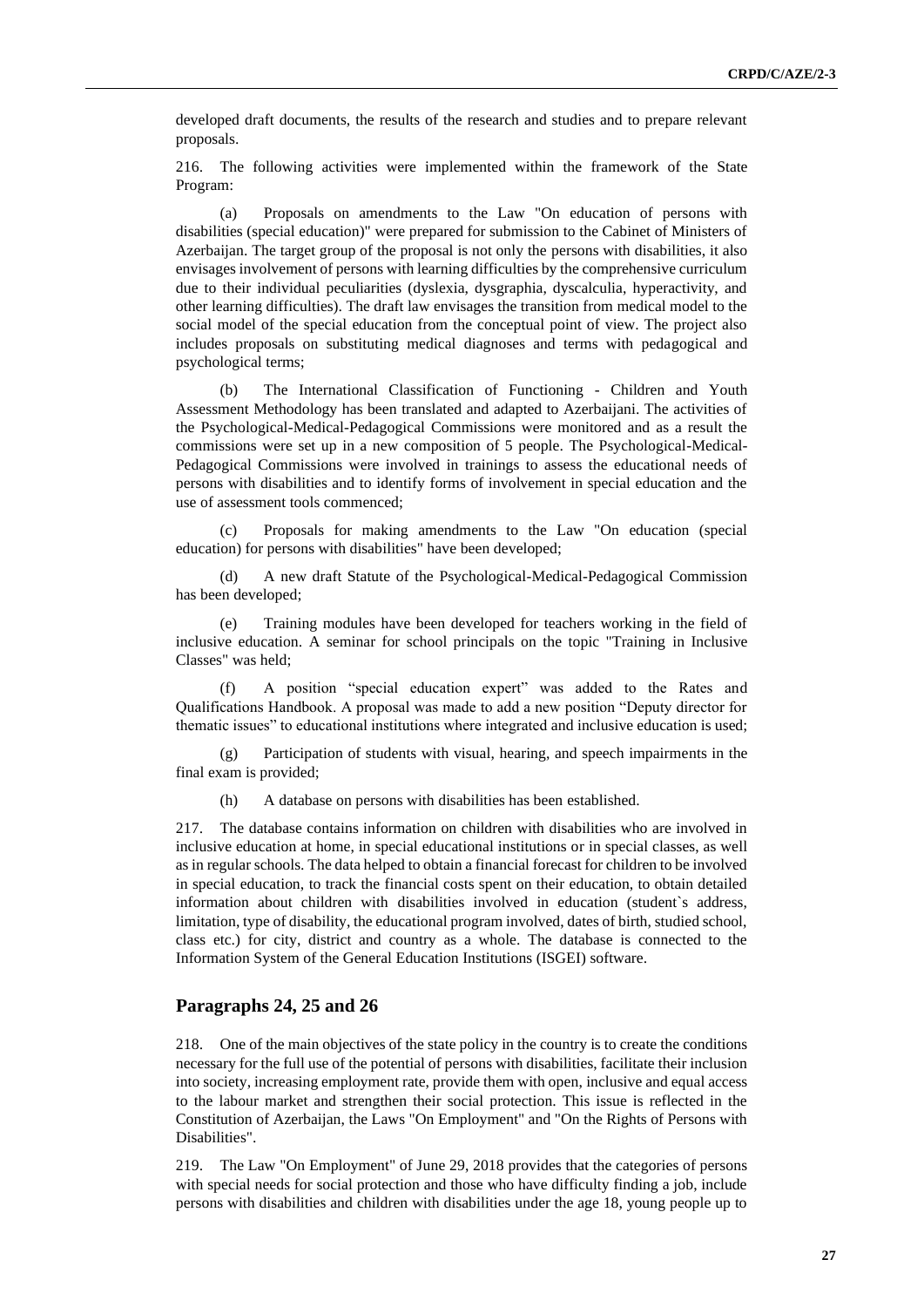the age 20, single parents and large families raising minor children, parents raising children with disabilities under the age of 18, persons with less than 2 years to retirement, former prisoners, and internally displaced people.

220. Within the framework of the Decree of the President No. 1941 of April 7, 2016 "On additional measures to ensure the self-employment of the population" and with the methodological and technical support of the International Labour Organization, 1281 persons from 84 districts (cities) of the country were provided with assets and successfully run their businesses by establishing small family farms under the self-employment program. 60 persons involved in the program were persons with disabilities.

221. In 2018, 36 million manats were allocated to financing self-employment projects on account of the Unemployment Insurance funds and 7267 unemployed people, including 913 persons with disabilities, successfully defended their business plans. As a result, over 5,000 families (750 of them with disabilities) were provided with assets and created their small family farms.

222. During 9 months of 2019 the State Employment Service provided employment to 1871 persons with disabilities at different enterprises and organizations. 1495 persons were involved in public works; 994 persons were provided with vocational guidance services.

223. Besides effors to encourage the access of persons with disabilities to small businesses and their involvement in the self-employment programme are continuing. Self-employment is one of the most important active labour market programmes aimed at independent employment of persons with working ability. Over the passed period of this year 1355 persons with disabilities have been involved in the programme and participated in the relevant trainings within the programme.

224. The United Nations Development Program and the Ministry of Labour and Social Protection of Population on December 19, 2018 signed an agreement on joint implementation of the program "Creating Inclusive and Decent Jobs for Socially Vulnerable Groups" to support vulnerable groups and ensure the effectiveness of self-employment programs. The project will primarily conduct self-employment activities for persons with disabilities and support the establishment of a sustainable business for 500 people from this category. In addition to enhancing the participants' entrepreneurial skills, the project will provide social and occupational rehabilitation, taking into account the specific challenges and obstacles they face in entering the Labour market.

225. Joint program of the MLSPP, UNDP and the UN Population Fund "Adressing the rights and well-being of women with disabilities and veterans of the Nagorno-Karabakh conflict" was was signed on February 12, 2019. The project aims to complement the Government efforts to protect, respect and fulfill the rights of persons living with disabilities with specific focus on women and war veterans of Nagorno-Karabakh conflict as regards their protection and well-being through the series of interrelated activities on producing improved data and evidence for informed policy making, increased awareness of the decision makers and the population on particular vulnerabilities of the persons with disabilities as well as exchange of good practices both within the country and in the region. .

226. In order to ensure the inclusion of persons with disabilities into the community and educational environment, vocational training courses are organized by the State Employment Service based on the educational programs approved by the Ministry of Education and coordinated with the Ministry of Labour and Social Protection of Population. 86 persons with disabilities were involved in the courses in 2018.

227. A project to support employment opportunities of people with disabilities was implemented with the support of the British Council Azerbaijan and BP. Of the 168 persons with disabilities who applied for participation in the three-month project, 116 were invited to interview, 96 were short-listed and 86 were invited to training for a successful career. 75 English language trainings participants, 73 social skills trainings participants, and 59 out of 72 computer skills training participants received certificates. Almost 85% of the participants gained new knowledge during the project.

228. Besides, in 2018, BP and its partners have implemented the "Enhancing employability skills" project for people with disabilities registered in the Employment Service Agencies.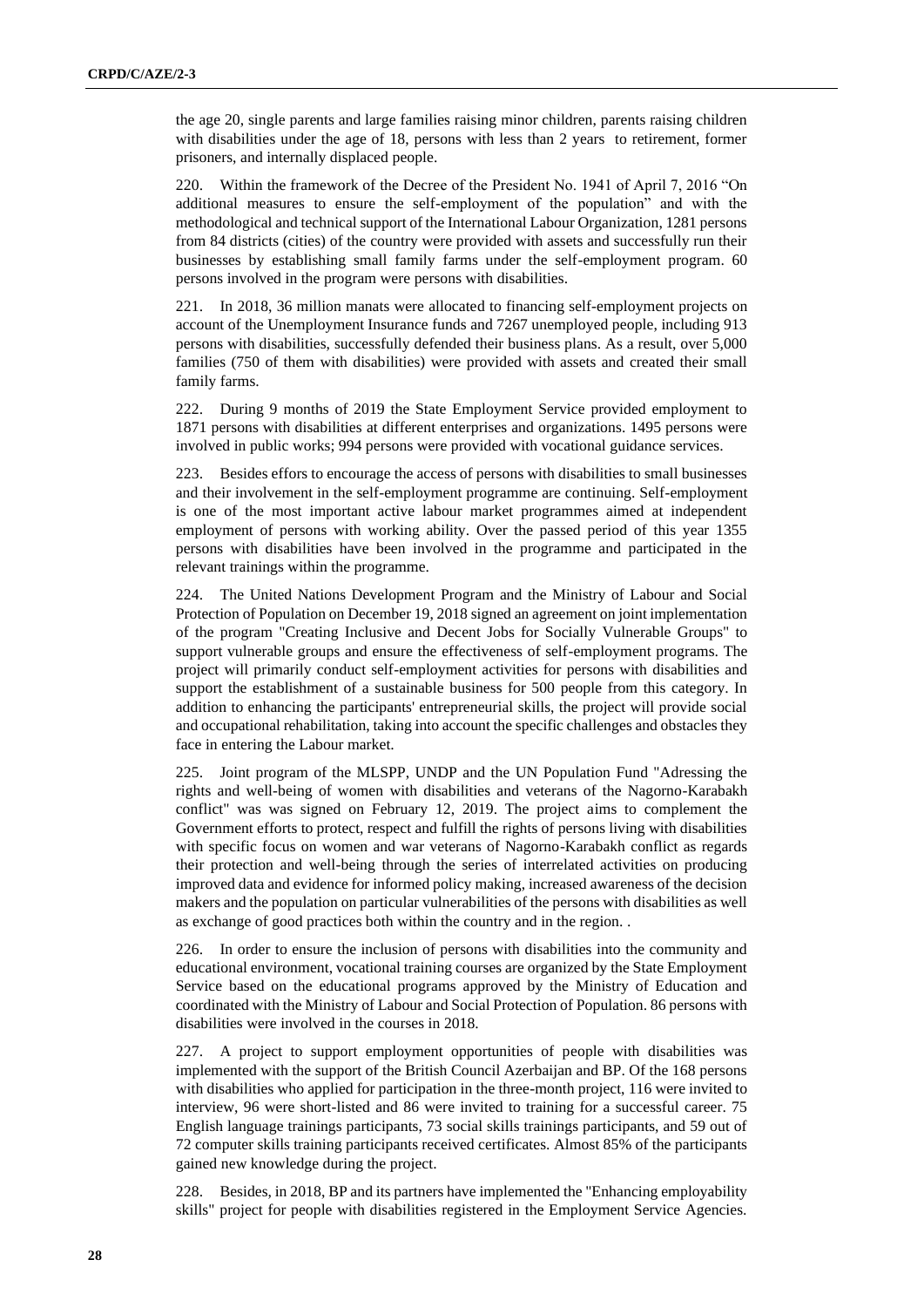The goal of the project was to develop employment opportunities for people with disabilities living in Baku and to increase their employment prospects. 86 persons with disabilities from Baku were selected to participate in the project and were involved in trainings in English, computer skills and social skills development. The participants were also provided with psychological support and consultation on employment within the project.

229. On May 5, 2018, a job fair for youth with disability was jointly organized by the Ministry of Youth and Sports, the Ministry of Education, the Ministry of Labour and Social Protection of Population, the Union of Disabled People Organizations and the Azerbaijan State Economic University (UNEC). The purpose of the fair, which was attended by government agencies, local and foreign companies, was providing assistance in ensuring employment of young people in need of social protection.

230. The total number of persons with disabilities in Azerbaijan is currently averaging 5.5% of the country's population. Although this number is less than the global average (15 percent), it reinforces all the more the importance of disability prevention, taking measures to facilitate the integration of persons with disabilities into the society and the labour market.

231. It should be noted that along with analysing the experience of other countries in this area, the measures taken to increase employment opportunities for persons with disabilities are taken in close cooperation with international organizations, including the International Labour Organization, the United Nations Children's Fund, the World Bank, the UNDP and others.

#### **"E-social" Internet portal**

232. The use of electronic services in the field of labour, employment, social protection and social provision has been expanded by the Decree of the President of Azerbaijan, dated 5 September 2018. According to the Decree, works are underway by the Ministry of Labour and Social Protection of Population to establish the "E-social" internet portal and the Employment Sub-System (ESS). The development of the e-social internet portal and "Employment Sub-System" which is an essential component of the Employment subsystem will ensure for the citizens an access to all social information and services carried out objectively and transparently without official-citizen contacts. At the same time, the portal will allow centralized control over the allocation of job quotas for persons with special needs in social protection and those who have difficulty in finding employment and provide employment of these persons on the quota.

233. In accordance with the Order No. 213 of the Cabinet of Ministers of November 22, 2005 On Approval of "the Regulations for Applying the Quota for the people with special needs for social protection and those facing difficulty with finding jobs" and "List of the Enterprises where the Quota is not applied ", during 2018 1,844 quota positions were identified at 581 enterprises. 800 positions from those quota positions are designed for persons with disabilities. During the year, 837 people were provided with quota positions and 227 of them were persons with disabilities. In total, during 2018, 2602 persons with disabilities applied to local authorities of the State Employment Service, 549 of them were employed, 85 were involved in vocational training courses, 57 involved in paid social work and 913 involved in self-employment programs.

234. It should be noted that in the first quarter of 2019, 33,969 people were employed, 969 of them are persons with disabilities. At the same time, among them 12430 are women and 7336 are young people.

235. No administrative penalty is imposed on employers who did not employ the persons with disabilities and other persons with special needs in social protection under allocated quota positions.

#### **Employment Strategy (2019-2030)**

236. The Employment Strategy for 2019–2030, approved by Executive Order No. 602 of October 30, 2018, provides for the creation of appropriate infrastructure and the expansion of a network of vocational rehabilitation Centres for provision of employment services for persons with disabilities.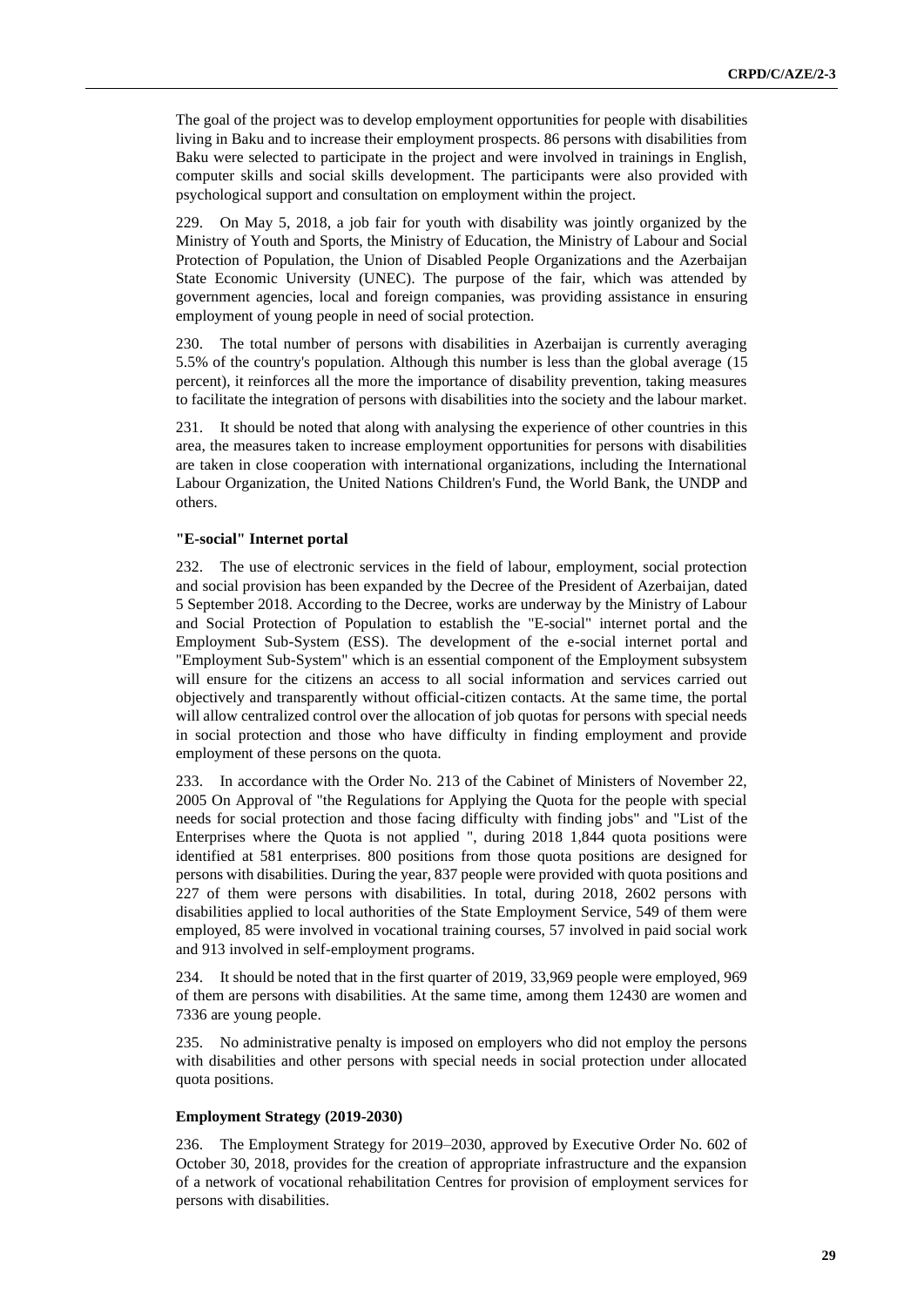237. In order to facilitate the integration of persons with disabilities into the labour market, it is envisaged to develop in line with modern requirements specialized vocational trainings, modular training programs and occupational standards.

238. The Vocational Rehabilitation Center for Youth with Disabilities provides services to over 300 people a year. During the course of 2018-2019, around 609 young people (254 people in 2019) were involved in vocational rehabilitation courses, 85 people participated in computer courses, 39-sewing classes, 59-knitting courses, 25-assistant chef trainings, 18 hairdressing courses for women, 51- hairdressing courses for men, 52-drawing courses, 30 training courses on carpet weaving, 3- videography courses.

239. Law "On unemployment insurance" of June 30, 2017 No. 765-VQ came into force on January 1, 2018. An unemployment insurance system has been introduced in Azerbaijan. The law allows expansion of the active measures in the area of social protection of unemployed citizens and those in search of employment, especially the scope of self-employment projects, as well as the formation of a flexible financing mechanism based on the principle of targeted social protection of citizens of this category.

240. In accordance with the Decision of the Cabinet of Ministers of December 2019, 2017 № 616 "Procedure for financing of the wages of the insured", efforts are ongoing on the execution of the joint (the State Employment Service with employers) co-financing programme aimed to expand employment opportunities in order to facilitate the integration of persons with special need in social protection and persons with disabilities into the labour market, help them acquire the necassary skills and experience.

241. In addition, according to the Law "On employment" of June 29 2018 and the section 1.1.10 of the Decree No. 233 of the President of the Republic of Azerbaijan, of August 24 2018, the draft decision of the Cabinet of Ministers on " Approval of standards for social facilities and workplaces outside the reserved quotas" has been submitted for the approval of the Cabinet of Ministers.

#### **Reasonable accommodation**

242. As part of the implementation of the New Law dated May 31. 2018, in order to provide employment for persons with disabilities based on the concept of reasonable accommodation of workplaces for persons with disabilities the Ministry of Labour and Social Protection of Population developed a draft Regulations on reasonable accommodation of the infrastructure facilities for the use of persons with disabilities" and submitted to the Cabinet of Ministers for approval.

243. During the preparation of the document consultations were held with local and international experts and the Committee's general comment # 5 on Article 5 of the Convention for the States Parties served as a basis for the document. Besides, the experiences of Iceland, Liechtenstein, Norway, Austria, Georgia, Latvia and several countries of the EU were studied.

244. The Regulation specifies that denial of providing reasonable accommodation is regarded as discrimination and also stipulates that the concept of reasonable accomodations should not impose a disproportionate or undue burden.

245. In accordance with the Decree No. 326 of the President of November 6, 2018, a draft project of the control regulations on reasonable accommodation of operating infrastructure facilities and residential buildings for persons with disabilities is being jointly developed by the Ministry of Emergency Situations and the Ministry of Labour and Social Protection of Population.

## **Paragraphs 27, 28 and 29**

246. As the Election Code does not specify the provision of information about candidates with disabilities during elections to the election commissions, statistics in this regard is not conducted. However, it is planned to take appropriate action to collect information about candidates with disabilities for future elections.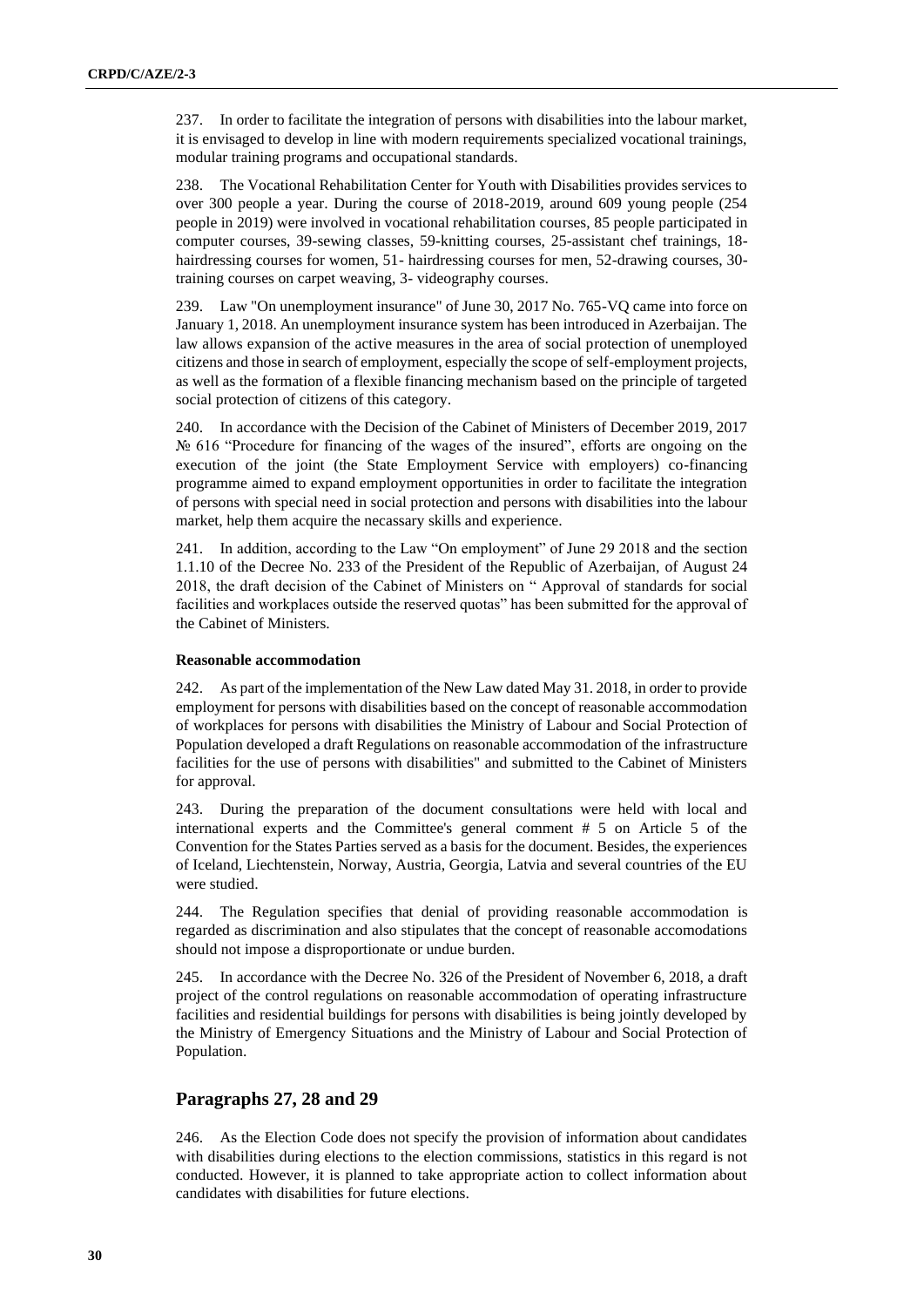247. Since 2003, the Central Election Commission (CEC) has launched a wide range of projects to ensure the right of voters with disabilities to vote freely, without restrictions and barriers, aimed to promote active inclusion of voters with disabilities into society and give access to the same opportunities as other members of society. After the CEC decision of 2003 in order to ensure that persons with visual impairments could participate freely in the election, a special assistive device - stencil started to be used to ensure the right of voters to vote by secret ballot.

248. Since then, those who have completely or partially lost their eyesight are be able to vote for their preferred candidate using stencils with all the information embossed in the Braille alphabet.

249. The stencils, which are the same size as the ballot forms, contain information about all the candidates in Braille alphabet for persons with visual impairment. A voter with visual impairment entering the polling station on election day is provided with a stencil on the ballot paper. The stencil is placed above the ballot paper in such a way that the lines in the stencil overlap with the lines of the candidates in the ballot paper, and the cut squares overlap with the squares in the ballot paper, and the voter will return the stencil to the commission member after he/she independently votes for the candidate he/she wishes.

250. Portable ramps in 1113 polling stations have been installed to allow other groups of voters with disabilities - persons with mobility impairments to freely enter to the polling station and vote.

251. During the 2018 Presidential Elections focused lot of attention was paid to the fact that voters with disabilities, along with other groups of voters, were able to participate in the elections making sure that the polling stations were appropriate and convenient for them. According to the nationwide surveys conducted with the Ministry of Labour and Social Protection of Population, it was determined that in the areas covered by 1455 polling stations there were voters with limited mobility. These polling stations were accommodated for the voters with mobility impairments and portable mobile ramps were installed.

252. At the same time, in a video clip with subtitles designed to inform voters with hearing impairments within the CEC's voter awareness program all election day procedures were explained in detail and this project available on all television channels and social networks, made a significant contribution to the awareness of voters with hearing disabilities.

253. According to Section IV of the Article 25 of the Constitution of Azerbaijan, Persons with disabilities enjoy all rights and perform all duties enshrined in this Constitution, except in cases when enjoyment of rights and performance of duties is impeded due to their limited abilities. Futhermore, persons whose incapacity has been approved by a court decision under Sections II and III of the Article 56 of the Constitution are not entitled to participate in the election, the right to vote of the military personnel, judges, civil servants, religious officials, persons imprisoned by the decision of law court, including other persons specified in the Constitution and the law, may be restricted by law.

#### **Paragraph 30**

254. In order to provide equal access to cultural life for persons with disabilities, in 2016 the National Library prepared and published a methodical book entitled "Organization of Library Services for Persons with Disabilities", published with 150 copies and sent to the Centralized Library Systems of all regions.

255. A variety of audio books have been collected for special category users in the Audiobooks section of the Electronic Library on the National Library's website [\(http://anl.az/audio-books.php\)](http://anl.az/audio-books.php). Since it is difficult for people with visual impairment to visit libraries every day, they can listen any audio book in library section of the National Library's electronic library without coming to the library.

256. The Republican Library of the Visually Impaired [\(http://gerk.az/\)](http://gerk.az/) annually reproduces copies of the new books that are included in the library's stock in the recording studio and are available for use by readers with visual impairment in the regions of the republic. In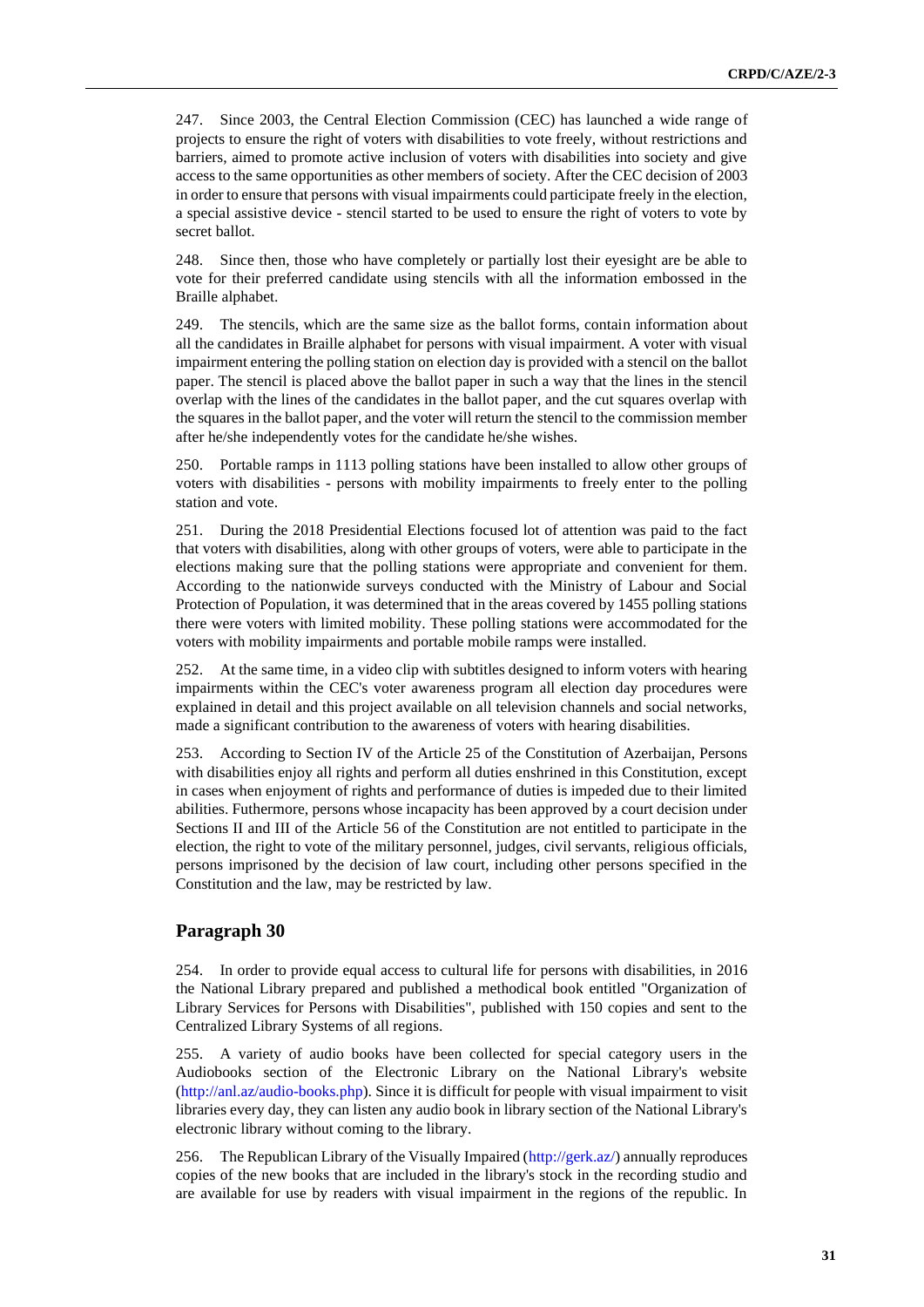recent years, the library has been equipped with state-of-the-art technical equipment and a special software has been installed on all computers for persons with visual impairment. This software can also be installed in smartphones for the users with visual impairment. At the same time, the library organizes new Latin graphic Braille training courses for middle-aged and senior readers.

257. On February 2, 2015 the III Republican creative festival of youth with disabilities was held with the support of the Ministry of Youth and Sports.

258. On May 1, 2019, for the first time, the Autism Festival was held in Azerbaijan with the support of the Ministry of Youth and Sports. At the festival, organizations operating in Azerbaijan demonstrated their work at the exhibition. In addition, in support of the festival many sports federations have also been given the opportunity to showcase their work together with the Autism Sports Clubs.

259. More than 500 children and youth with disabilities attended at the Recreation camps in 2015-2019 in the Republican Children's Recreation and Health Center under the Ministry of Youth and Sports.

260. Also, in May 2016, the Museum of Azerbaijan's Independence hosted an exhibition called "Dreams of Young Artists", where young artists with disabilities participated, and the "Endless War" exhibition, which was held in April 2017 andattended by servicemen disabled during the war. In addition, young artists with disabilities participated at the "Peace Games" exhibition, dedicated to the Islamic Solidarity Games in May 2017, at the exhibition "Museums in the era of hyper communication: new approaches, new audiences" which was held in May 2018, the event "Homeland said you "My son"" which was held in November 2018, and attended by servicemen disabled during the war.

261. 3 students with disabilities study at the Baku Choreography Academy and 2 students with disabilities are at the Gara Garayev Central School of Arts and as well as a guitar teacher with II degree of disability work at the school.

262. The specialized music education institution for the children visual impairments - the 11-year Music School number 38 is functioning in Baku. At present, 185 students with visual impairments take up the piano, violin, tar, kamancha, accordion, drum, canon, singing at the school. The school employs 44 teachers, 22 of whom are persons with visual impairment of I and II degree.

263. The buildings of the Azerbaijan State Academic Opera and Ballet Theatre, the Azerbaijan State Academic National Drama Theatre, the Azerbaijan State Musical Theatre, the Azerbaijan State Theatre of Young Spectators, the Azerbaijan State Russian Drama Theatre, the Azerbaijan State Philharmonic Hall, the Heydar Aliyev Palace and the International Mugham Centre are all adapted for persons with disabilities. Azerbaijan State Academic National Drama, Azerbaijan State Musical, Azerbaijan State Young Spectators, The Azerbaijan State Russian Drama Theatres are equipped withscrolling text facilities.

264. In 2017, the Ministry of Youth and Sports installed ramps at the Olympic Sports Complex (OSC) in 30 regions (Aghdam, Agdash, Fuzuli, Bilasuvar, Goychay, Ismayilli, Balakan, Oghuz, Sabirabad, Kurdamir, Shamkir, Ganja, Shagan, Hovsan, Tovuz, Imishli, Gabala, Sumgayit, Astara, Jalilabad, Gobustan, Khachmaz, Shirvan, Goygol, Gazakh, Sheki, Gusar, Zagatala, Saatli). In connection with the I European Games in 2015 and other international sporting events in the coming years, new and renovated sports facilities meet international standards and are accessible to persons with disabilities.

265. The opening ceremony of the V Baku International Theatre Conference in 2018 in Baku – at the Academic Musical Theatre started with a performance of a creative team of people with disabilities organized by British Council Azerbaijan within the Unlimited program.

266. ESA Theatre began operating in September 2016 as the first and only inclusive Theatre in the country. Promoting the integration of persons with disabilities into society, ensuring the co-operation of persons with disabilities and those without disabilities, and promoting their social and public well-being in other fields of the arts are among the main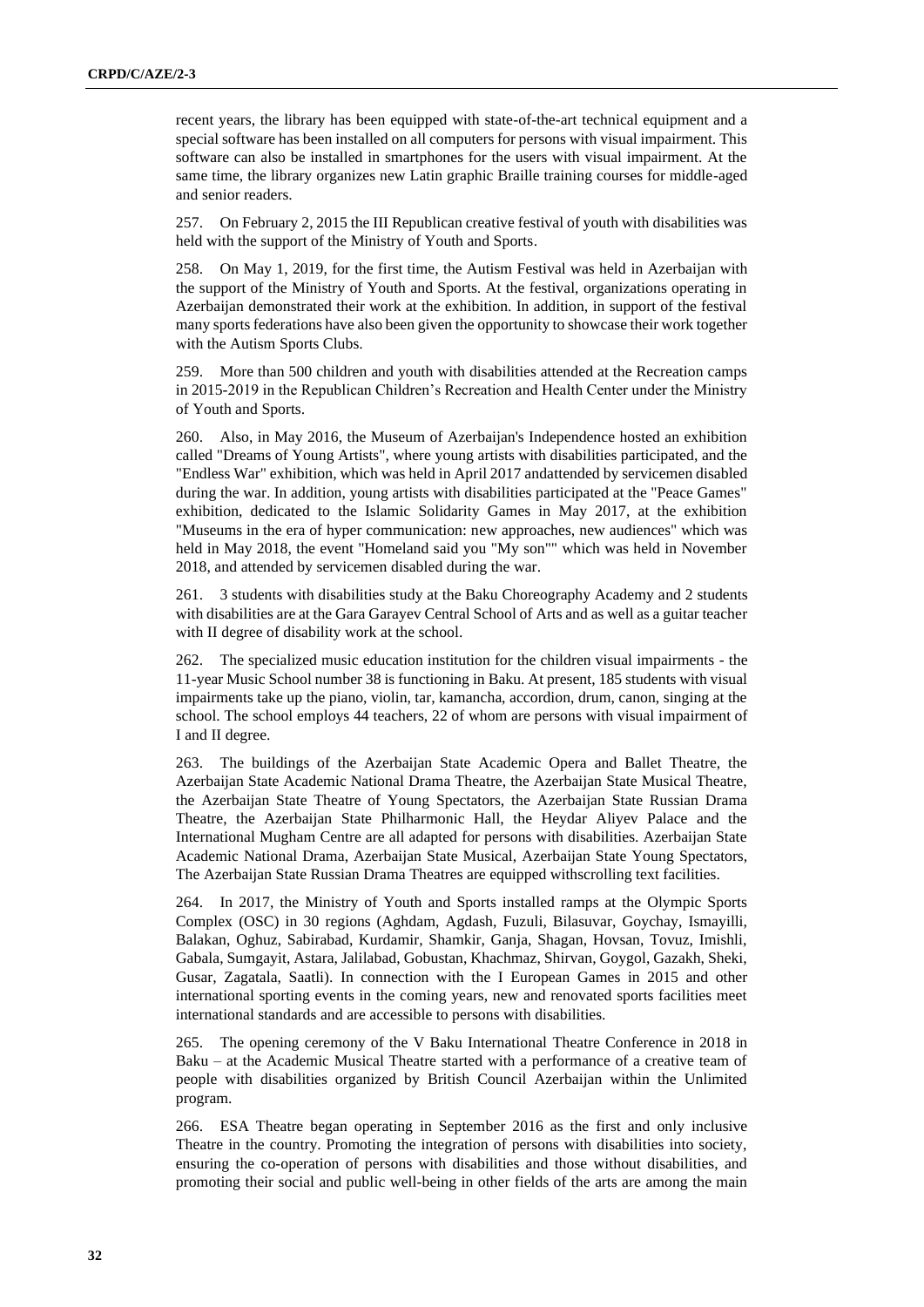objectives of ESA Theatre. Despite recent commencement to its activity, the ESA Theatre has staged successful performances and gained great public sympathy.

267. Since 2018, the Ministry of Labour and Social Protection of Population has been cooperating closely with the ESA Theatre. As a result, in December 2018, the premiere of "Blue Bird" performance took place at the Azerbaijan State Musical Theatre. In 2019, it is intended to stage two more performances with the ESA Theatre.

268. The Children`s Paralympic Committee under the National Paralympic Committee of Azerbaijan, which was established to accelerate achievement of participation of children with disabilities in the country in the mass physical activity and sports, in addition to the training of reserve athletes, supports the integration of children with disabilities into society through abilitation and rehabilitation.

269. During 2018, in the Paralympic Committee over 200 children with disabilities under the age of 18 were involved in eight sports, including swimming, judo, boccia, table tennis, goalball, para taekwondo, powerlifting and wheelchair dance sport for children with disabilities.

270. On June 7, 2018, with the support of BP Azerbaijan and with organization of the National Paralympic Committee of Azerbaijan, the Children's Paralympic Sports Festival, dedicated to the 100th anniversary of the Republic of Azerbaijan, was held at the Goygol Olympic Sports Complex. 110 children with disabilities competed in such Paralympic sports as judo, swimming, boccia, goalball, table tennis, taekwondo, wheelchair dance sport and powerlifting. Paralympic athletes from Georgia also participated in the festival.

271. On November 13-14, 2018, IV Republican Children's Paralympic Sports Games were held in the Republic Paralympic Sports Complex in Sumgait jointly organized by the National Paralympic Committee, Azercell Telecom LLC and UNICEF Representative Office in Azerbaijan. About 140 children with disabilities from Georgia and 8 regions of the country participated in the Games.

### **Paragraph 31**

272. Unlike previous censuses, the Questionnaire of the census to be conducted in Azerbaijan in 2019 includes questions about persons with disabilities, which will allow to obtain information on housing, education and employment, as well as other indicators that can be collected within the census. During the census, the survey with respondents will be conducted by trained counters, who will be included in the survey according to the relevant program.

273. In accordance with Article 3.6 of the New Law, Regulations have been developed to regulate legal and organizational issues related to the formation, maintenance and protection of the register of persons with disabilities.

274. The main purpose of the register is to create in the country a single and comprehensive database on persons with disabilities, to conduct country-wide record of data on accessibility of infrastructure, public buildings, information and others for persons with disabilities, to conduct analyses, forecasting and monitoring of disabilities and persons with disabilities, improve the quality of public services in the field of disability and monitor the performance by certain institutions of their obligations related to disability and with regard to persons with disabilities.

275. The regulations cover the provision of a single record of disability information, integrating information systems and resources of nearly 18 government agencies. Information to be kept in the registry has been agreed with the relevant authorities.

## **Paragraph 32**

276. The projects, signed between the Ministry of Labour and Social Protection of Population of Azerbaijan, UNDP and the UN Population Fund, envisage participation of organizations representing persons with disabilities.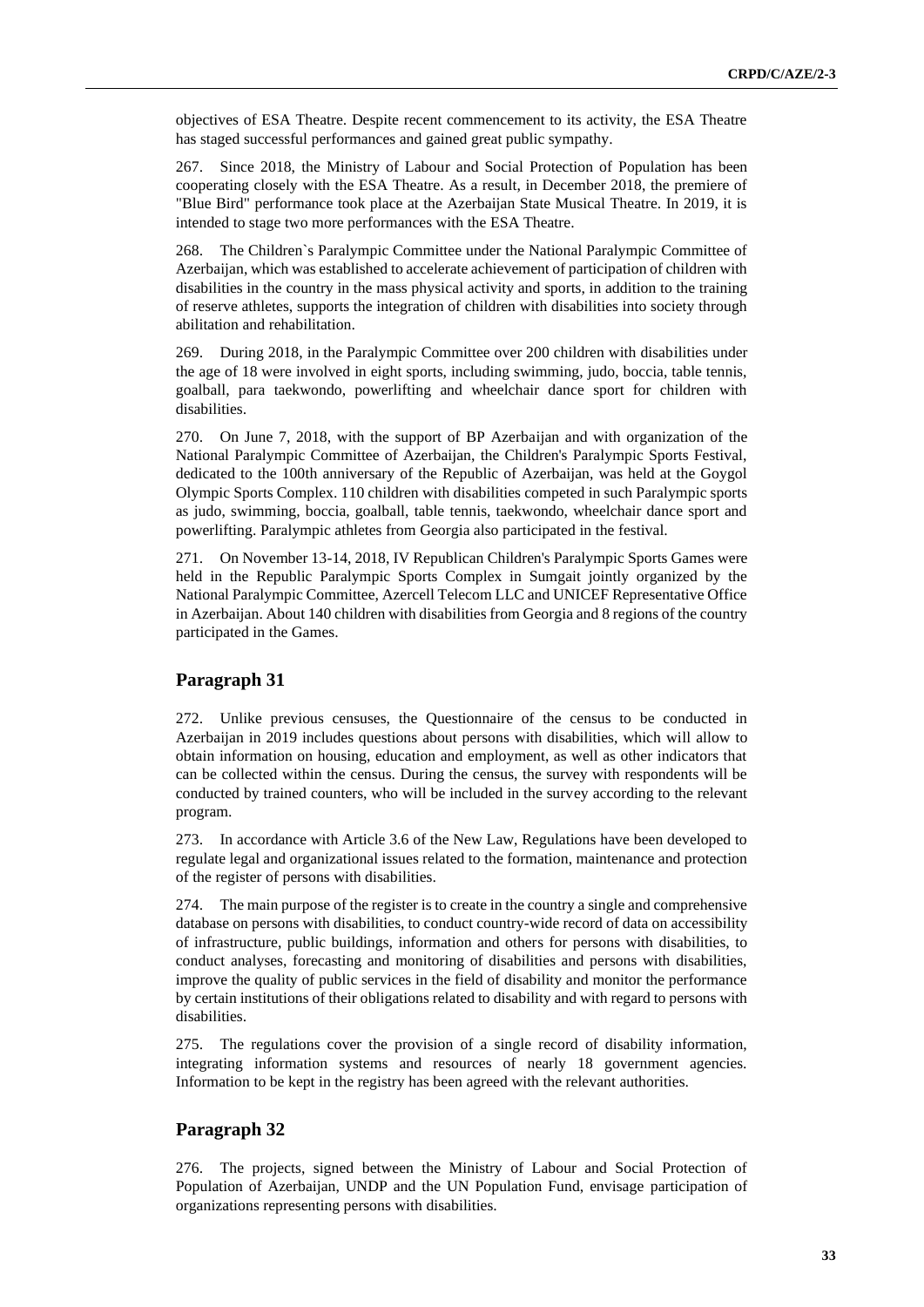277. In case of the contracts and agreements developed and applied in cooperation with relevant agencies of foreign countries on social security specify the exchange experience with regard to social protection and rehabilitation of persons with disabilities and their integration into society, position of the organizations representing persons with disabilities will be taken into account.

278. Azerbaijan joined the Sustainable Development Goals for 2016–2030 at the Sustainable Development Summit of the Member States on September 25-27, 2015.

279. The National Coordination Council for Sustainable Development was established by the Decree No. 1066 of the President of October 6, 2016. The main purpose of the National Coordination Council for Sustainable Development is to identify by 2030 national priorities and indicators in line with global goals and targets that are important to Azerbaijan, ensure the alignment of state programs and strategies in the social and economic sectors of the country with the Sustainable Development Goals; and to prepare annual reports on the achievement of SDGs.

### **Paragraph 33 (a)**

280. A working group consisting of representatives of relevant government agencies, civil society institutes and non-governmental organizations has been established in the Ministry of Labour and Social Protection of Population. The main task of this group is to coordinate and ensure the implementation of plans and strategies to protect the rights of persons with disabilities. Regular meetings of the working group are held.

281. On December 1, 2017, in connection with December 3 - the International Day of Persons with Disabilities, a conference on the obligations of Azerbaijan on the implementation of the Convention on the Rights of Persons with Disabilities: Achievements, Challenges and Prospects was held. The event was attended by Chairman of the Labour and Social Policy Committee of the Milli Mejlis, Representative of the UNICEF in Azerbaijan, Head of the Baku Office of the Council of Europe, representatives of various governmental and non-governmental organizations and public organizations of persons with disabilities.

282. The conference presented a new approach to disability in the Convention on the Rights of Persons with Disabilities and on the various articles of the Convention (including equality, non-discrimination, education, accessibility, awareness-raising, work and employment, participation in cultural life, etc.), discussions on the forthcoming issues on the implementation of the CRPD were held.

283. At the same time, it should be noted that in accordance with the Decree of the President No. 504 of September 20, 2018, a working group has been established within the Human Rights Treaty bodies and the Universal Periodic Review mechanism of the Human Rights Council for the preparation of periodic reports of Azerbaijan and to ensure control over the implementation of the recommendations adopted in relation to Azerbaijan.

#### **Paragraph 33 (b)**

284. In accordance with Article 1.1 of the Constitutional Law (CL) "On the Commissioner for Human Rights (Ombudsman)" No 246-IIK of 28 December 2001, the Ombudsman's position is established to restore the human rights and freedoms enshrined in the Constitution and in the international treaties to which Azerbaijan is a party and violated by governmental and municipal bodies and officials of Azerbaijan, as well as to prevent violation of human rights in cases envisaged by the given Constitutional Law.

285. The activities of the Commissioner shall be based on the principles of publicity, transparency, legality, justice, and impartiality. (CL, Article 1.10).

286. The constitutional law guarantees the independence of the Commissioner. Thus, in accordance with Article 5.1 of the Law, the Commissioner is independent and obey only to the Constitution and laws of Azerbaijan.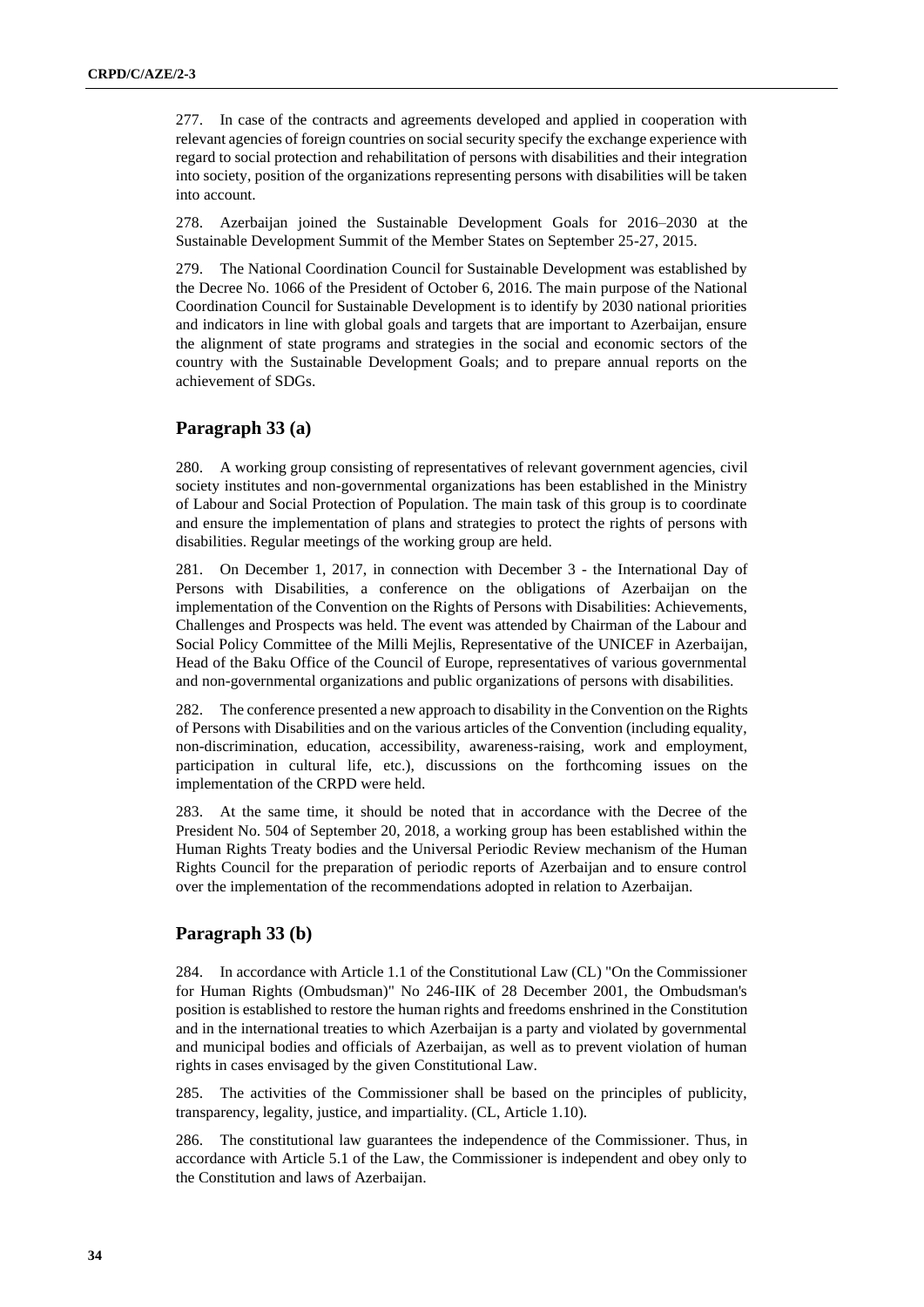287. Under the Constitutional Law the independence of the Commissioner shall be ensured by the following (CL, Article 5.2):

- (a) He/she shall not be replaced, while in office;
- (b) He/she shall enjoy inviolability;

(c) It shall be inadmissible to interfere with his/her activities by any governmental or municipal body or official;

(d) He/she shall be provided with financial and social guarantees.

288. It should be noted that the declaration of a state of emergency or martial law shall not cease or restrict the activities of the Commissioner (CL, Article 5.3).

289. In the Opinions and Proposals submitted jointly by UNICEF Representative Office in Azerbaijan, the Ministry of Labour and Social Protection of Population, the Ministry of Foreign Affairs and the Union of Disabled People Organizations which unites NGOs of persons with disabilities, it was indicated that implementation of the independent mechanism functions by the Ombudsman to promote, protect and monitor the implementation of this Convention, which is to be established in accordance with Article 33.2 of the Convention on the Rights of Persons with Disabilities is considered appropriate.

290. In the letter No. 2/387 of May 14, 2011, addressed to the Commissioner by the Head of the Presidential Administration the Commissioner is recommended to take appropriate measures to implement the functions specified.

291. In this context, the need for an effective and qualitative organization of the Ombudsman's activities amid growing new and more responsible tasks has led to an increase in its mandate as well as the number of its staff. In this regard, the Ombudsman has prepared and submitted to the Milli Majlis of Azerbaijan the draft Law on Amendments to the Constitutional Law "On the Commissioner for Human Rights (Ombudsman)".

292. Under the proposed amendment, the Ombudsman as a national human rights institution implements an independent mechanism functions for promoting, protecting and monitoring the implementation of the CRPD and these functions are implemented by the relevant structural unit established at the Office of the Commissioner. The Regulations for implementing the independent mechanism functions shall be determined by the Commissioner. At the same time, persons with disabilities and the non-governmental organizations representing them may be involved by the Commissioner in the monitoring process.

293. According to the Constitutional Law "On the Commissioner for Human Rights (Ombudsman)" of Azerbaijan, the Commissioner and members of the National Preventive Group are entitled to access, without hindrance and prior notification, to any psychiatric institutions and other places, which detained persons cannot leave on their own will, as well as to the police stations, temporary detention places, investigatory isolators, penitentiary institutions, military guardhouses; to meet privately or when deemed necessary with participation of an expert or interpreter and interview in private detained persons, as well as any other persons who may provide relevant information; to get acquainted with and obtain copies of the documents confirming the lawfulness of detention and providing information on treatment and conditions of detention of the persons mentioned above; to prepare acts and document the process and the results of the actions undertaken (Constitutional Law, Articles 12.2.1; 18-1.2.1).

294. The Human Rights Commissioner conducts visits to and monitoring in the educational, health, penitentiary and social services facilities without prior notice to investigate the conditions of detention of and treatment of persons with disabilities, within his/her activities both as independent monitoring and as a national preventive mechanism.

#### **Paragraph 33 (c)**

295. The Azerbaijan Ombudsman Institute was accredited with "A" status for the first time in 2006 in the Subcommittee on Accreditation of the International Coordination Committee